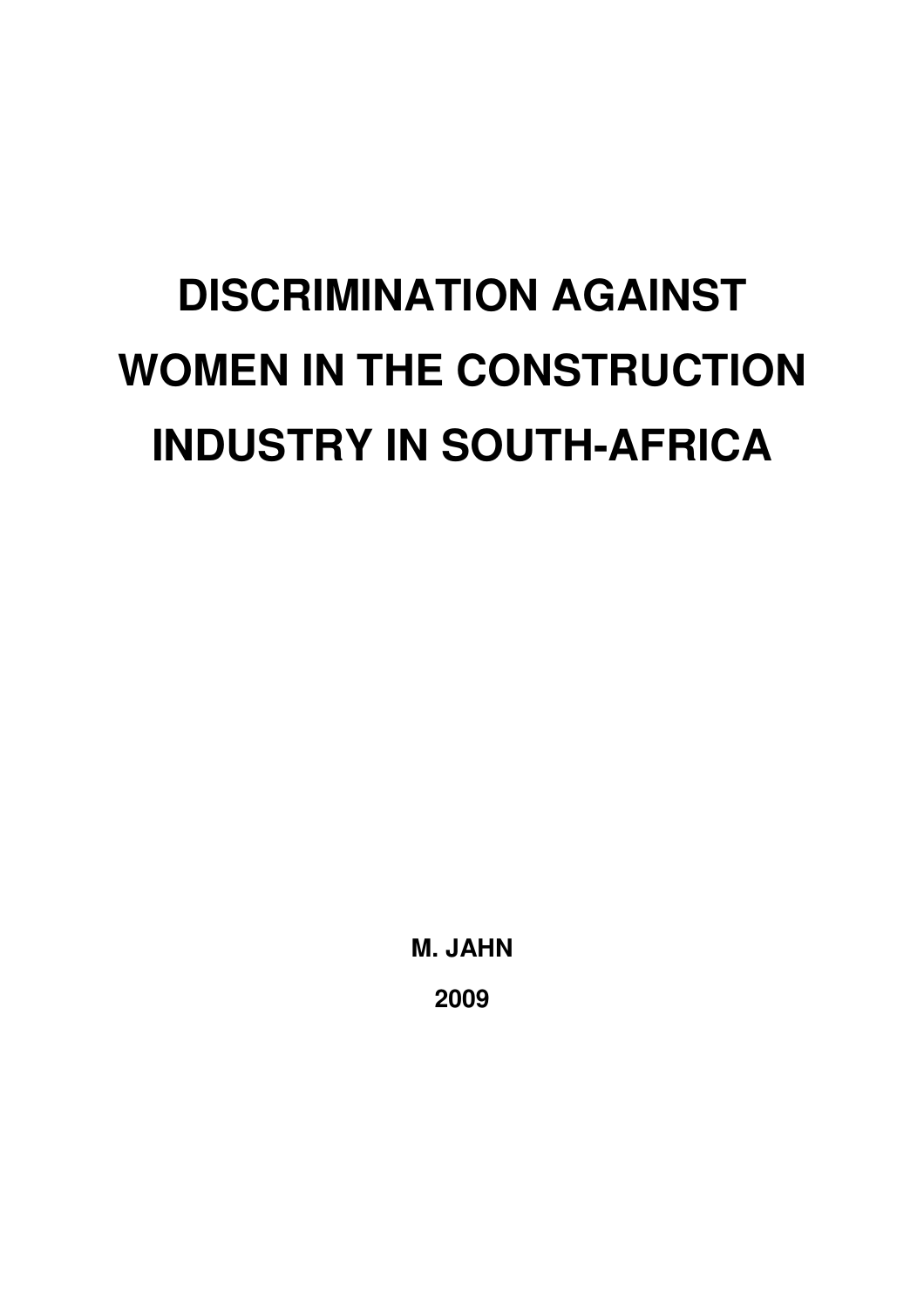# **DISCRIMINATION AGAINST WOMEN IN THE CONSTRUCTION INDUSTRY IN SOUTH-AFRICA**

**BY**

## **MICHELLE JAHN**

**Submitted in fulfilment of part of requirements for the Degree of**

## **BACHELOR OF SCIENCE HONOURS (QUANTITY SURVEYING)**

**In the faculty of Engineering, Built Environment and Information Technology**

**University of Pretoria**

**Mnr. H Cruywagen**

## **October 2009**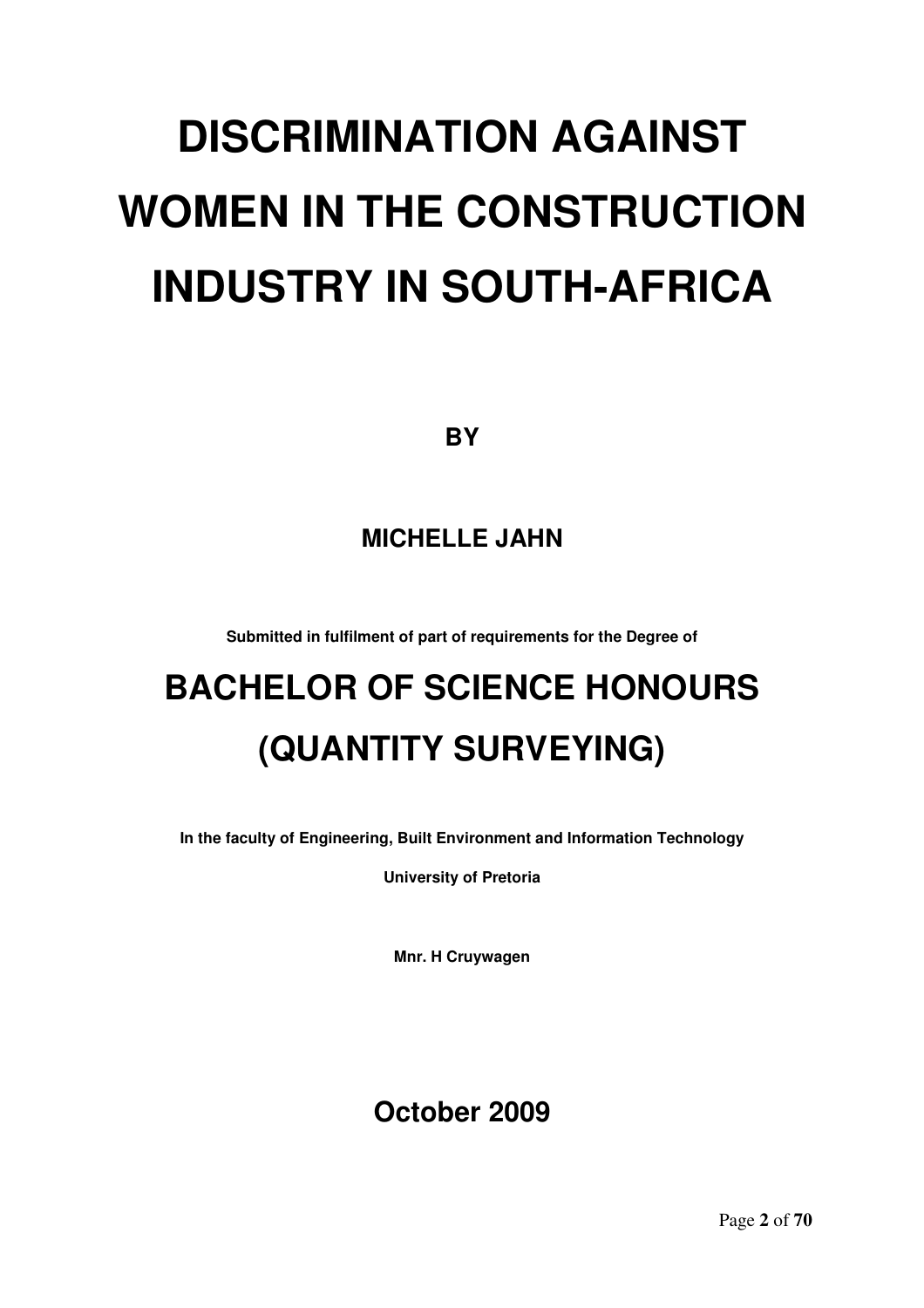## **Declaration by student**

I, the undersigned, hereby confirm that the attached treatise is my own work and that any sources are adequately acknowledged in the text and listed bibliography

Signature of acceptance and confirmation by student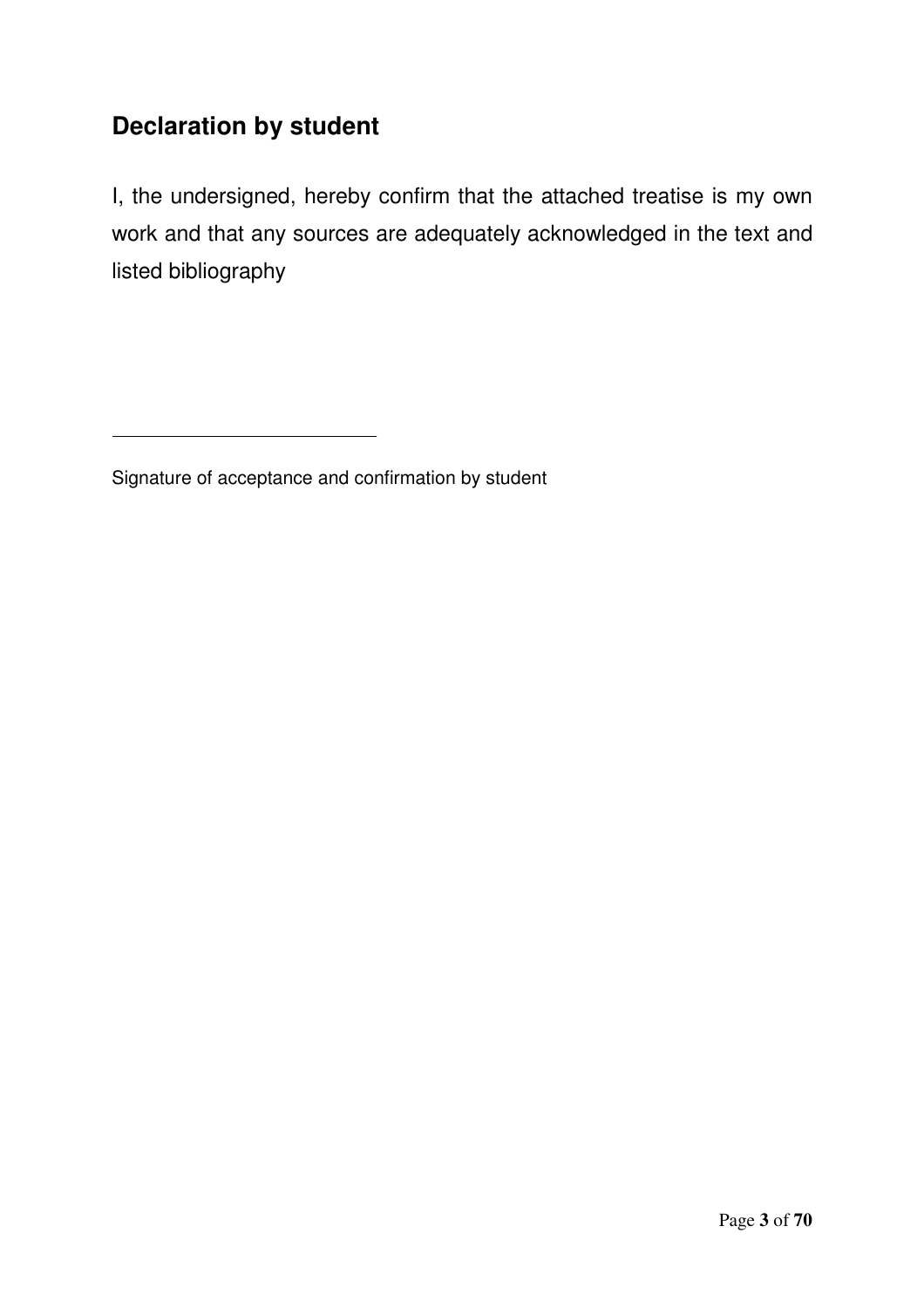## Abstract

| Title of treatise      |       | Discrimination against women in the construction<br>Industry in South-Africa   |
|------------------------|-------|--------------------------------------------------------------------------------|
| Name of author         | diam. | Me M Jahn                                                                      |
| Name of study leader : |       | Mr J H Cruywagen                                                               |
| Institution            | ÷     | Faculty of Engineering, Built Environment and<br><b>Information Technology</b> |
| Date                   |       | October 2009                                                                   |

This paper is aimed to discover if women are still being discriminated against, given fair and equal opportunities as their male counterparts in the South-African construction industry.

It also aims to provide possible solutions, should there be discrimination.

It will study the "employment acts" and policies that the government have set in place to ensure equality, and if these policies are being enforced.

Do women belong in the construction industry? Is a site a suitable working environment for women? How do women in the construction industry balance their personal life and careers and is the construction industry much different to other industries?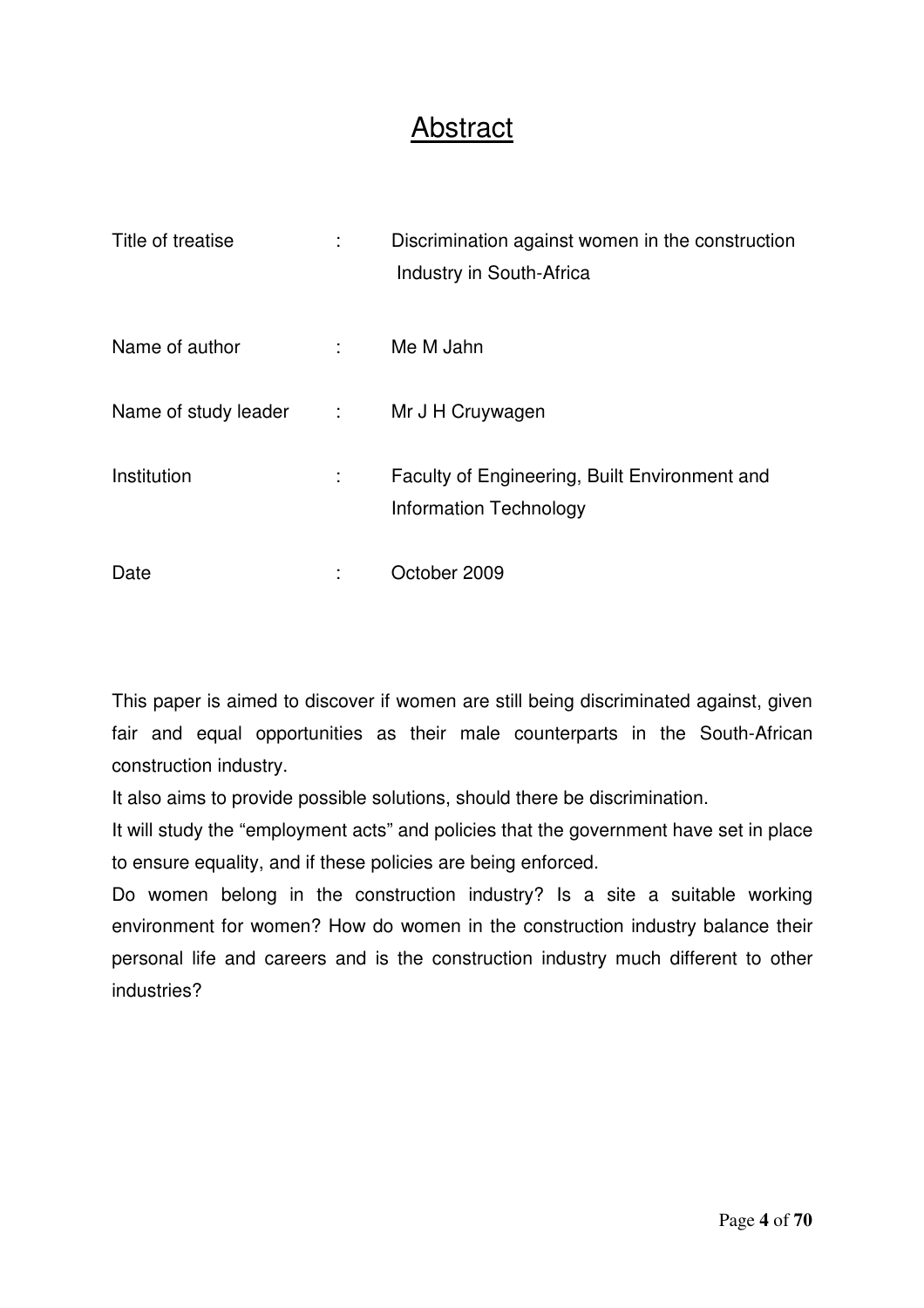## **Table of contents:**

#### **CHAPTER 1: STATING THE PROBLEM**

## CHAPTER 2: AN OBSERVATION OF FEMALE REPRESENTATION IN A NON-TRADITIONAL OCCUPATION SUCH AS THE CONSTRUCTION INDUSTRY IN **SOUTH-AFRICA**

### **CHAPTER 3: CURRENT WORKING ENVIROMENT FOR WOMEN IN THE CONSTRUCTION INDUSTRY**

| 3.3. Women working as quantity surveyors for contractors on site or other |  |
|---------------------------------------------------------------------------|--|
|                                                                           |  |
|                                                                           |  |
|                                                                           |  |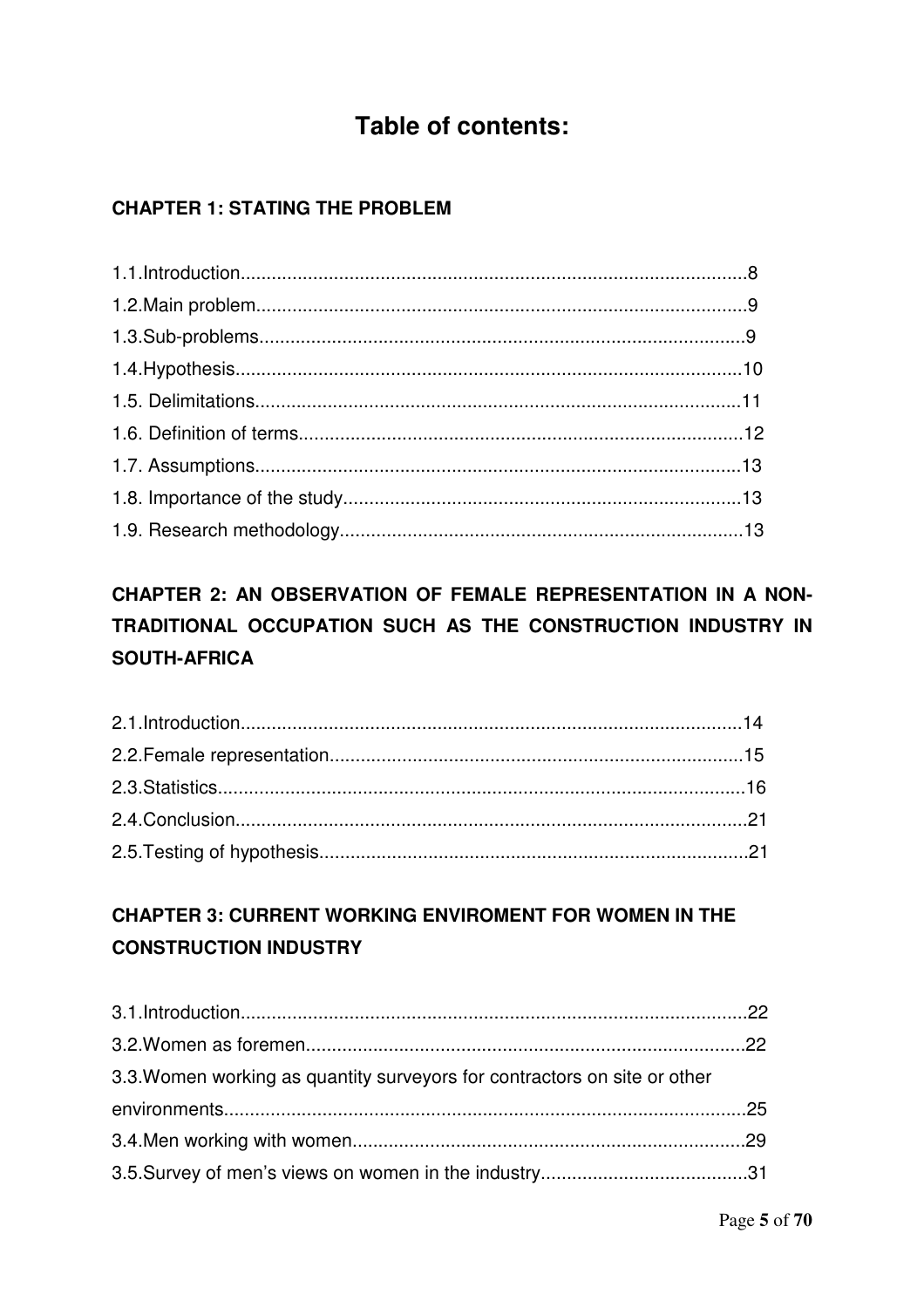#### **CHAPTER 4: EMPLOYMENT AND GENDER POLICIES TO COMBAT DISCRIMINATION IN THE WORKPLACE**

| 4.3. Discrimination against women in the workforce and workplace37 |  |
|--------------------------------------------------------------------|--|
|                                                                    |  |
|                                                                    |  |
|                                                                    |  |
|                                                                    |  |
|                                                                    |  |
|                                                                    |  |
|                                                                    |  |

## **CHAPTER 5: ARE WOMEN CAPABLE OF BECOMING DIRECTORS OF CONSTRUCTION COMPANIES? WHAT ARE THE PHYSICAL AND MENTAL OBSTACLES THEY FACE?**

#### **CHAPTER 6: SUMMARY AND CONCLUSION**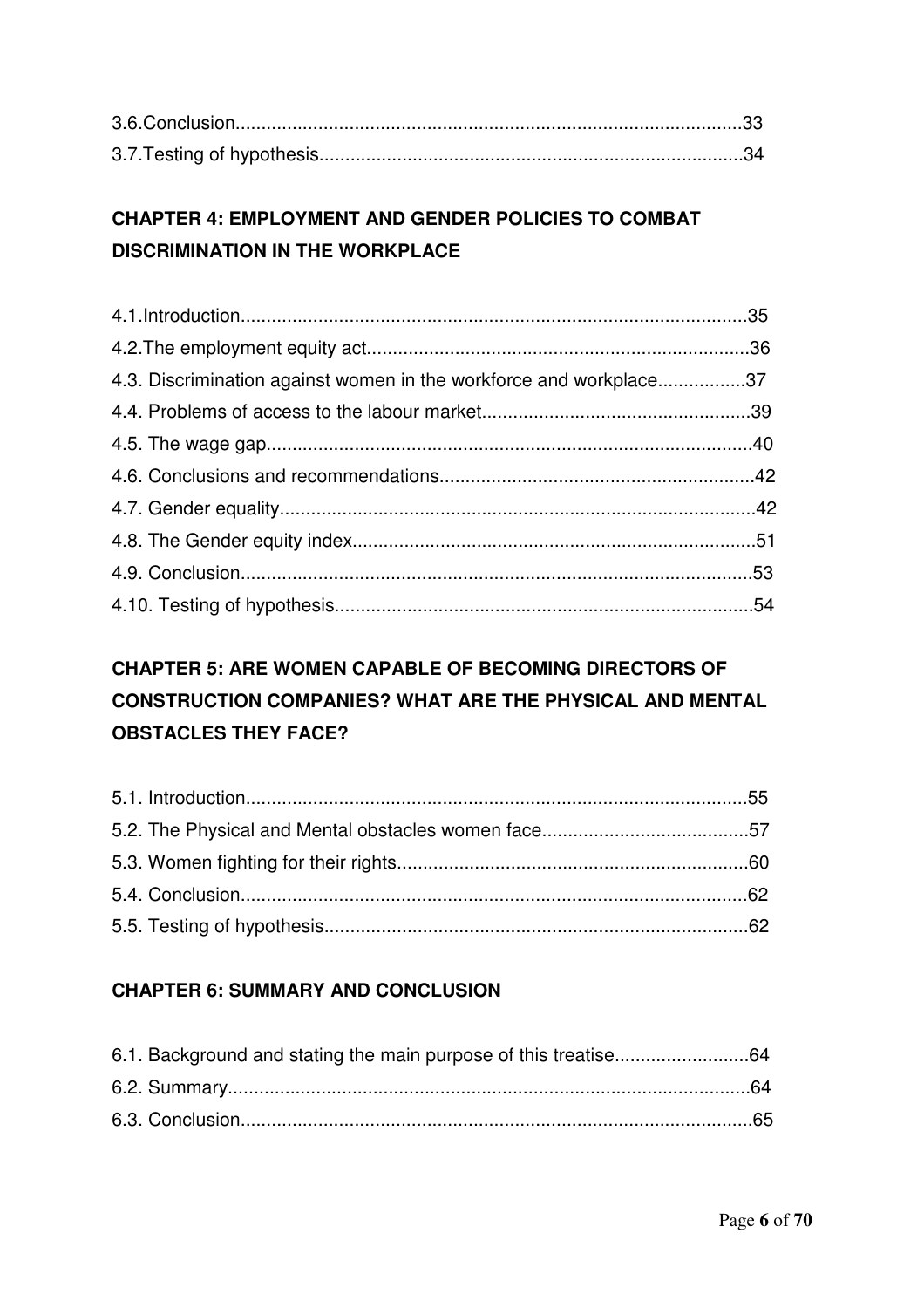#### **LIST OF TABLES**

| Table 3: Survey of percentage female workers in the Industry today19 |  |
|----------------------------------------------------------------------|--|
|                                                                      |  |
|                                                                      |  |

#### **LIST OF ILLUSTRATIONS/FIGURES**

| Figure 3: Employment by status (permanent male versus female)18               |  |
|-------------------------------------------------------------------------------|--|
| Figure 4: The Gender and Equity Index by other regions besides South-Africa53 |  |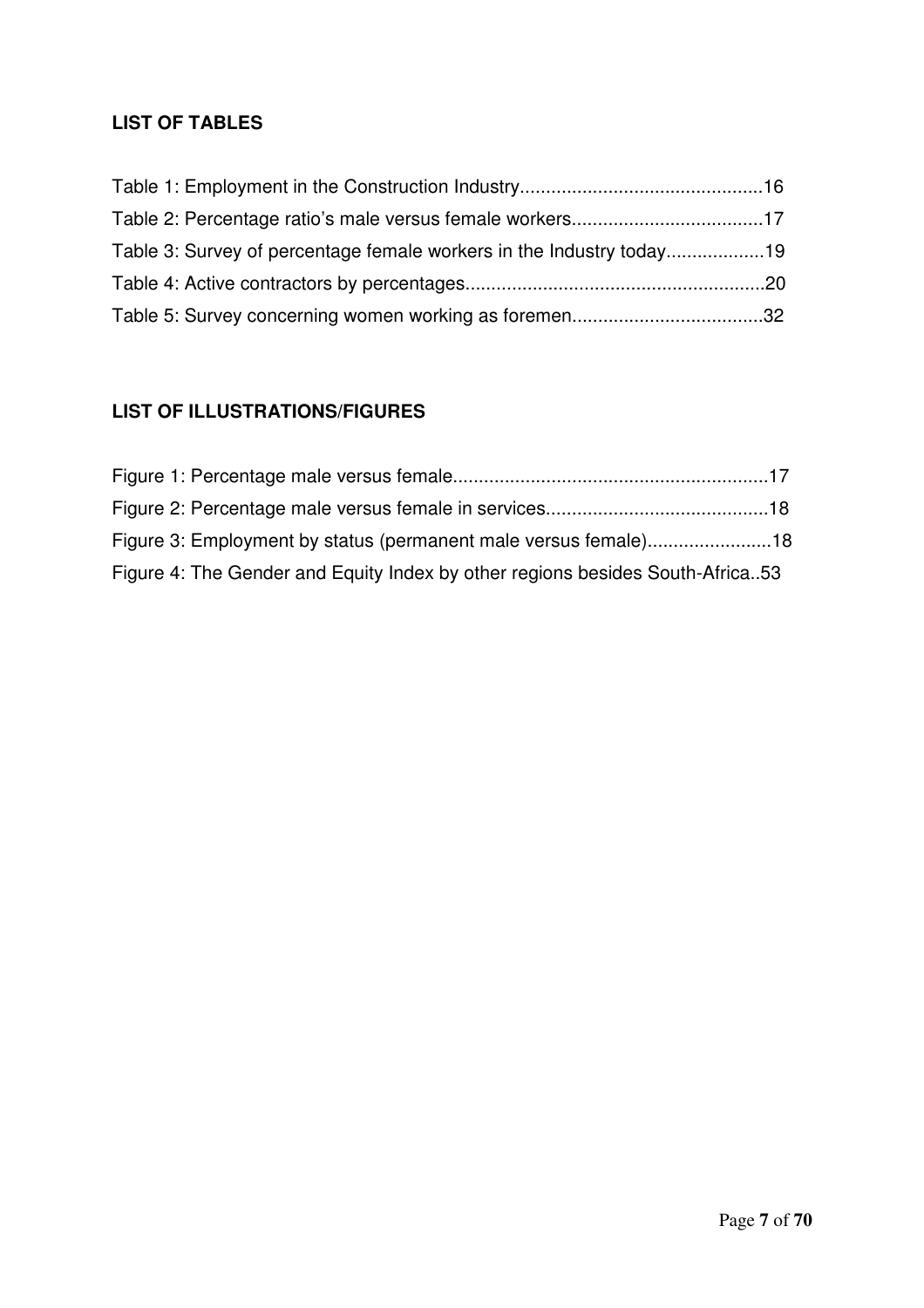## **CHAPTER 1**

## **STATING THE PROBLEM**

#### **1. INTRODUCTION**

Women in construction face many problems and obstacles by choosing a career in the Building and Construction Industry.

Women, whether it be part of the professional team, or even nowadays working on site, are victims of unfair treatment, discrimination and disrespect.

What are the reasons for this behaviour of men towards women? Is this problem becoming worse or are men realising women's capabilities and willing to give women a chance to prove themselves?

Is there discrimination towards women in the difference between the salaries they earn, promotions, and the opportunities for becoming directors of construction companies or even contract managers and at the end of the day employers instead of employees?

What are the challenges that women face when working in an Industry that is male dominant? What happens to them? How many of them actually make it, and how many reaches a point in their career where men honour and admire them professionally?

But do women belong in a career as a foremen or site agent? Do women really belong on site? Can women successfully work on site and be a successful wife and mother?

These are only a few questions that will be researched and answered through out the chapters of this study. All women in the industry can relate to one or more of the above statements.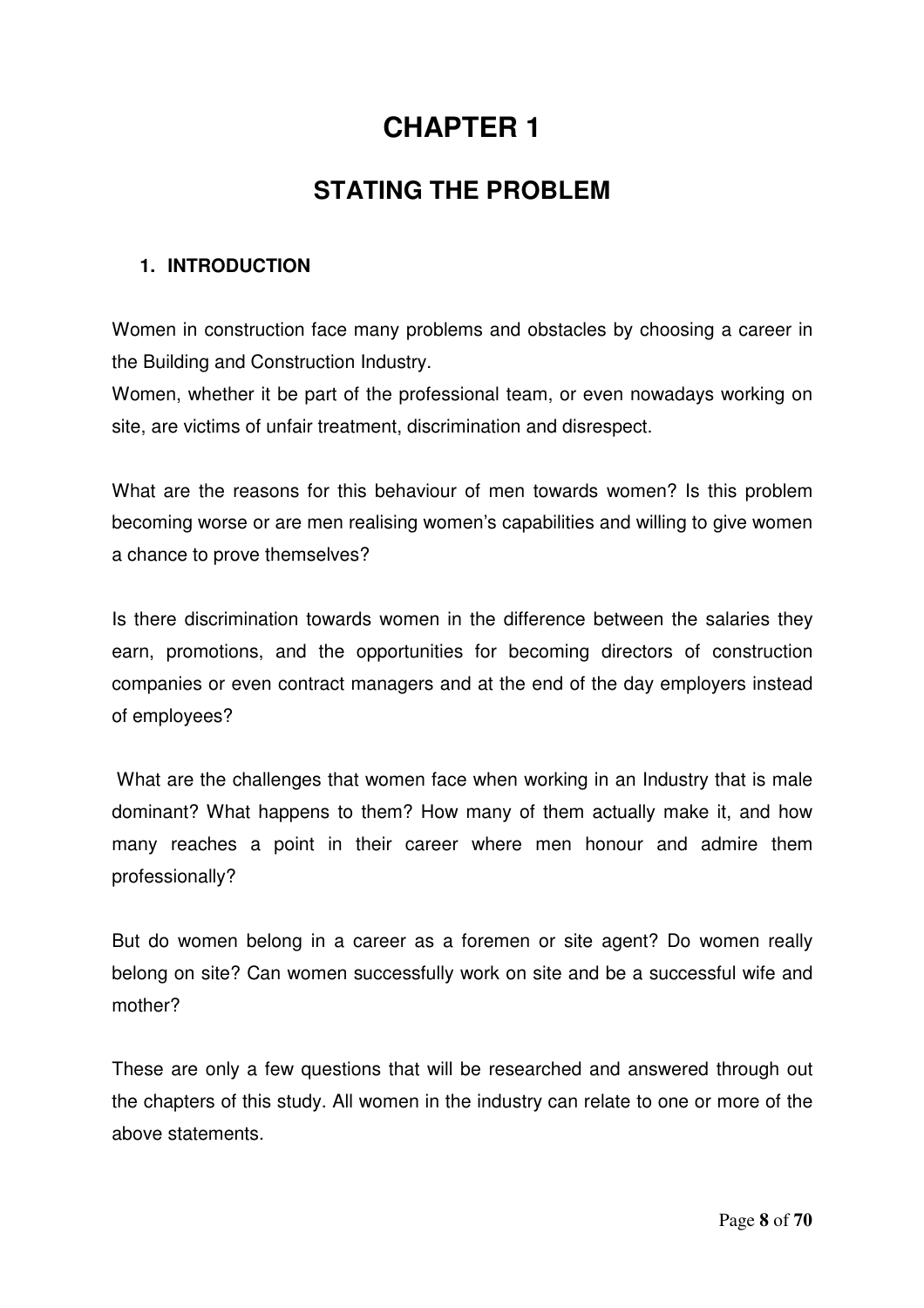#### **2. MAIN PROBLEM**

The main problem of this research is to determine whether women are still being discriminated against in the South African construction Industry. And what are the general atmosphere between women, and also men on this specific topic.

#### **3. THE SUB-PROBLEMS**

#### The Sub-problems include:

- 3.1. An observation of female representation in a non-traditional occupation such as the construction industry in South-Africa. Statistics on any related aspects comparing men versus women. Is there still a major difference in number? Or is the number of women increasing yearly? What are men's views on women working on site with them?
- 3.2. How is the current working environment for women in the construction industry experienced? A view on how women and men currently feel and experience the current working circumstances for women whether they work on site or as a quantity surveyor or engineer for example.
- 3.3. Employment and gender policies to combat discrimination in the workplace. What does the law say on equity and fairness towards women and what types of discrimination could women experience?
- 3.4. Are women capable of being directors of construction companies? What are the physical and mental obstacles they face?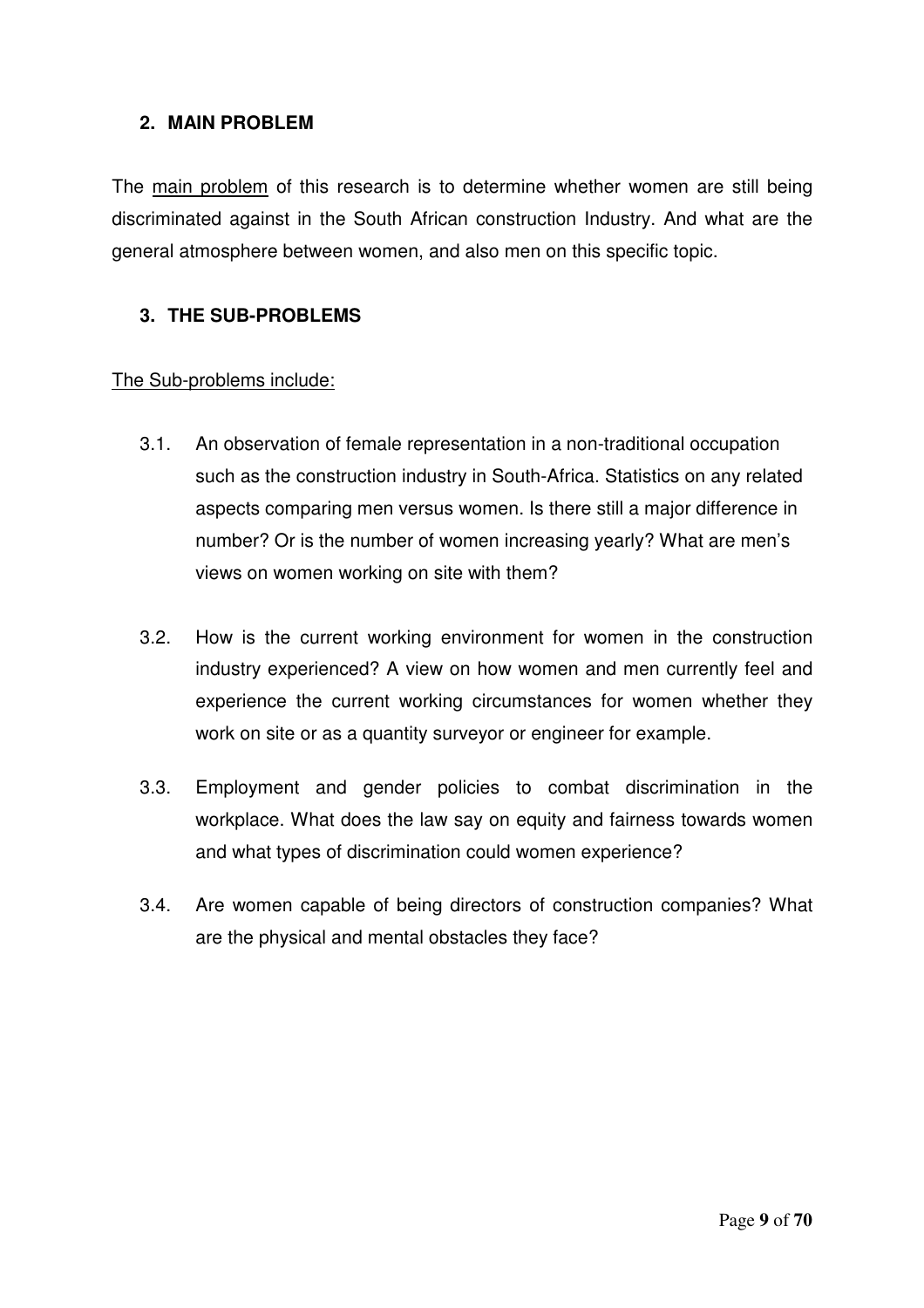#### **4. HYPOTHESES:**

Expected outcomes:

- 4.1. An extreme difference in numbers is expected between female construction workers and even women working in the Industry as quantity surveyors, architects, engineers etc. compared to men. It is definitely a male dominant industry with the number of women entering the industry increasing slowly but surely.
- 4.2. It is expected that women working in construction are negative and that they are feeling discriminated against and that they are not granted the same opportunities and recognition for what they achieve compared to men. It is also expected that men will admit that women don't belong in the construction industry; especially working on site as foremen or site agents and that they believe women are not capable of achieving the same as men and therefore do not belong in the construction industry.
- 4.3. There are many acts to protect women and their rights, also to prevent discrimination against race, age, gender etc. Mostly these rights are not enforced and women are still not equally treated. After this chapter we should have a better understanding of women's rights and if they are enforced in the workplace.
- 4.4. Women are capable to start and successfully manage a construction company. Saying that, a woman in charge of her own construction company will have great difficulty to for full a tradition roll of mother and wife. Women should create their own opportunities but I think there is a limit to their responsibilities and a choice should be made early in a woman's life if she will be family or career orientated. Physically there will be a lot of obstacles of which some will definitely hamper women's chances of a successful career in the construction industry. Mentally the construction industry in South-Africa is still very conservative and a big mind shift needs to be made.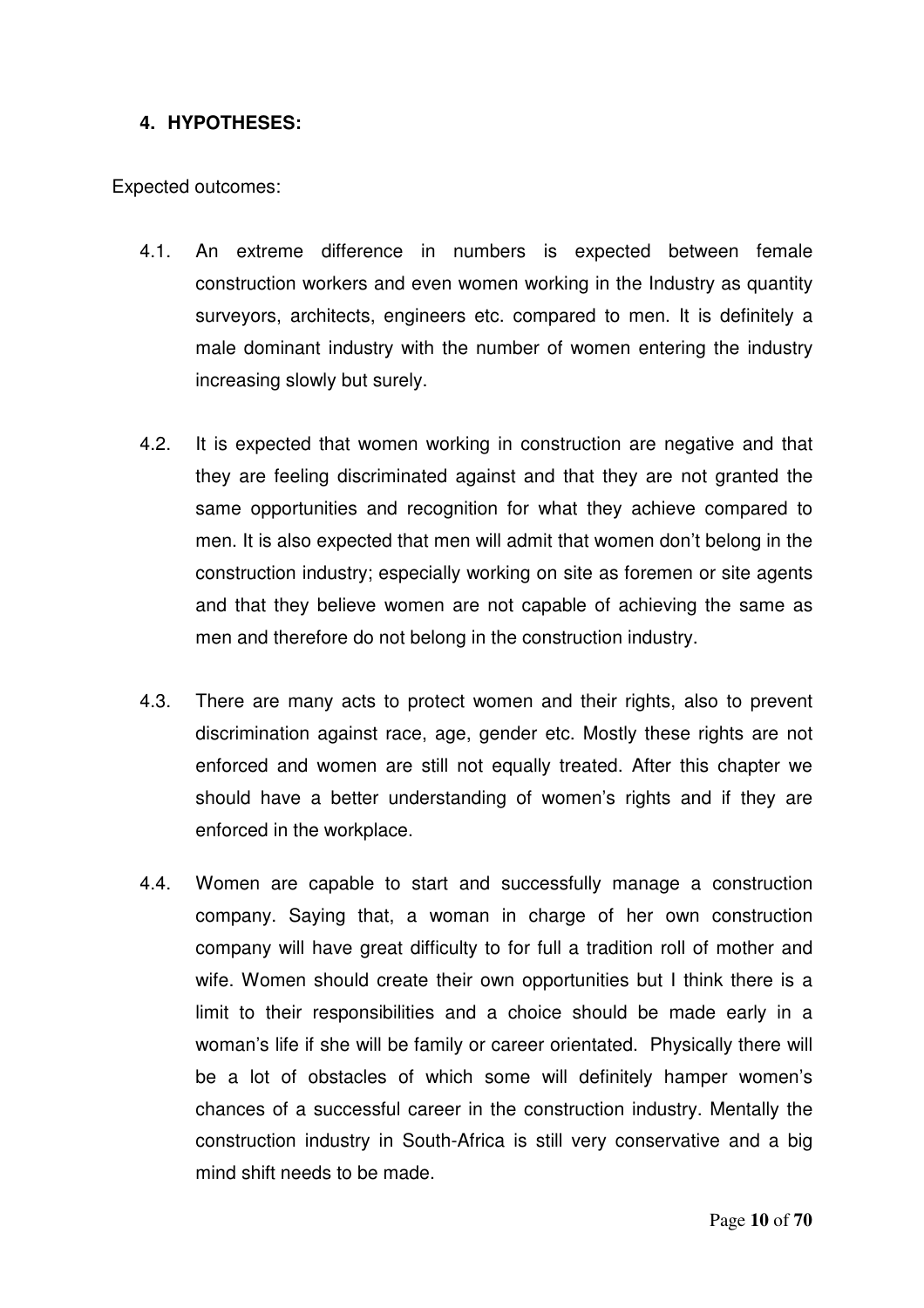#### **5. DELIMITATIONS**

- 5.1. Delimitations are limited to women only.
- 5.2. Although references are made to international figures, the study is limited to South-Africa.
- 5.3. The study is limited to the Construction Industry including all professionals involved in a construction contract.

#### **6. DEFINITION OF TERMS**

- 6.1. Designated group: women, disabled persons, and blacks.
- 6.2. Discrimination: any act or omission, including a policy, law, rule, practice, condition or situation which directly or indirectly:
	- (a) Imposes burdens, obligations or disadvantage on; or

(b) Withholds benefits, opportunities or advantages from, any person on one or more of the prohibited grounds. [Promotion of equality and prevention of unfair discrimination Act, 4 of 2000]

- 6.3. Equality: includes the full and equal enjoyment of rights and freedoms as contemplated in the Constitution and includes de jure and de facto equality and also equality in terms of outcomes. [Promotion of equality and prevention of unfair discrimination Act, 4 of 2000]
- 6.4. Employment policy or practice: includes, but is not limited to:
	- (a) Recruitment procedures, advertising and selection criteria;
	- (b) Appointments and the appointment process;
	- (c) Job classification and grading;

(d) Remuneration, employment benefits and terms and conditions of employment;

- (e) Job assignments;
- (f) The working environment and facilities;
- (g) Training and development;
- (h) Performance evaluation systems;
- (i) Promotion;
- (j) Transfer;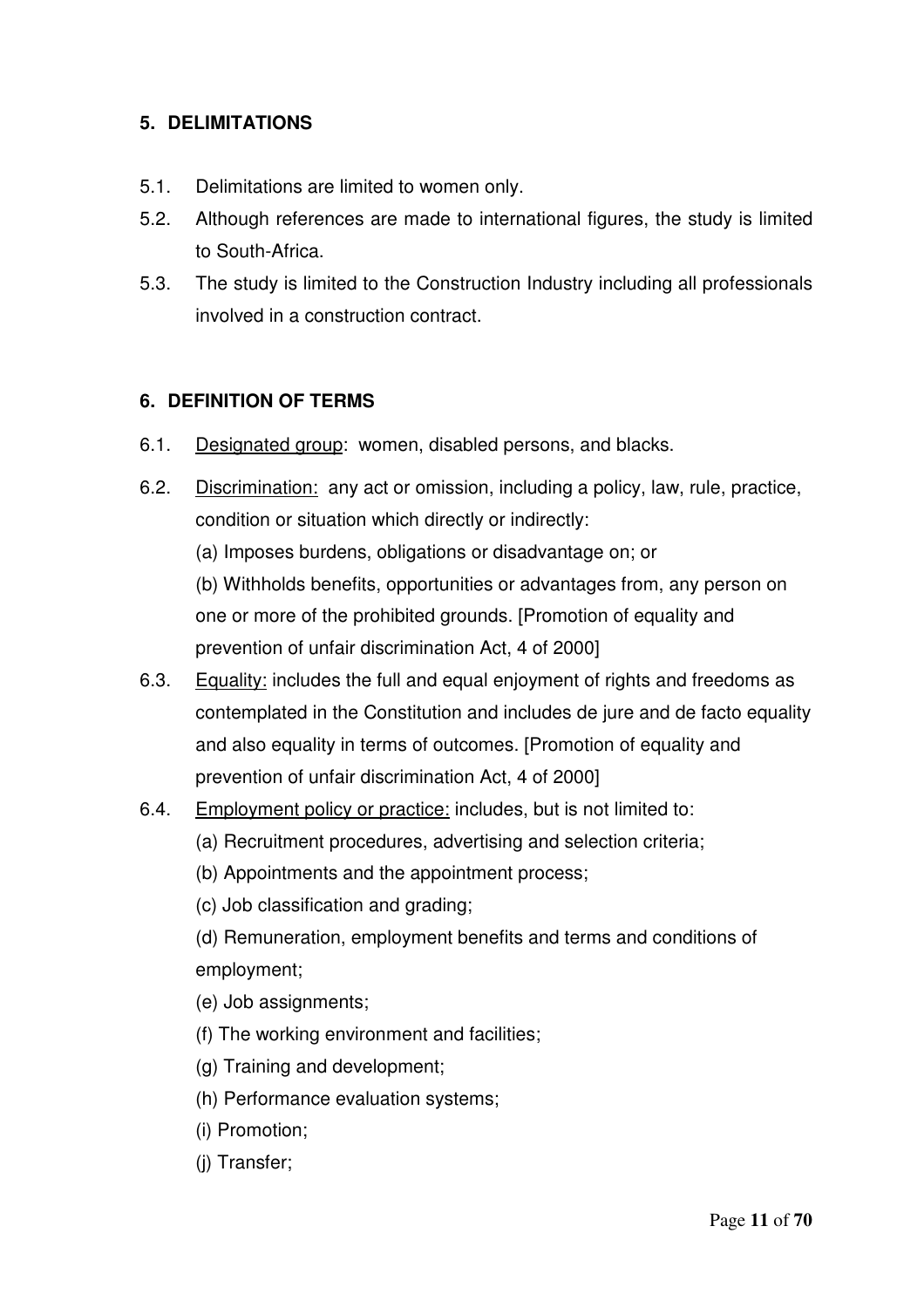(k) Demotion;

(l) Disciplinary measures other than dismissal; and

(m) Dismissal.

- 6.5. Family responsibility: the responsibility of employees in relation to their spouse or partner, their dependent children or other members of their immediate family who need their care or support;
- 6.6. Gender: The term "gender" is not defined in any statutes, although in various statutory enactments, it is distinguished from "sex". In more general terms, depending on the context, gender may include the meaning often ascribed to sex. When it used / ascribed a more specific meaning, gender refers to the attributes and opportunities associated with being male and female and the socio-cultural relationships between women and men. These attributes, opportunities and relationships are socially constructed and are learned through socialisation processes. They are context specific and changeable. In most societies there are differences and inequalities between women and men in activities undertaken, access to and control over resources as well as decision-making opportunities. Gender is part of the broader socio-cultural context, which also takes into consideration factors such as class, race, economic status, ethnic group and age. In this document the term gender includes the meaning ascribed to sex unless the context indicates otherwise. Strictly speaking, gender is distinguished from sex, which is biologically determined.
- 6.7. Harassment: unwanted conduct which is persistent or serious and demeans, humiliates or creates a hostile or intimidating environment or is calculated to induce submission by actual or threatened adverse consequences and which is related to:

(a) Sex, gender or sexual orientation; or

(b) A person's membership or presumed membership of a group identified by one or more of the prohibited grounds or a characteristic associated with such group. [Promotion of equality and prevention of unfair discrimination Act, 4 of 2000]

6.8. Marital status: includes the status or condition of being single, married, divorced, widowed or in a relationship, whether with a person of the same or the opposite sex, involving a commitment to reciprocal support in a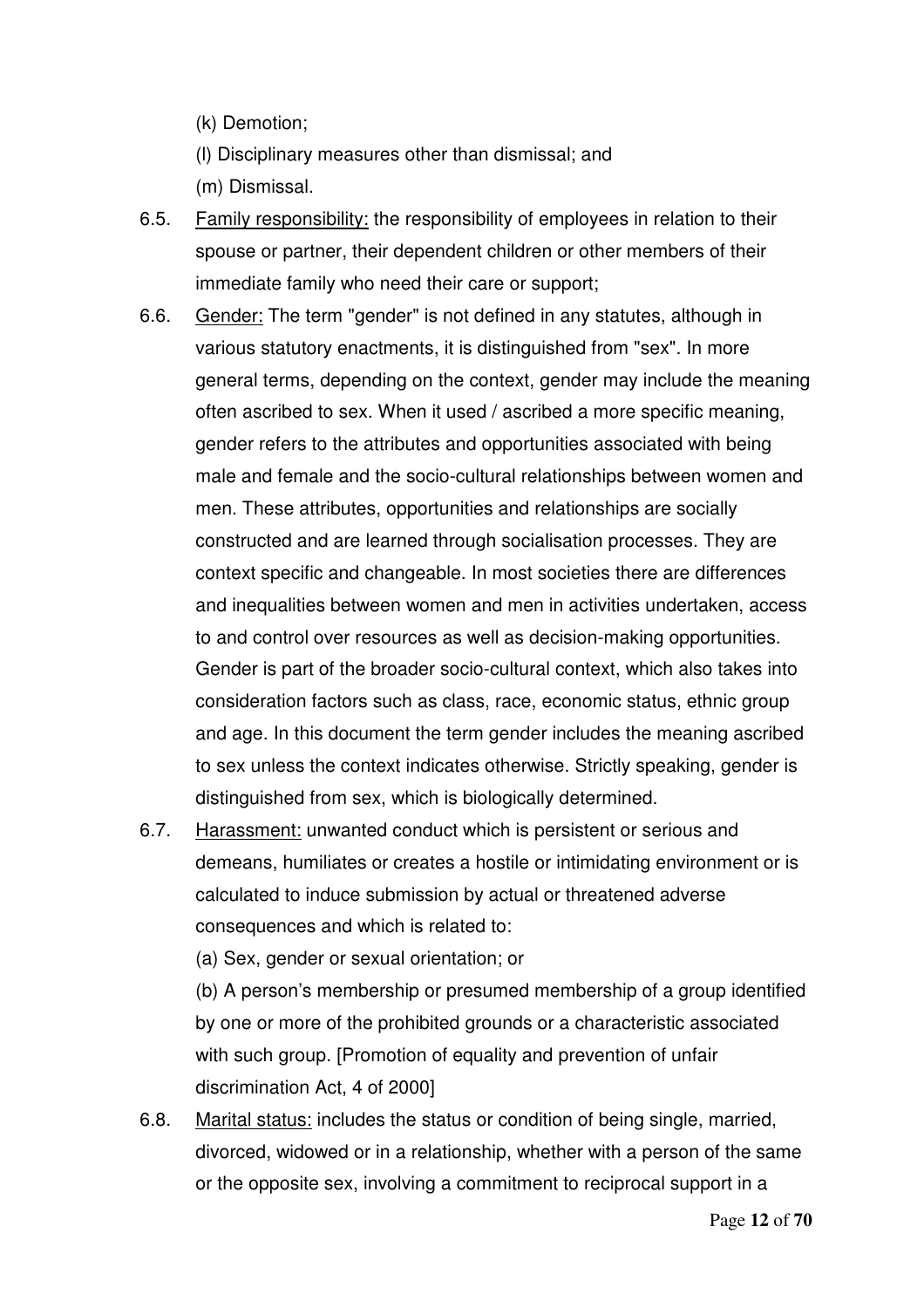relationship. [Promotion of equality and prevention of unfair discrimination Act, 4 of 2000]

6.9. Prohibited grounds:

a) Race, gender, sex, pregnancy, marital status, ethnic or social origin, colour, sexual orientation, age, disability, religion, conscience, belief, culture, language and birth; or

- (b) Any other ground where discrimination based on that other ground:
- (i) Causes or perpetuates systemic disadvantage;
- (ii) Undermines human dignity; or

(iii) Adversely affects the equal enjoyment of a person's rights and freedoms in a serious manner that is comparable to discrimination on a ground in paragraph (a) [Promotion of equality and prevention of unfair discrimination Act, 4 of 2000]

6.10. Sex: refers to the biological and physical differences between men and women. Sex discrimination refers to discrimination based on the physical or biological differences between men and women.

#### **7. ASSUMPTIONS**

It is assumed that women are still being discriminated against in the Construction Industry.

#### **8. IMPORTANCE OF THE STUDY**

It is important to know whether women are still being discriminated against in the construction industry because all genders should be treated equally in the workplace whether it is male- or female orientated. It is important to find out whether the problems are addressed in a serious manner.

#### **9. RESEARCH METHODOLOGY**

Information was gathered through interviews, questionnaires, literature, statistics, books and profiles.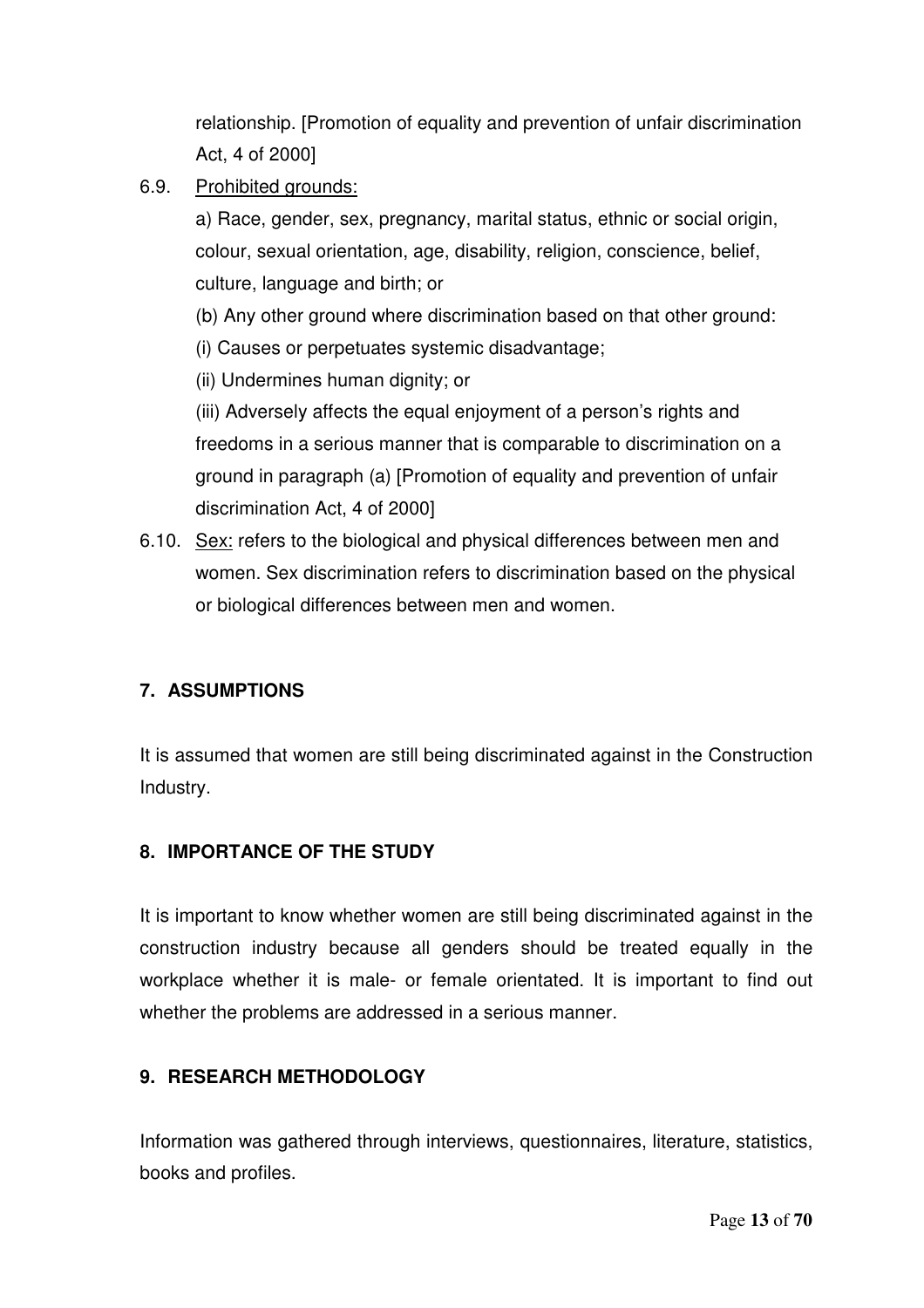## CHAPTER 2

## AN OBSERVATION OF FEMALE REPRESENTATION IN A NON-TRADITIONAL OCCUPATION SUCH AS THE CONSTRUCTION INDUSTRY IN SOUTH-AFRICA

#### **1. INTRODUCTION**

There are many benefits for women working in a non-traditional occupation comparing to a traditional occupation where women are welcomed. But there are even more obstacles that they face in a male-dominant occupation.

It has been said that non-traditional jobs for women often pay 20% to 30% more than traditional female jobs. According to the Construction Industry Development Board or the CIDB, between 1988 and 1997, the number of women in non-traditional jobs remained relatively unchanged at around 3% of the total number of women employed.

Women work in all aspects of the construction Industry. They work as architects, quantity surveyors, engineers, administration, even on site as foremen or site agents. Women were introduced in the Industry in more traditional jobs as in administrative support and ordering, but numbers are increasing and women are doing more hands-on jobs. Today women are involved in every occupational category of the Industry.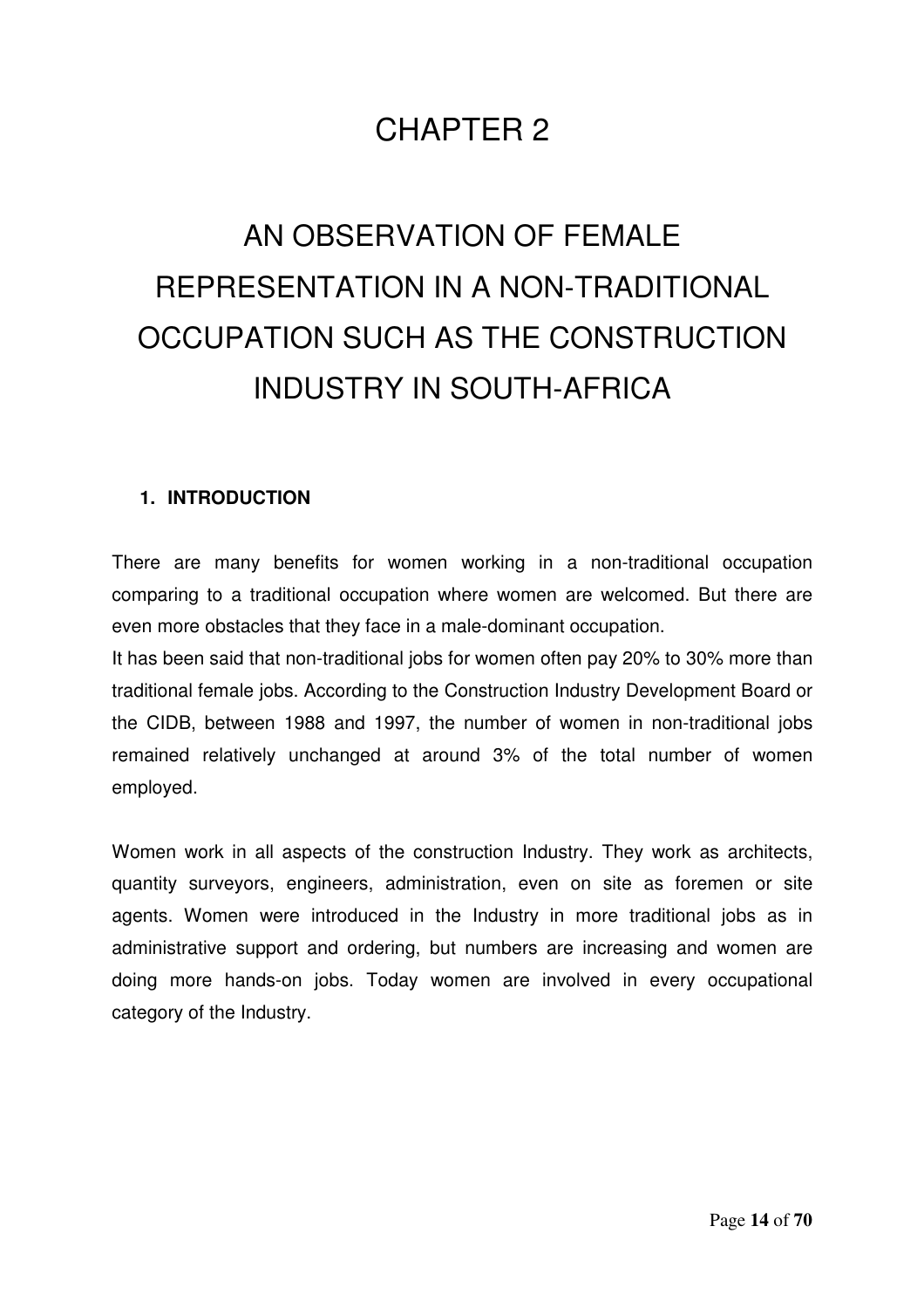#### **2. FEMALE REPRESENTATION**

According to dr Ingrid Verwey (2009), specialist in contract development at the Development Bank of Southern Africa and founder of the South African Women in Construction Association, the database of women contractors had grown from 60 at its inception in 1997 to over 1000 in 2007. A 2005 survey commissioned by the body had revealed that, in Gauteng province alone, the association boasted seven member companies involved with in million-rand deals, 13 medium-sized construction companies owned and managed by women and 43 smaller companies that were gender compliant.

In August 2007, Gauteng Premier Mbazima Shilowa said that, since 2004, the provincial government have awarded tenders worth over R359-million to womenowned companies for the construction of thousands of RDP-houses.

In 2008, 50 houses built by three women-owned companies – Ndilekaluzuko cc,

Kopano Creative Concepts and L&R Welding and Suppliers – were handed over to beneficiaries of the Gauteng government's Doornkop Thulani Housing project in Soweto.

Gauteng Housing MEC Nomvula Mokonyane, who handed over the houses, said these three women-owned firms were awarded contracts worth around R200-million by her department in 2007.

Banyane Makwebu is the first women to earn the title of site manager at Cape townbased construction company NMC. She said that "The moment you walk onto a construction site, you have already been judged as a woman. So I focus on what is possible rather than on what is impossible. I don't hear what I don't need to hear, instead I use the communication skills I have as a woman to manage my site." (www.nmc.co.za; april 2008 news)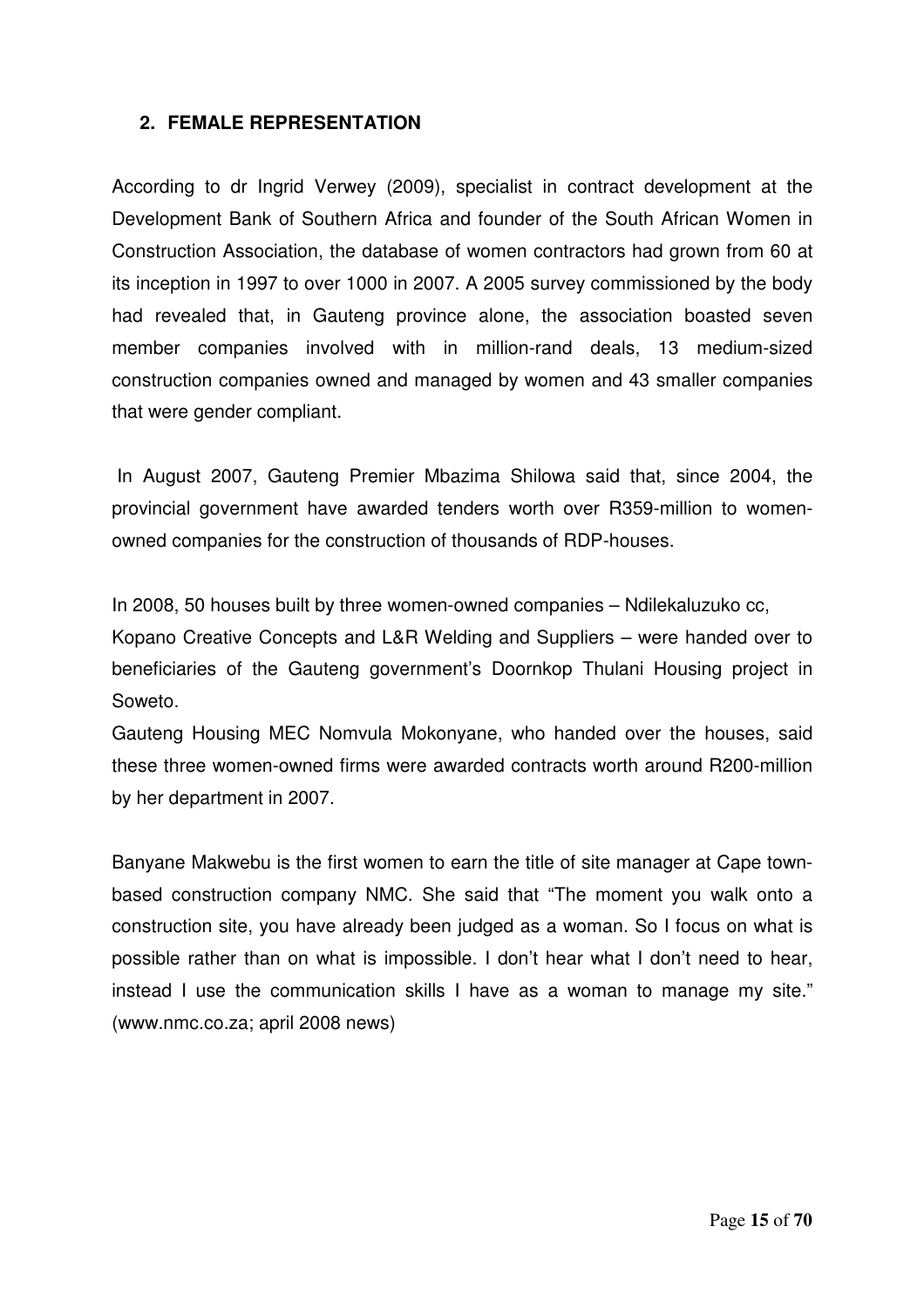#### **3. STATISTICS**

The following statistics were collected in order to assess male versus female ratios in the Construction Industry in South-Africa.

STATS SA as at 10 December 2008 – In the construction Industry

#### **Table no.1**

#### Employment in the Construction Industry at the end of June 2007

| <b>Type of service</b>                                  |                 | <b>Construction workers</b> |                 | <b>Other workers</b> |                | <b>Total</b>      |                     |               |                   |
|---------------------------------------------------------|-----------------|-----------------------------|-----------------|----------------------|----------------|-------------------|---------------------|---------------|-------------------|
|                                                         | <b>Male</b>     | Female                      | <b>Total</b>    | Male                 | Female         | <b>Total</b>      | Male                | Female        | <b>Total</b>      |
|                                                         |                 |                             |                 |                      |                |                   |                     |               |                   |
| Site preparation                                        | 13 642          | 179                         | 13821           | 1505                 | 353            | 1858              | 15 147              | 532           | 15 6 79           |
| <b>Construction of buildings</b>                        | 137 039         | 12720                       | 149 759         | 13<br>839            | 8 0 0 9        | 21<br>848         | 150878              | 20729         | 171 607           |
| <b>Construction of civil engineering</b><br>structures  | 97 542          | 5717                        | 103 259         | 15<br>666            | 4 9 0 1        | 20<br>567         | 113 208             | 10 6 18       | 123 826           |
| <b>Construction of other structures</b>                 | 10511           | 450                         | 10 961          | 2 3 8 4              | 567            | 2951              | 12 8 95             | 1017          | 13 912            |
| <b>Construction by specialist trade</b><br>contractors  | 26 181          | 980                         | 27 161          | 4526                 | 923            | 5449              | 30 70 7             | 1903          | 32 610            |
| Plumbing                                                | 11 3 4 4        | 1 3 8 3                     | 12727           | 1 3 6 7              | 1 2 4 9        | 2616              | 12 711              | 2632          | 15 3 43           |
| <b>Electrical contractors</b>                           | 35 938          | 1849                        | 37787           | 3933                 | 3 5 1 4        | 7447              | 39 871              | 5 3 6 3       | 45 2 34           |
| Shop-fitting                                            | 3 2 7 1         | 51                          | 3 3 2 2         | 257                  | 141            | 398               | 3528                | 192           | 3720              |
| <b>Other building installations</b>                     | 14 2 8 9        | 709                         | 14 9 98         | 6 3 5 4              | 2023           | 8377              | 20 643              | 2732          | 23 3 7 5          |
| <b>Painting and decorating</b>                          | 8 3 0 9         | 221                         | 8530            | 1046                 | 521            | 1567              | 9 3 5 5             | 742           | 10 0 97           |
| <b>Other building completion</b>                        | 58 524          | 4524                        | 63 048          | 8429                 | 2 3 0 3        | 10<br>732         | 66 953              | 6827          | 73 780            |
| Renting of construction or<br>demolition equipment with |                 |                             |                 |                      |                |                   |                     |               |                   |
| operators<br><b>TOTAL:</b>                              | 9579<br>426 169 | 192<br>28 975               | 9771<br>455 144 | 4 0 0 8<br>63<br>314 | 724<br>25 2 28 | 4732<br>88<br>542 | 13 5 8 7<br>489 483 | 916<br>54 203 | 14 503<br>543 686 |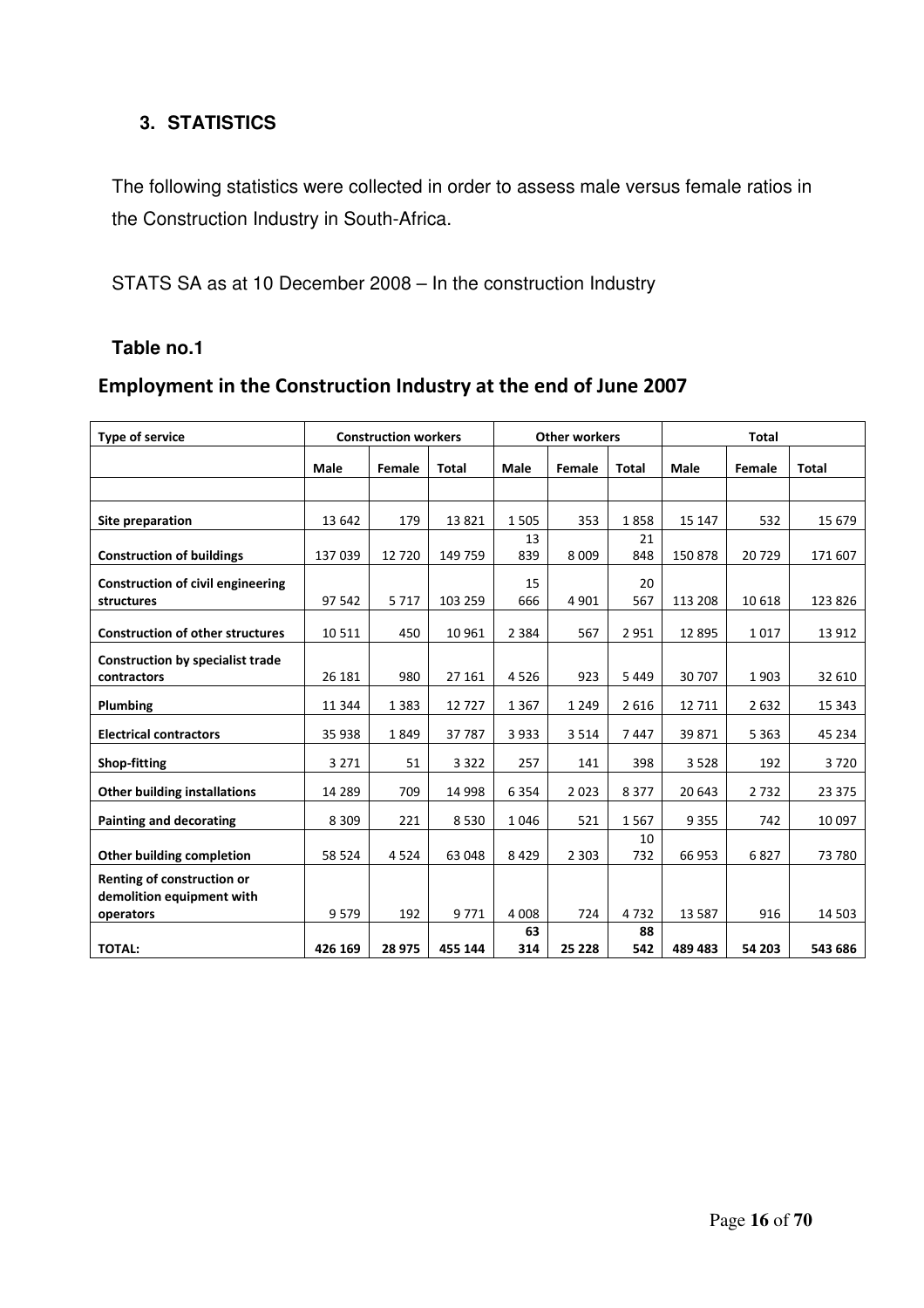#### **Fig no.1**



From above table it can be seen that the number of male workers compared to the female workers in the Construction Industry still varies to extreme numbers. As a conclusion the female workers only make up 10 percent of the total number of workers in the Construction Industry.

#### **Table no.2**

#### **% Ratios male versus female workers at the end of June 2007**

|                                                                                        |          |         |         |        |          | % Male<br>more than |
|----------------------------------------------------------------------------------------|----------|---------|---------|--------|----------|---------------------|
| Type of service                                                                        | Male     | Female  | Total   | % Male | % Female | Female              |
|                                                                                        |          |         |         |        |          |                     |
| Site preparation                                                                       | 15 147   | 532     | 15 679  | 96.61% | 3.39%    | 93.21%              |
| <b>Construction of buildings</b>                                                       | 150 878  | 20729   | 171 607 | 87.92% | 12.08%   | 75.84%              |
| <b>Construction of civil engineering</b><br>structures                                 | 113 208  | 10618   | 123 826 | 91.43% | 8.57%    | 82.85%              |
| <b>Construction of other structures</b>                                                | 12 8 95  | 1017    | 13 9 12 | 92.69% | 7.31%    | 85.38%              |
| <b>Construction by specialist trade</b><br>contractors                                 | 30 70 7  | 1903    | 32 610  | 94.16% | 5.84%    | 88.33%              |
| Plumbing                                                                               | 12 7 11  | 2632    | 15 3 43 | 82.85% | 17.15%   | 65.69%              |
| <b>Electrical contractors</b>                                                          | 39 871   | 5 3 6 3 | 45 234  | 88.14% | 11.86%   | 76.29%              |
| <b>Shop-fitting</b>                                                                    | 3528     | 192     | 3720    | 94.84% | 5.16%    | 89.68%              |
| <b>Other building installations</b>                                                    | 20 643   | 2732    | 23 375  | 88.31% | 11.69%   | 76.62%              |
| Painting and decorating                                                                | 9 3 5 5  | 742     | 10 097  | 92.65% | 7.35%    | 85.30%              |
| Other building completion                                                              | 66 953   | 6827    | 73 780  | 90.75% | 9.25%    | 81.49%              |
| Renting of constructionor demolition                                                   |          |         |         |        |          |                     |
| equipment with operators                                                               | 13 5 8 7 | 916     | 14 503  | 93.68% | 6.32%    | 87.37%              |
| <b>TOTAL:</b><br>$\overline{\phantom{a}}$<br>$\mathbf{r}$<br>$\cdots$<br>$\sim$ $\sim$ | 489 483  | 54 203  | 543 686 | 90.03% | 9.97%    | 80.06%              |

Stats SA as at 10December 2008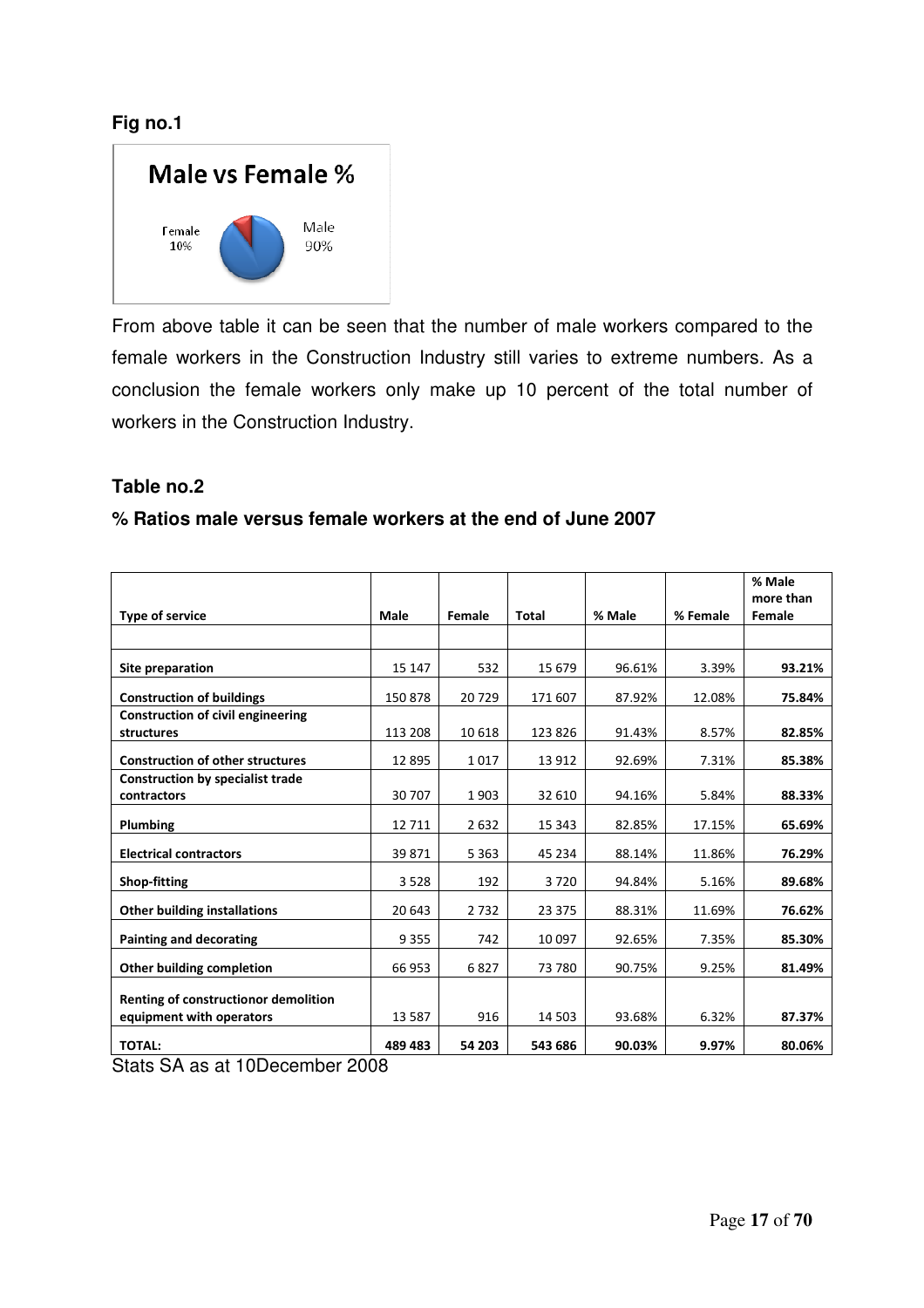

#### **Fig no.2**

From the above tables and graphs, it is evident that there are remarkable differences in the percentages of female workers compared to the male workers, even in the different departments of the Construction Industry.



#### **Employment by status (permanent male versus female)**

**Fig. no.3 – Statistics South-Africa 2008**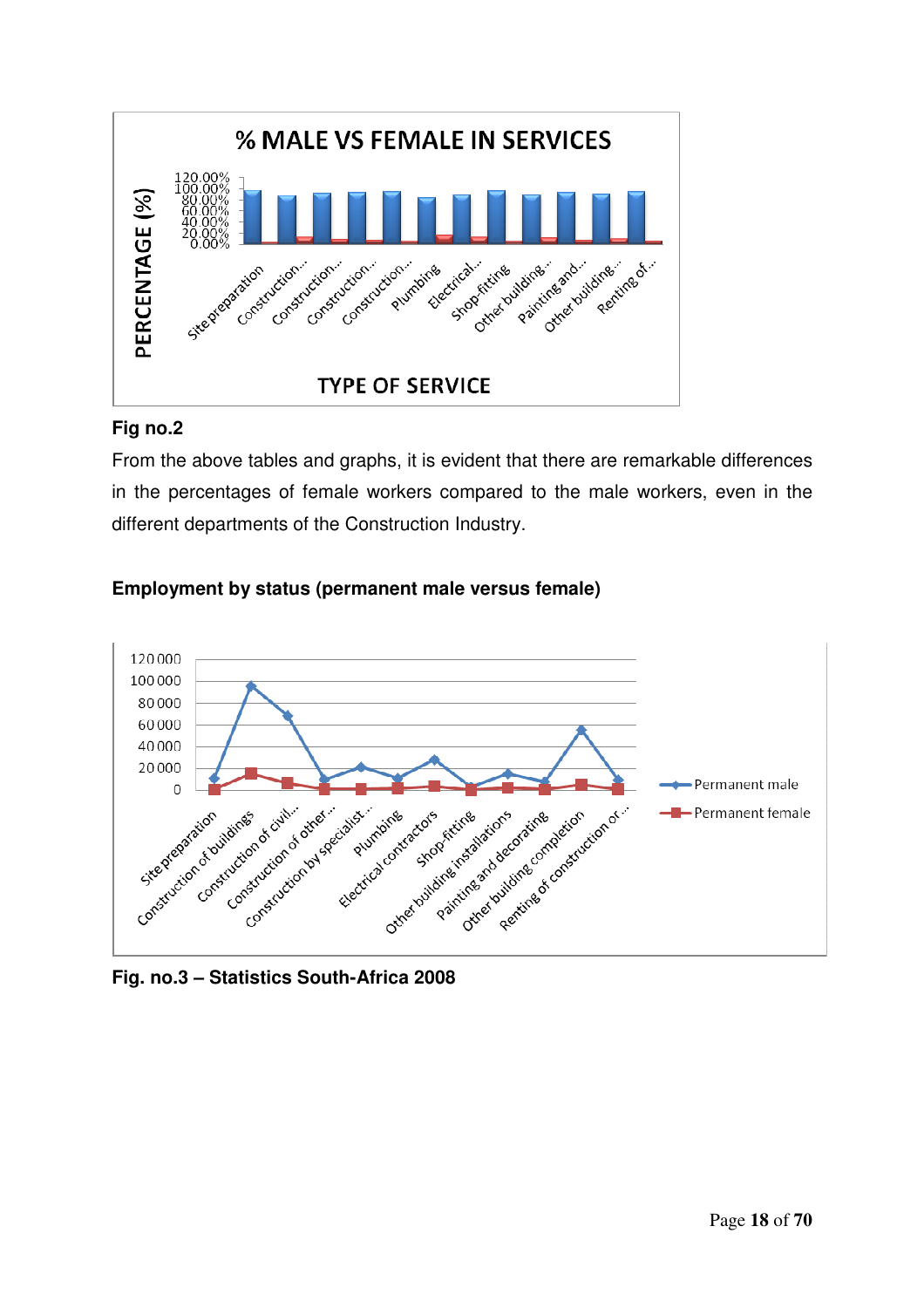**Percentage female workers compared to men (excluding labour force and administrative workers) in well-known Contracting and Construction related companies:**

|                                    |                           | <b>Number</b><br>male<br>employees<br>(excl labour | <b>Number</b><br>female<br>employees<br>(excl labour |                                                                  | <b>Total</b><br>$male +$ |          |
|------------------------------------|---------------------------|----------------------------------------------------|------------------------------------------------------|------------------------------------------------------------------|--------------------------|----------|
| <b>COMPANY</b>                     | <b>Trade</b>              | and admin)                                         | and admin)                                           | <b>Female trade</b>                                              | female                   | % Female |
| Axe Developments                   | Developments              | $\mathbf{2}$                                       | $\mathbf 0$                                          | N/A                                                              | $\overline{2}$           | 0%       |
| ODC - Office Design<br>Contractors | Contractors               | 6                                                  | 0                                                    | N/A                                                              | 6                        | $0\%$    |
| <b>Scribante Construction</b>      | Contractors               | 87                                                 | $\Omega$                                             | N/A                                                              | 87                       | 0%       |
| <b>Steyn Construction</b>          | Contractors               | 9                                                  | $\mathbf{1}$                                         | <b>Quantity Surveyor</b>                                         | 10                       | 10%      |
| PCC Pta                            | <b>Quantity Surveyors</b> | 15                                                 | 4                                                    | <b>Quantity Surveyor</b>                                         | 19                       | 21%      |
| Van Heerden Architects             | Architects                | 4                                                  | 1                                                    | Architect                                                        | 5                        | 20%      |
| <b>Moseme Construction</b>         | Contractors               | 52                                                 | 1                                                    | Estimator                                                        | 53                       | 2%       |
| Lone Rock Construction             | Contractors               | 64                                                 | 0                                                    | N/A                                                              | 64                       | $0\%$    |
| Schoombie Hartmann<br>QS Joburg    | <b>Quantity Surveyors</b> | $\overline{7}$                                     | 3                                                    | <b>Quantity Surveyor</b>                                         | 10                       | 30%      |
| <b>Seome Quantity</b><br>Surveyors | <b>Quantity Surveyors</b> | $\overline{c}$                                     | $\mathbf{1}$                                         | <b>Quantity Surveyor</b>                                         | 3                        | 33%      |
| <b>GD Irons Construction</b>       | Contractors               | 133                                                | 3                                                    | 1xQuantity Surveyor;<br>1xSite Agent: 1xPlanning-<br>coordinator | 136                      | 2%       |
| Van Vuuren en Vennote              | <b>Quantity Surveyors</b> | $\overline{7}$                                     | $\mathbf{1}$                                         | <b>Quantity Surveyor</b>                                         | 8                        | 13%      |
| Norvell Wentzel<br>Steinburg       | <b>Quantity Surveyors</b> | 15                                                 | 9                                                    | <b>Quantity Surveyor</b>                                         | 24                       | 38%      |
| Pentad QS Pta                      | <b>Quantity Surveyors</b> | 5                                                  | $\mathbf{2}$                                         | <b>Quantity Surveyor</b>                                         | $\overline{7}$           | 29%      |
| <b>LKV Engineers</b>               | Engineers                 | 3                                                  | $\mathbf{1}$                                         | Engineer                                                         | 4                        | 25%      |
| <b>ZW Klopper</b>                  | <b>Quantity Surveyors</b> | $\overline{2}$                                     | $\mathbf{1}$                                         | <b>Quantity Surveyor</b>                                         | 3                        | 33%      |
| <b>Beckers</b>                     | Contractors               | 47                                                 | 3                                                    | 2xQuantity Surveyors;<br>1xForemen                               | 50                       | 6%       |
| <b>Taliaard Meyer Storm</b>        | <b>Quantity Surveyors</b> | 5                                                  | 4                                                    | <b>Quantity Surveyor</b>                                         | 9                        | 44%      |
| PBNS QS                            | <b>Quantity Surveyors</b> | 3                                                  | $\mathbf{1}$                                         | <b>Quantity Surveyor</b>                                         | $\overline{4}$           | 25%      |
| <b>HPM Project Managers</b>        | <b>Project Managers</b>   | $\overline{4}$                                     | 3                                                    | <b>Project Managers</b>                                          | $\overline{7}$           | 43%      |
| Venn & Milford QS                  | <b>Quantity Surveyors</b> | 20                                                 | 5                                                    | <b>Quantity Surveyor</b>                                         | 25                       | 20%      |
| De Leeuw Group QS                  | <b>Quantity Surveyors</b> | 8                                                  | 6                                                    | <b>Quantity Surveyor</b>                                         | 14                       | 43%      |
| CAQS                               | <b>Quantity Surveyors</b> | 3                                                  | 1                                                    | <b>Quantity Surveyor</b>                                         | $\overline{\mathbf{4}}$  | 25%      |
| <b>Steff Stocks Building</b>       | Contractors               | 198                                                | 0                                                    | N/A                                                              | 198                      | 0%       |
|                                    |                           |                                                    |                                                      |                                                                  |                          |          |
| <b>TOTAL:</b>                      |                           | 701                                                | 51                                                   |                                                                  | 752                      | 7%       |

**Table no.3 – Survey of % female workers in the industry today (2009)**

**Information gathered from questionnaires completed by a group of people**

The above table gives us a good indication of the following:

• Firstly the percentage of women compared to men is quite extreme. Only 7 percent represents women and 93 percent men. It is not really surprising, but still a case of extreme difference in the numbers.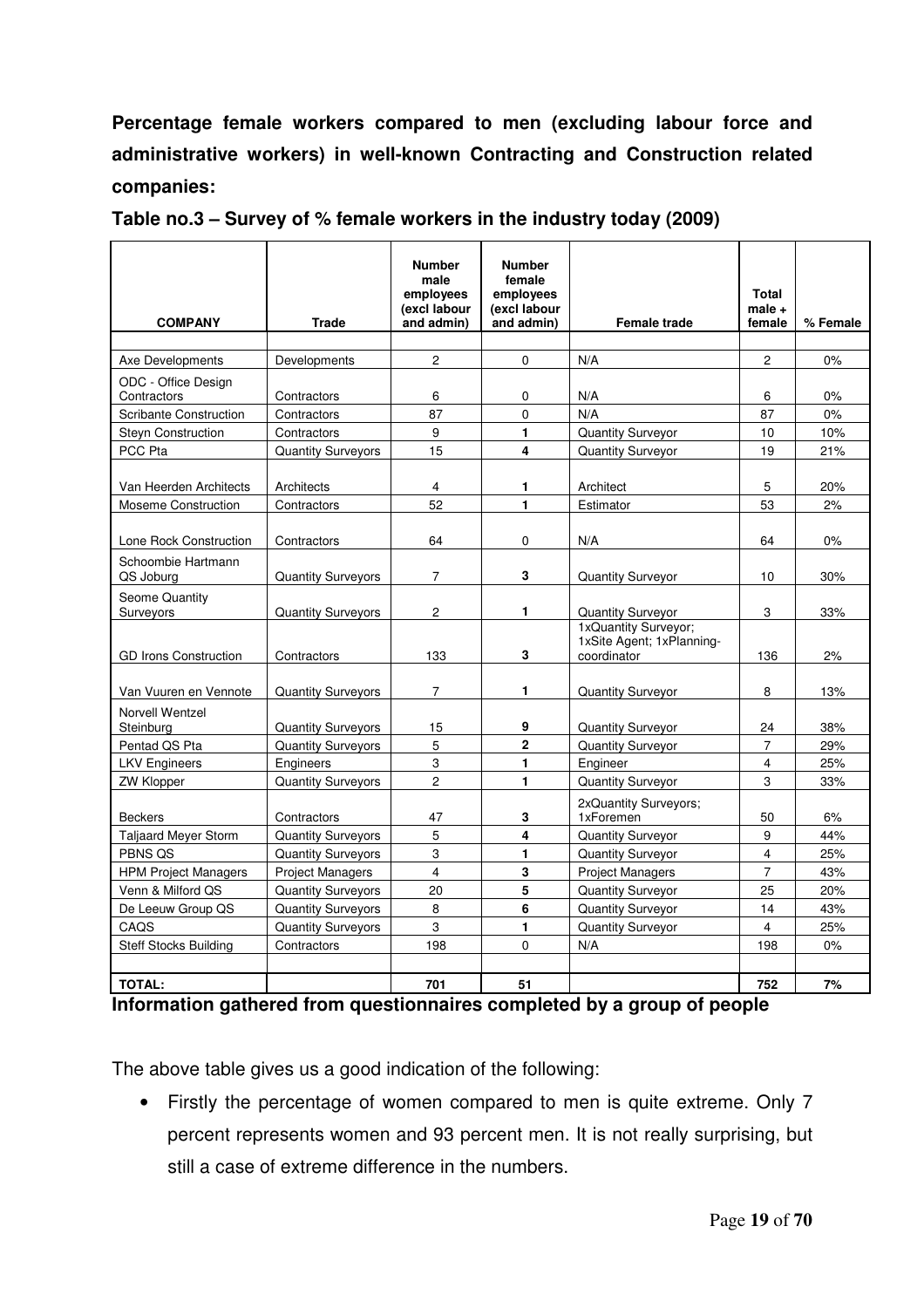• Secondly it is obvious that where there is a woman in a Construction company, she mostly represents a career as quantity surveyor. There is obviously a few female architects and engineers, but a choice for a woman as foreman or site agent is very rare but still present.

| <b>Active Contractors By Percentages</b> |                       |     |  |                |     |  |                |     |  |                               |
|------------------------------------------|-----------------------|-----|--|----------------|-----|--|----------------|-----|--|-------------------------------|
| As at Wednesday, September 02, 2009      |                       |     |  |                |     |  |                |     |  |                               |
| <b>All Regions</b>                       |                       |     |  |                |     |  |                |     |  |                               |
| <b>Designation</b>                       | <b>Black</b><br>Owned | %   |  | Women<br>Owned | ℅   |  | Youth<br>Owned | %   |  | <b>Total</b><br><b>Grades</b> |
|                                          | 77893                 | 97% |  | 38840          | 48% |  | 26337          | 33% |  | 80677                         |
| 2                                        | 4182                  | 90% |  | 2163           | 46% |  | 1201           | 26% |  | 4653                          |
| 3                                        | 1041                  | 86% |  | 578            | 48% |  | 285            | 24% |  | 1208                          |
| 4                                        | 1352                  | 78% |  | 714            | 41% |  | 325            | 19% |  | 1727                          |
| 5                                        | 808                   | 69% |  | 421            | 36% |  | 199            | 17% |  | 1166                          |
| 6                                        | 633                   | 66% |  | 303            | 32% |  | 145            | 15% |  | 952                           |
| 7                                        | 207                   | 48% |  | 90             | 21% |  | 38             | 9%  |  | 431                           |
| 8                                        | 34                    | 25% |  | 13             | 9%  |  | 3              | 2%  |  | 137                           |
| 9                                        | 7                     | 6%  |  |                |     |  |                |     |  | 112                           |
| <b>TOTAL:</b>                            | 86157                 |     |  | 43122          |     |  | 28533          |     |  | 91063                         |

#### **Table no.4**

#### **Construction Industry Development Board, September 2009**

According to South African census 2004,(Stats SA, 2004) women make up 52 percent of the adult population in South Africa, they make up only 41 percent of the working South African population constitutes only 14.7 percent of all executive managers and only 7.1 percent of all directors in the country are women. Of the 3 125 directorship positions held, only 221 are held by women. Only 11 women hold chairs of boards out of a total of 364 and there are only 7 female CEOs/MDs in comparison to 357 males. Although the above information is based on companies listed on the main board of the JSE Securities Exchange, the dilemma is nationwide and covers most professions in general and it also impacts on the Construction Industry.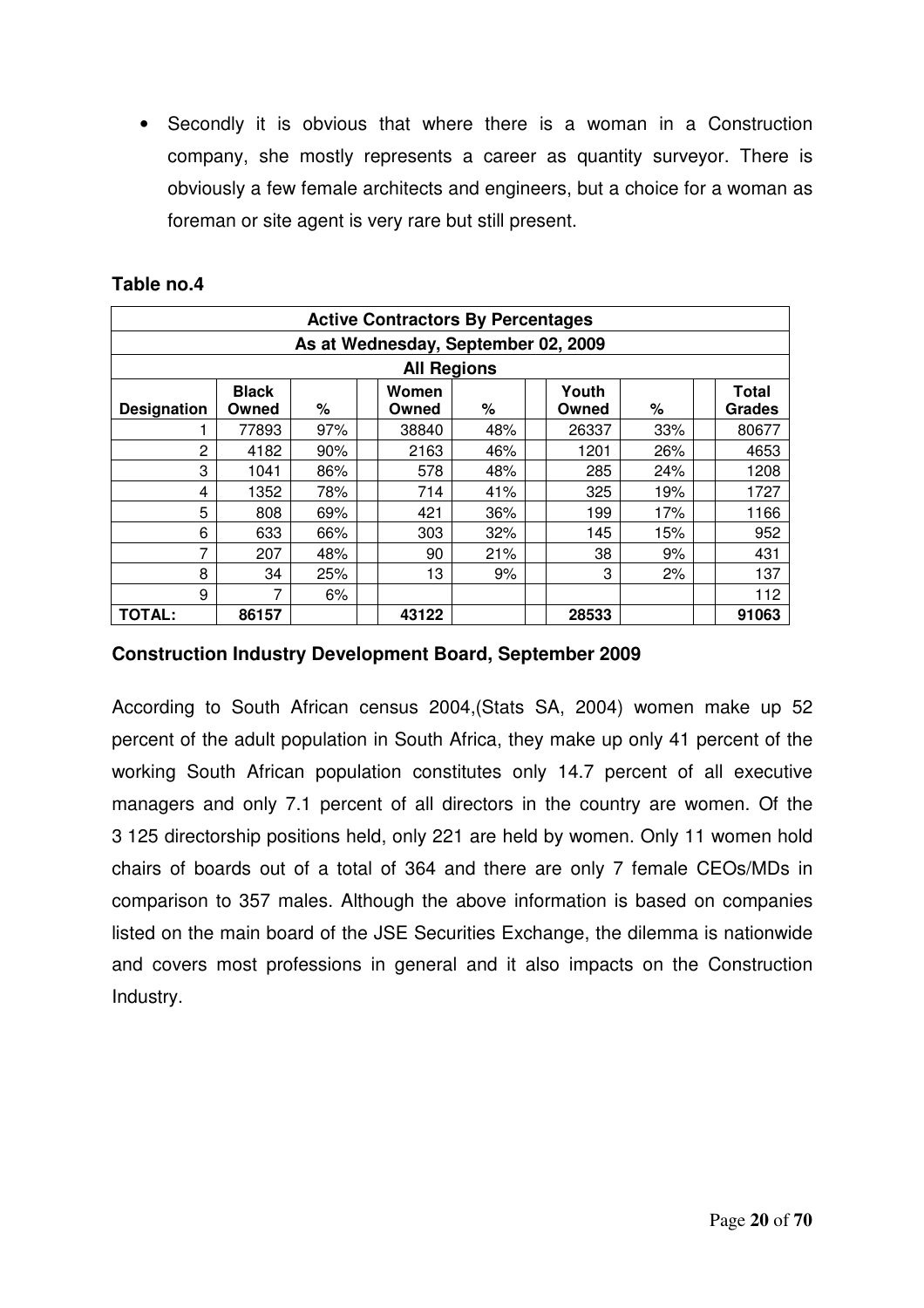#### **4. CONCLUSION**

- It is clear that male representation in the construction industry is more dominant to extreme numbers and that those numbers are increasing but not at drastic measures.
- Male workers represents approximately 90 percent of the workforce in the Construction Industry in South-Africa. But women would probably represent an estimate of 95% in Industries such as beauticians, hairdressers, administration, personal assistance, nursing etc.
- It is evident that construction is a majority male industry, but in modern times, as society progress and South-Africa in particular develops, it is inevitable that women representation in the construction industry will increase. The construction industry will never be female dominant and remain strongly male dominant due to the nature of the industry.

#### **5. TESTING OF HYPOTHESIS**

As expected, there are extreme difference in numbers between female construction workers and even women working in the Industry as quantity surveyors, architects, engineers etc compared to men. A survey proved it to be as extreme as 90 percent male dominant. It is definitely a male dominant industry with the number of women entering the industry increasing slowly but surely. The hypotheses were quite accurate.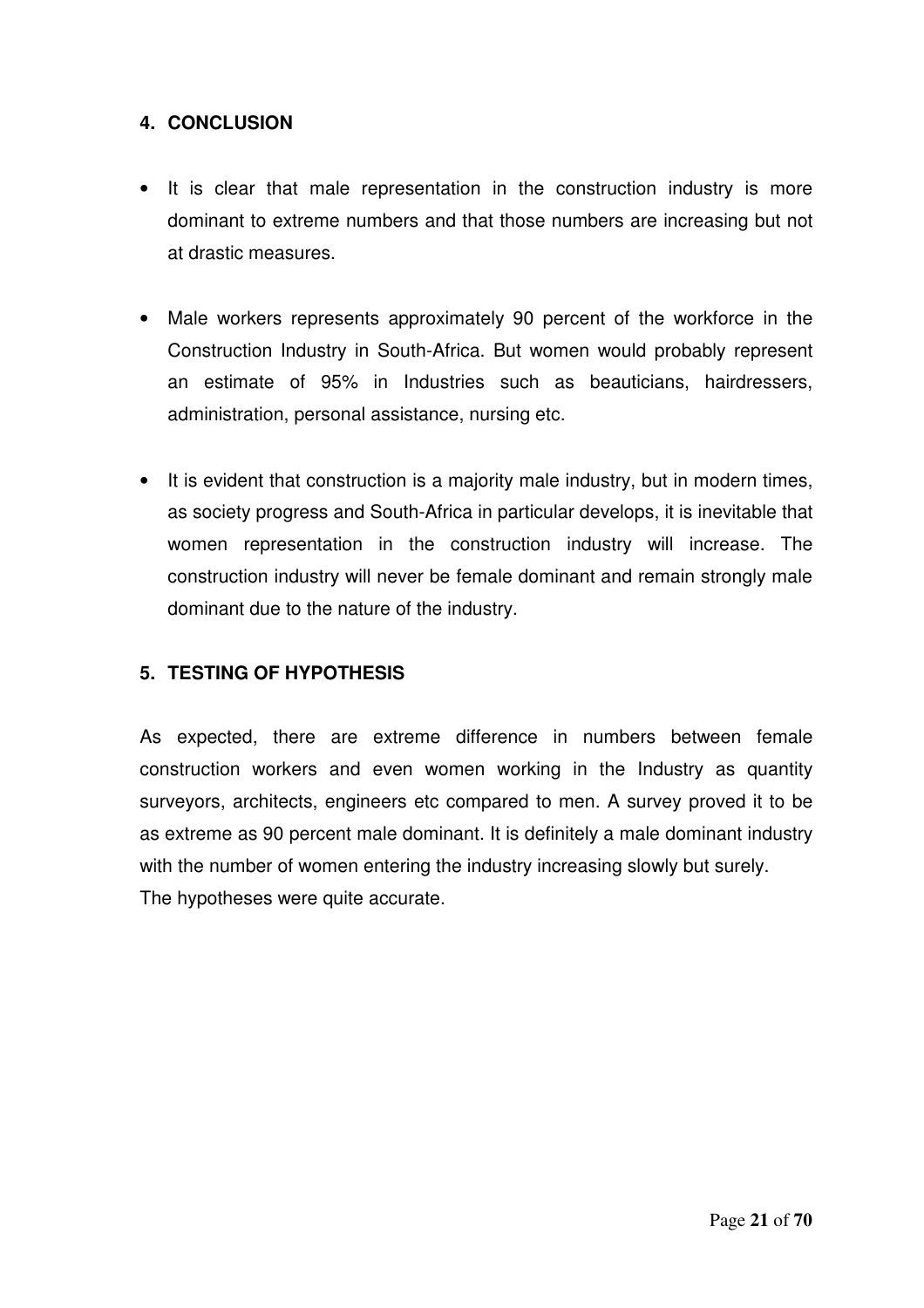## **CHAPTER 3**

## CURRENT WORKING ENVIROMENT FOR WOMEN IN THE CONSTRUCTION INDUSTRY

#### **1. INTRODUCTION**

Women's success in the workplace can be summed up by the quote about Ginger Rogers — "that she did everything Fred Astaire did, but backwards and in high heels".

The Construction Industry makes provision for various sectors and occupations. Some are more physical and some more administrative. Some are more women orientated and some more male dominant. For example an architect or quantity surveyor compared to a construction manager or foremen.

Interviews with a couple of female and male professionals in the industry gave a general idea of how women are treated and feel in their respective environments within the construction industry. A few interesting remarks follows below from questionnaires and interviews with women working as foremen, men working with women as foremen, and quantity surveyors working on and off-site.

#### **2. WOMEN AS FOREMEN**

Lynette Louw is a 26 year old woman working as a foreman on a major construction site. Consulting with her was very interesting and hearing her opinion on some common topics and problems women might face in a male dominant construction industry.

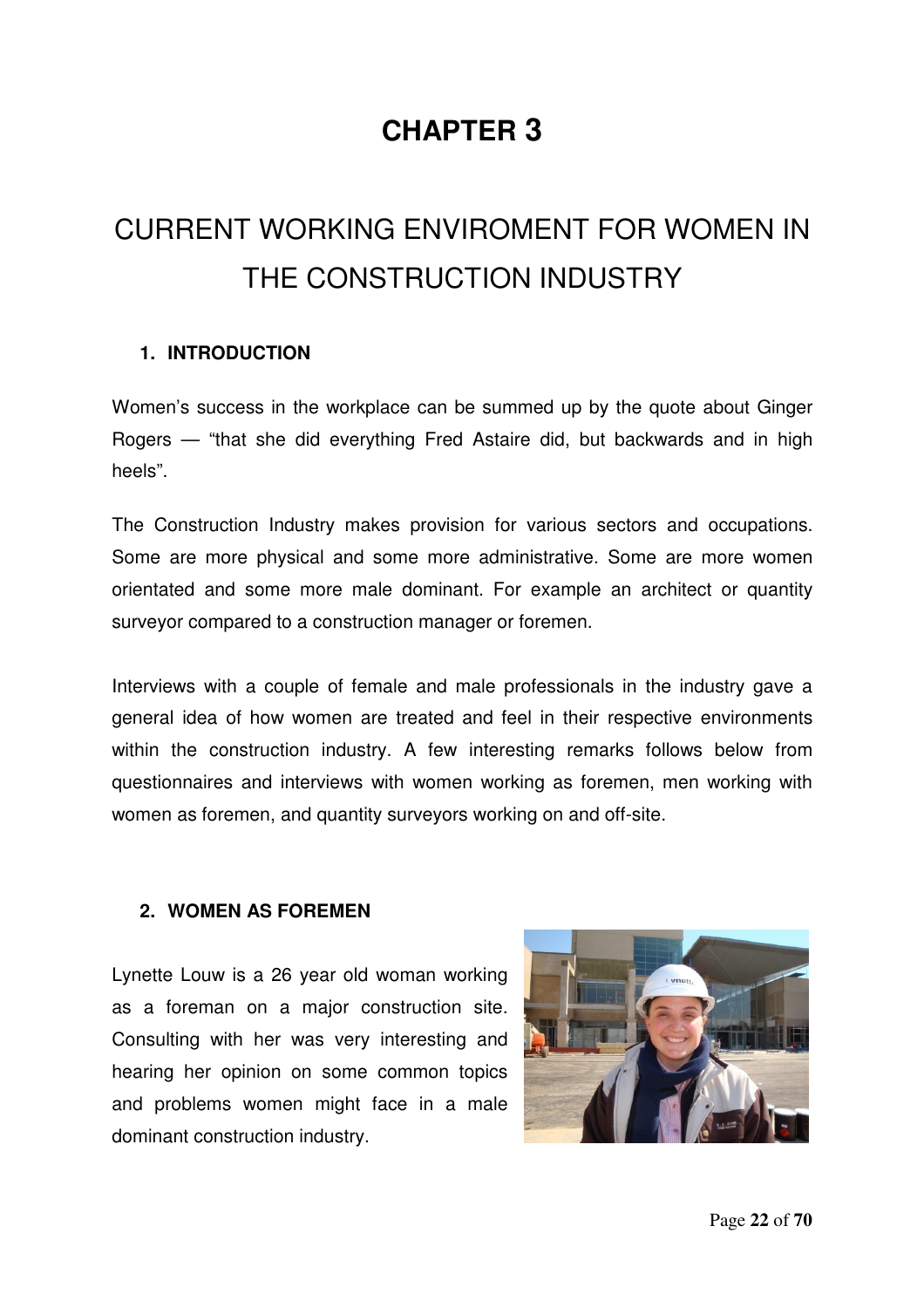2.1. Why would any woman decide to take on a job as a foreman or site agent? My career choice was somewhat of a surprise, I never grew up dreaming of becoming a builder when I'm older. I wanted to start a career in nutrition science but when I got to London, I made a last minute decision to work in the construction industry. I started as a concrete technician (a term used for a person who pours the concrete, tests it and does the orders) in London and worked my way up as a section supervisor and from there on gained more experience while also studying.

2.2. How are you treated by your co-workers and the people working under your supervision?

At first it is really difficult; men are not use to having women on site, especially not in a hands-on position. Men usually work with a female Quantity Surveyor at most but not really a woman as a foreman or site agent. I have learned that it is important to make your mark from the start and let men know that you will not be messed around. New foremen always struggle with the idea of listening to a woman and even worse a young woman. But as any other person we learn new things every day and we should all learn from each other and through each other's experiences.

2.3. Do you believe women really receive the credit they deserve in the Industry?

Definitely not. Your hard work and long working hours never receives the recognition it deserves compared to men. I have experienced men receiving promotions more often compared to women, and there is a definite difference in salaries between myself and a man in my position of the same age, with the same experience and qualifications.

2.4. What are you working towards in your career?

My aim is to be a project manager before I turn thirty. I am very confident and know I can take on the challenge. From there, I would like to start my own construction business.

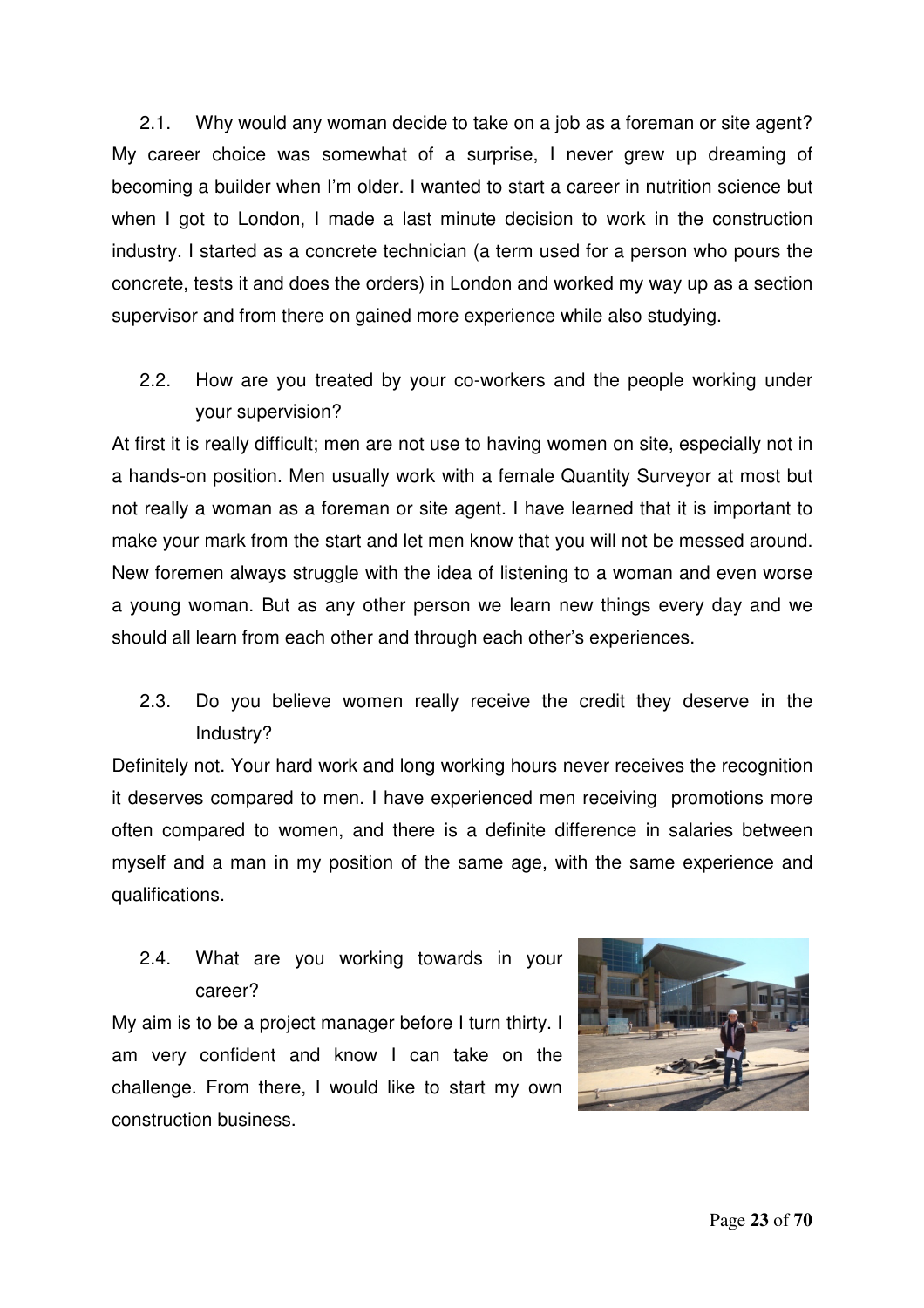2.5. Do you fight for women rights in the Industry or isn't it necessary? I hope so and yes, it is definitely necessary. But slowly things are changing for women. If we can't stand up and prove ourselves as women, men would never give us the respect we deserve. It all starts with how the workers on site treat women. I also try to protect the workers when they are treated unfairly, this often happens. I try to gain their respect wherever I can. They sometimes have a harder time than I do.

2.6. Do women in your industry need to work harder than men to achieve the same goals?

Yes, 10 times harder. You have to know more, understand more. Your technical knowledge must be excellent. Most men see you as an inferior; they disregard our ideas as mindless or absurd. The more I know the better off I'll be. That is how I win respect from the older men in the Industry. I'm not really scared of asking question, how else would I learn? But I always expect sexist comments when asking questions or presenting new ideas. But I believe that I can achieve what anyone else can achieve in half the time, twice as good! I'm not scared of getting my hands dirty or doing any physical work when necessary, and through that I already gain a huge amount of respect from the men.

2.7. How do people outside your Industry react when you tell them that you work on a construction site as a Site Agent?

My family and friends don't understand the technicality of my job and what it entails. I've tried to explain, but they still see me as a female builder on site in a male industry or sometimes people just assume I am a Quantity Surveyor.

2.8. You worked in the Construction Industry abroad, how does it compare to South Africa in the sense of how women are treated by men?

I worked in London, England for a few months and in Canada for just over a year. Canada and England are both first world countries and there is a day and night difference between them and South-Africa. There women can fix steel, plaster, lay bricks or even pour concrete. As long as she can do the job, no-one complains. I have only worked with one female project manager in my career of 7 years working in the Industry. It was in London in 2003. She had a strong personality that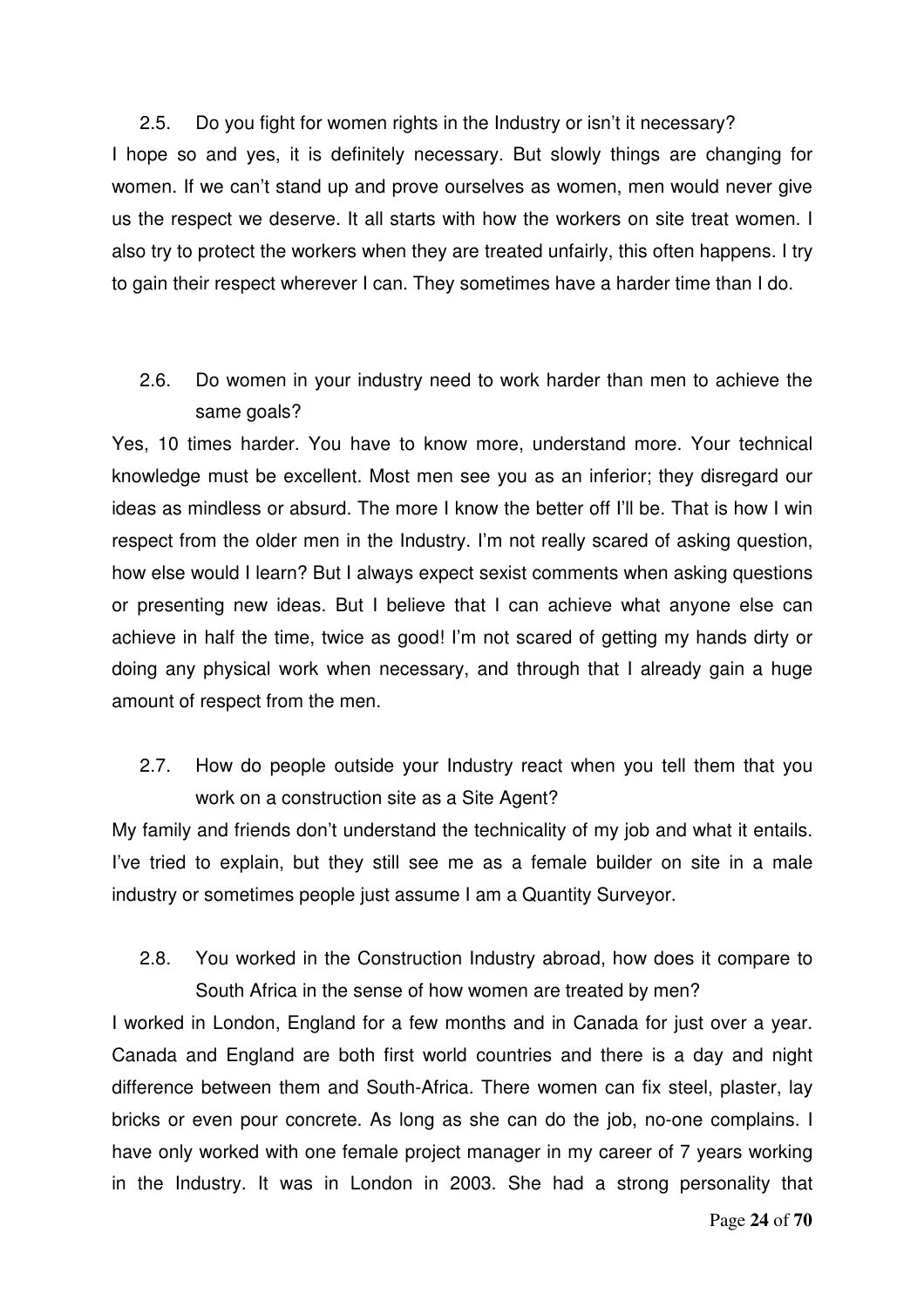intimidated some men. She was technically brilliant. She offered me a job by asking one question: "Do you mind getting dirty?" That's when I knew I'm in the right industry.

She further explained that life on site is completely different to an office job or the work of a quantity surveyor or architect for example. She deals with different people and races, each with their own way of doing things. You get to know people on another level and she also confirms that the Industry changed her as person. You have to learn to be tough. She has learned to stand up for herself, being tough without being rough, being strict without being unreasonable.

The men on site you work with become your friends, and if you work hard you become part of a team and they don't see you a woman anymore, but rather as member of the team. Of course there are days where you ask yourself, 'why am I in this Industry?" but it is the end product that makes me so proud, and being proud of myself for succeeding in a "man's world" without any favours or advantages because you are a women, makes it all worth it.

#### **3. WOMEN WORKING AS QUANTITY SURVEYORS FOR CONTRACTORS ON SITE OR OTHER ENVIRONMENTS**

- 3.1. Truana Brits is a 32 year old female quantity surveyor working on site for a major construction company. She has a little baby girl, and still works full time on site. Her views on women in construction were as follow:
- 3.1.1. Have you ever felt discriminated against as woman on site in the construction industry?

Definitely. Never direct discrimination, but underlying discrimination. Mainly about working hours and site walks. For example; to miss the traffic, I need to leave my house early in the mornings and start my day on site early. For any woman it is quite dangerous to be working on site while it is still dark. It is really a scary experience if you do not have anyone starting as early as myself on site. Now that I have a little baby girl, the men do not understand how difficult it sometimes is to be on a site that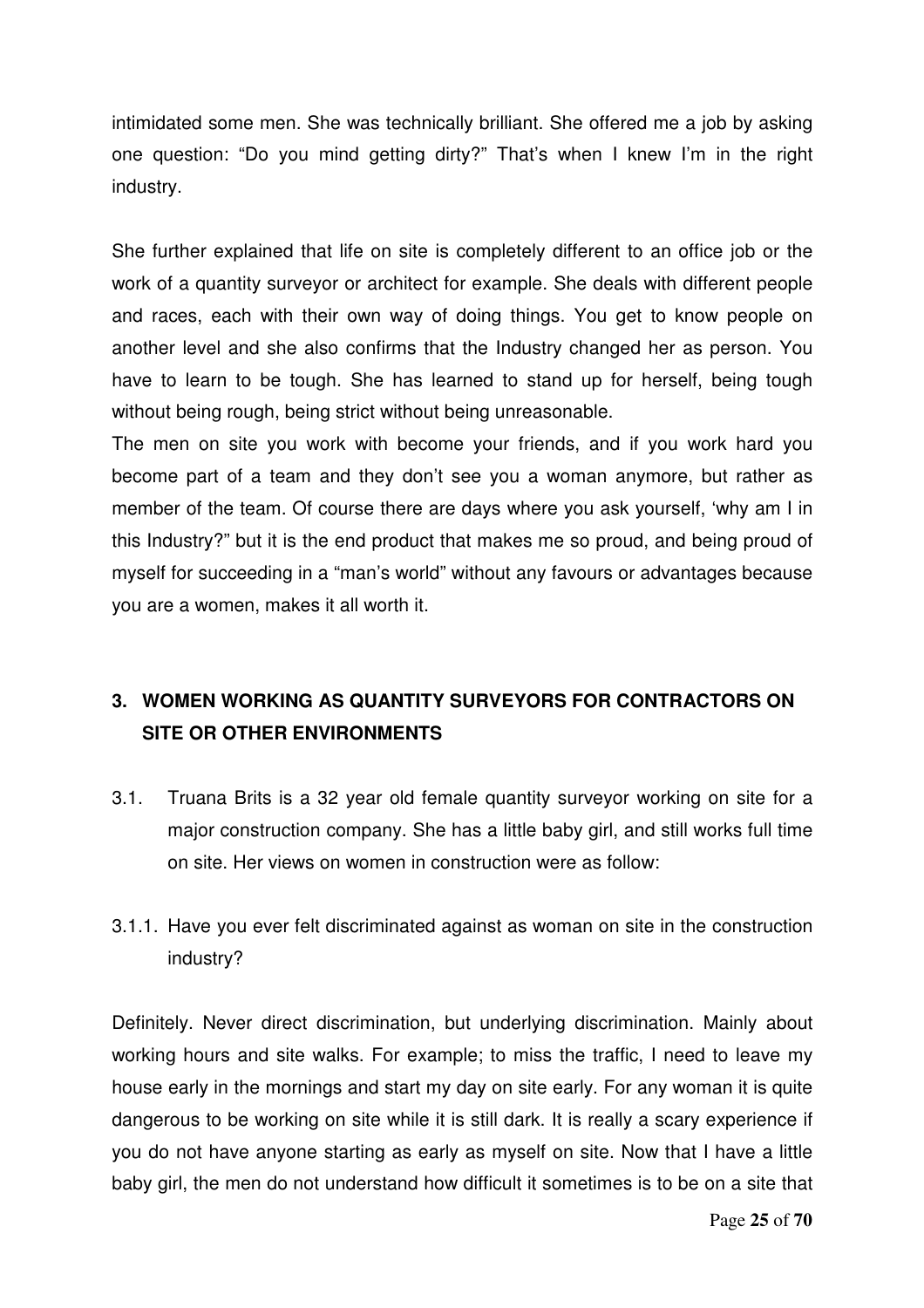is quite far from home. Construction hours doesn't really suite the life of a female or a mother for that matter. I am in a lucky position, I'm working for a very understanding director and he now allows me to work flexy hours. But even this causes men to make remark and to look down on me, even by the site agents. Even though they earn more than female quantity surveyors and they are compensated for the hours they put in on site, they still find a problem with us. Some directors discriminate against women by paying them less than they are worth, even if they deliver the same quality work as any other person working on site. I find site walks difficult for women. It's never a great feeling when you have hundreds of men staring at you as you walk through site alone. Most of them don't understand it and make remarks about the amount of time you don't spend on site and that you don't spend enough time on site to properly record all the extra's etc. If you have a good contracts manager and he understands it, he will make sure that it will never be necessary for a woman to walk alone through the site and he will arrange for a site agent or himself to accompany you.

My feeling has always been that women get paid less, even our starting salary at companies are less than would be offered to men, just because we are women and the older directors decides beforehand that we are not capable of handling the same amount and quality of work than men are because we have responsibilities towards our husband and children. Male quantity surveyors of my age with the same amount or even less experience, gets compensated with bonuses, shares etc just because they are men and can stay after work for a beer or two. If you work flexy hours, or leave work at 5pm, it will mean less bonuses and less chances of any advantages, even if you perform better than they do. I know for sure that site agents who have worked a shorter period for our company receives higher car and travel allowances. I have never heard a satisfying answer to date. I have heard the defence that they need to drive to site a lot. So twice a week that they could possibly go to site more than I do, Saturdays and Sundays, means that they should receive a higher allowance to be able to buy bigger cars and myself as woman need to suffer on my own. For some reason some of the directors argue that women at least have husbands who are the main breadwinners and therefore they can pay the women less on their car and travel allowances. For me that doesn't make any sense. In my household I am the main breadwinner, therefore my husband can't buy me big safe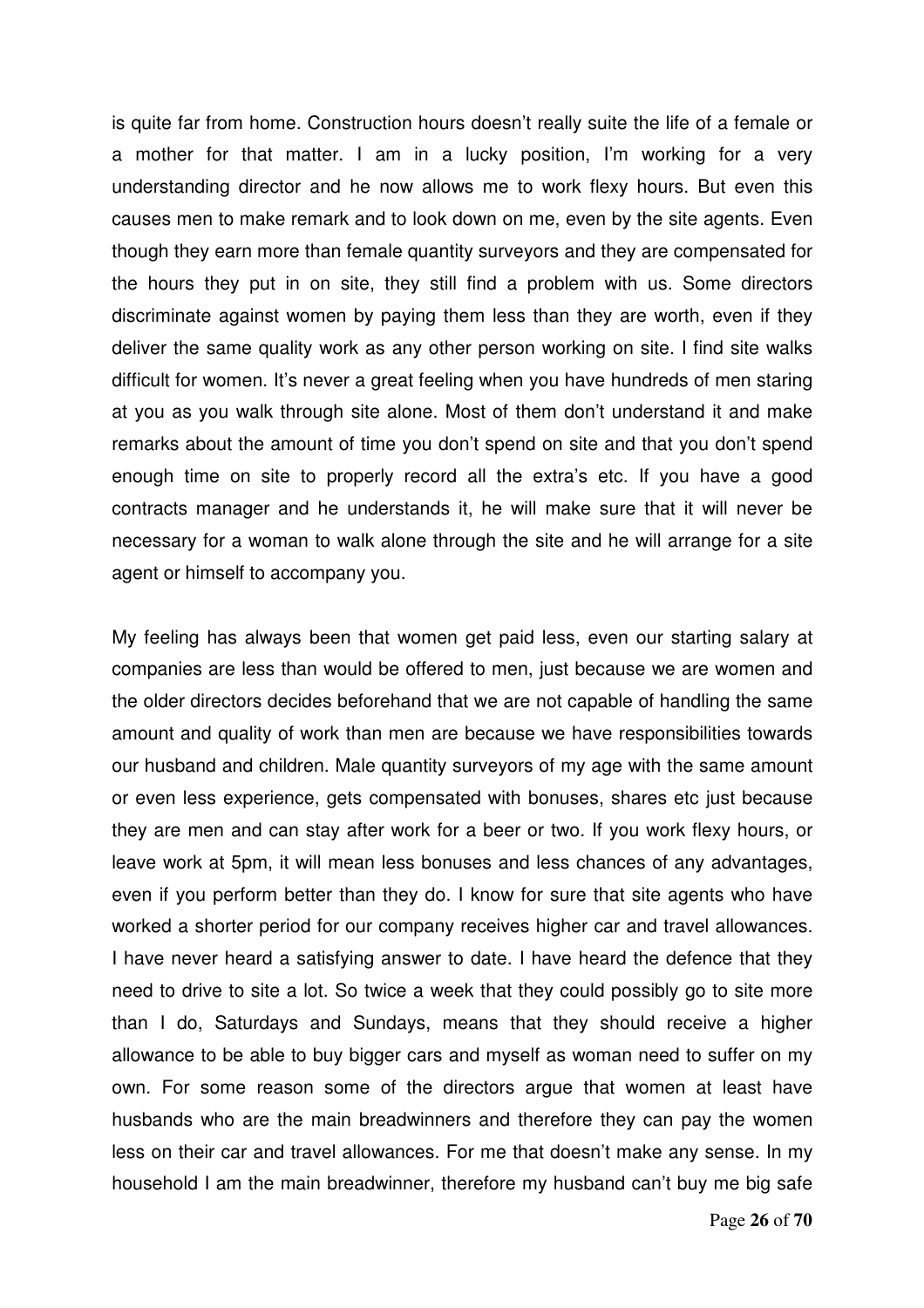cars, and as result it has to come from my salary and my car and travel allowance.

Women are regularly discriminated against by making unfair comments or jokes about PMS etc. It is okay for men to get angry or to be irritated by their work, but when a woman gets angry, they laugh and blame it on PMS. They always expect you to do your work and keep quiet and you should let them make the decisions and handle the problems.

3.1.2. Do you think women have a place in the construction industry?

Depending on a number of things, women might have a place in the industry. Maybe if the industry would allow woman to work flexy hours like many other companies allows their employees to do. A women's chance of becoming a director in a construction company is less than zero percent. They won't even admit that the women contributed to the growth of the company. If you don't work twelve hours a day for seven days in a week and commit all your free time to the company and spend it on site, you should not expect any recognition or won't be considered for a higher position in the company. If they forget the old rules and start looking at the quality of work you do instead of how many hours you put in, then a woman would have a better place in the construction industry.

Because we are women, I believe that it is our right to be treated differently than men. Most women I know did not choose a career in construction to become a man or be treated like a man. It is also a career choice due to interest and qualification as any other industry. Just because 99 percent of the workforce in the company are male, does not mean there is no place for a woman. But it still stays very difficult for a woman. I believe it has changed though as younger people move into higher positions, but there are still some of them who are blind to changes of any sort and who will still elude you with bonuses and benefits if you dare do your work and run a household successfully. If only they would realise that a woman who is happy at home, will be happy at work and give 101 percent input in the company.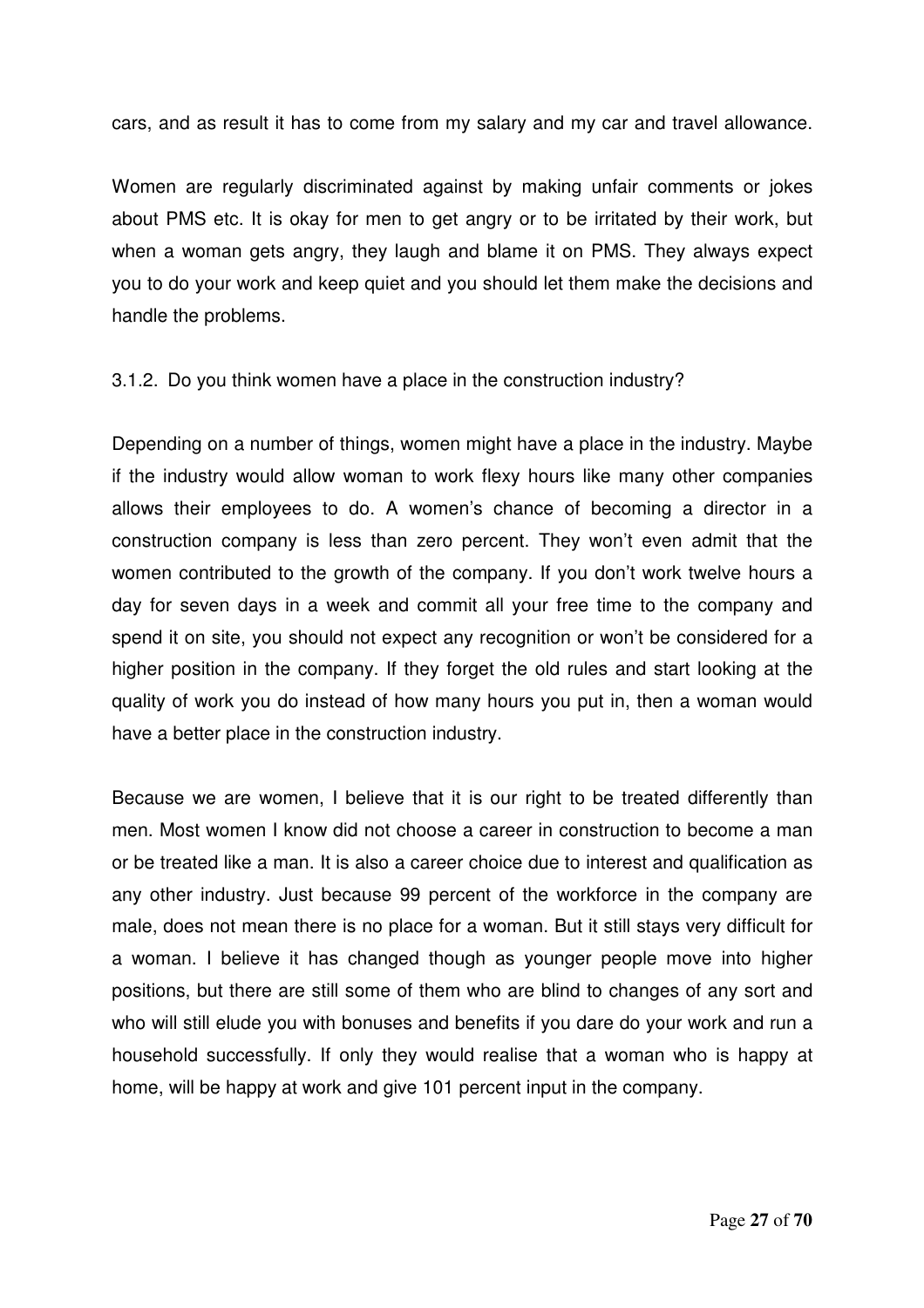#### 3.1.3. What are your views on woman working as foremen or site agents?

I don't really think it is such a good idea, reason being all of the above mentioned problems and she will never get the appreciation and credit she deserves. If a woman really have a passion for working on site and do not mind that her household and work can't both be successfully organized by her, then she can do it. Young employees who just finished their studies, don't always realise at first how difficult it is to spend so many hours on site. At the beginning you feel that your career is growing and that you will achieve great things, but the moment you have other commitments; a husband, kids etc, you quickly get judged on the amount of hours you spend on site. A quantity surveyor can work from 7 to 5pm without having to spend it on site, whereas a foremen or site agent has to work after hours or even till late in the morning to finish a concrete pour. Then it is dark, cold, and not really the place for a woman.

3.1.4. Do you think that a woman has to work much harder to achieve the same recognition than a man in construction?

Definitely. Because men won't admit that women do some much more than just their 8 to 5 job. Therefore women have to put much more effort in for men to take them seriously. In construction it is really all about the amount of hours you spend on site instead of the quality of work you deliver. Men wake up in the mornings, take a shower, grab his lunchbox that his wife prepared and drives to work. He concentrates on his work throughout the day, drinks a beer after work and when he gets home, a delicious plate of food awaits him. If he doesn't work on a Saturday or Sunday, he sleeps late because his wife will look after the baby and all of the house work and responsibilities while he rests after a week of long hours and hard work.

3.2. Lizette van Eden is a 42 year old Quantity Surveyor and she has worked for several quantity surveying companies including De Leeuw Group as well as construction companies and is currently employed with BKS Engineering Consultants. Her views on the different aspects of discrimination in the construction industry were as follow: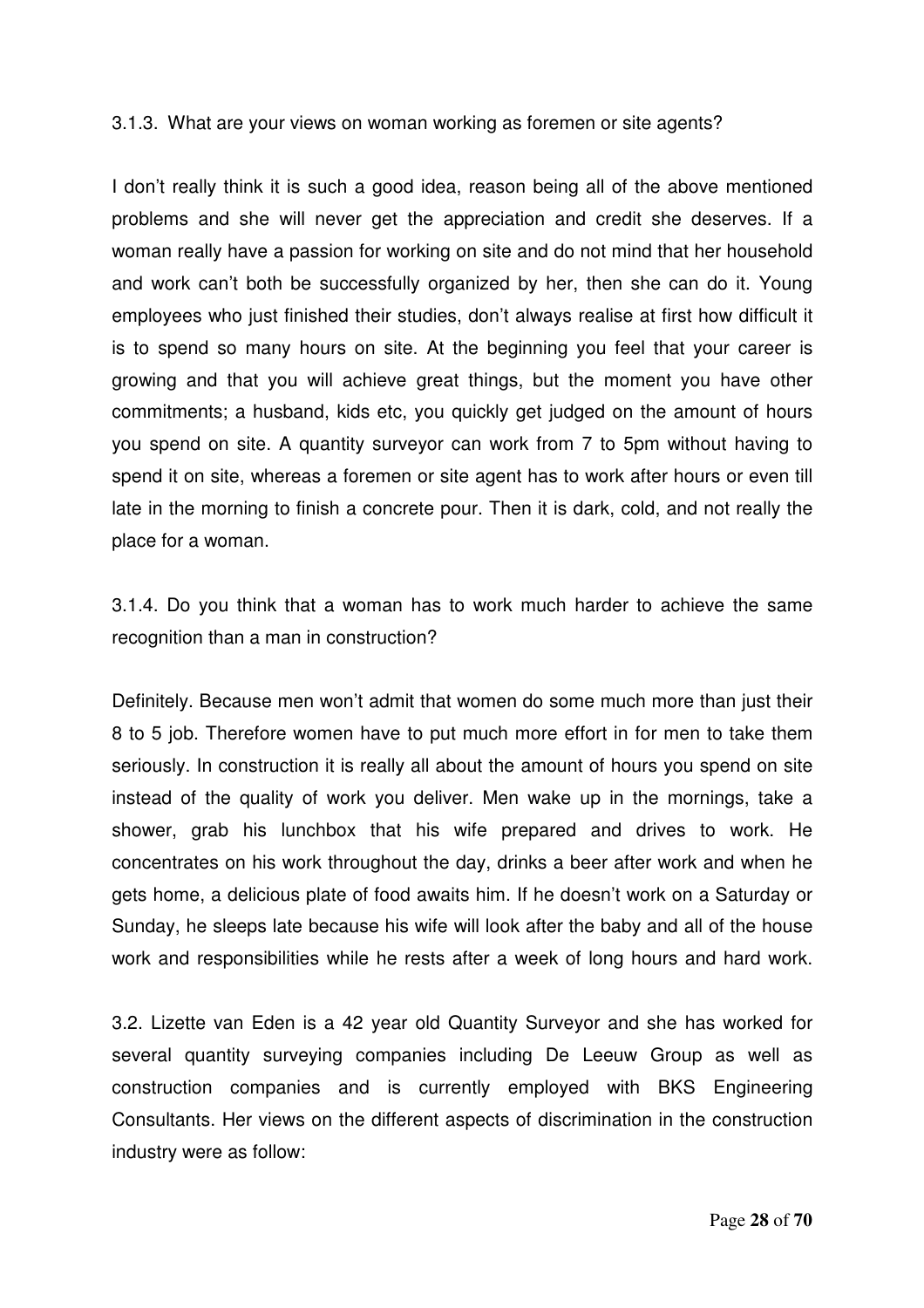#### 3.2.1. Is there discrimination against women in the construction industry?

There is definitely discrimination against women especially if you are working on site as a quantity surveyor or foremen. If you work off site in a consulting office, the discrimination is much less because your work entitles more theory. In the 1990's men earned much more than women for the same position and work description. Some male quantity surveyors believe that women are only good enough to measure and not able to handle an entire contract. Measuring is below them.

3.2.2. Must women work much harder than men to achieve the same recognition? Women must work much harder than men and she must prove herself before any man will accept her in the construction industry, especially at a more senior level. I think it is a cultural influence that the laborers won't listen to a woman on site if she is a foremen or site agent giving them instructions. They will ignore you because in their culture a woman is less than a man and only good for raising children.

#### **4. MEN WORKING WITH WOMEN**

Grant Wood, 33 year old senior construction manager

- 1. How many female co-workers have you worked with on site in your career?
	- a. Are these numbers increasing?

Approx 6 – Not really increasing



2. Do you think that women belong in the construction industry?

Construction is a rather tough industry even for men, it is definitely much harder for a women to gain respect from her subordinates or sub-contractors. Saying that, women like Lynette seem to have done just fine. Another worry is a woman's safety on site! Especially in South-Africa.

- 3. Does a female foremen need to work much harder than men to advance in their careers?
- No, I feel the structure has proved itself to be fair.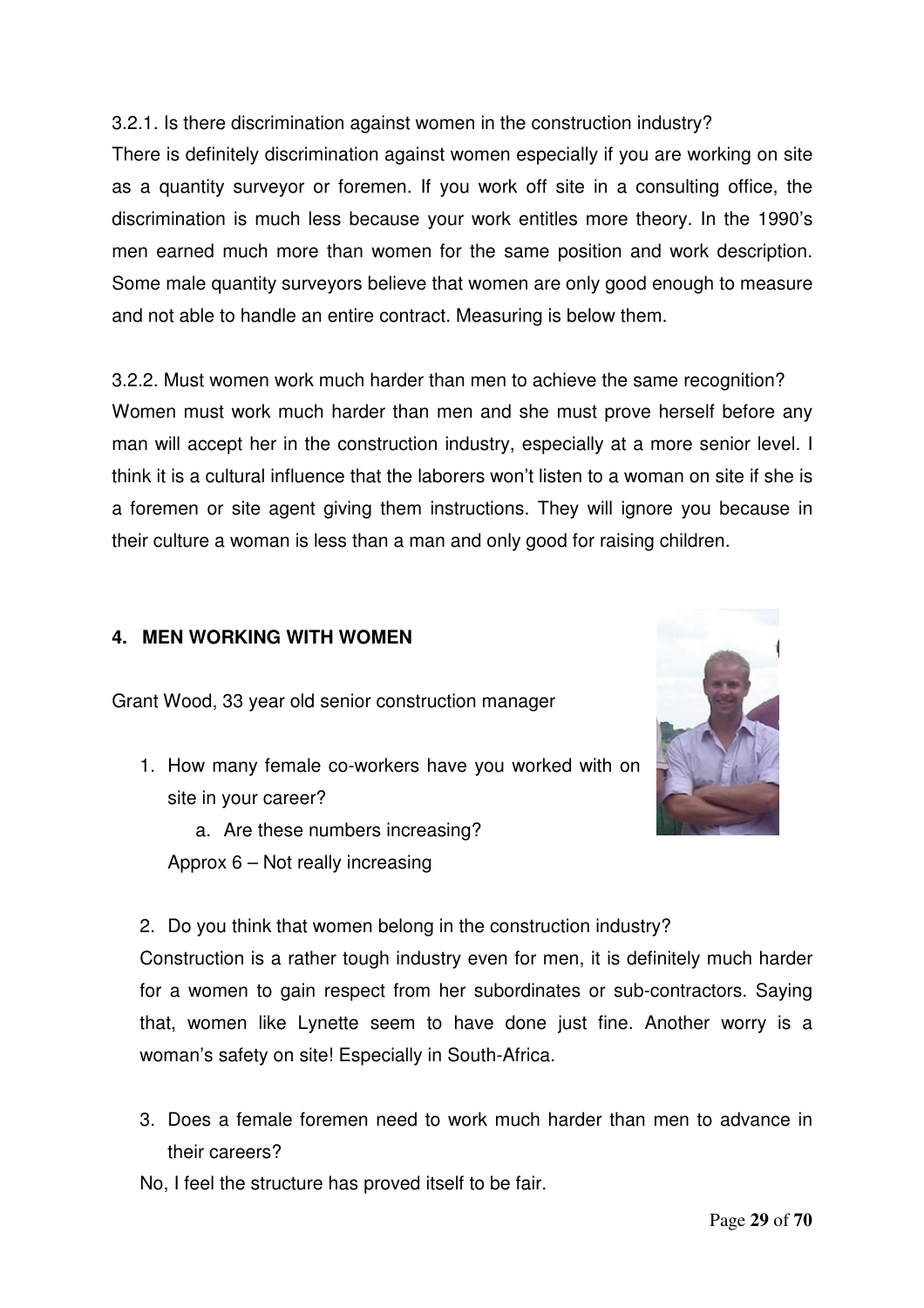4. Is there still a lot of discrimination against women?

Not as much as in the past, but there is still some around. Construction has traditionally been a man's world.

a. If so, what can be done to better the situation?

Young employees, male and female, get discriminated upon all the time. I think once you gain a person's respect the discrimination will disappear. Women could be compared to a youngster in this regard.

5. How does someone like Lynette compare to a man in a similar job position with similar experience and qualifications?

You have to be a "Tough Cookie" otherwise you will be walked all over, especially in her type of position. Women are fortunately/unfortunately very emotional individuals; this probably is their only weakness in this type of industry. So, to answer the question: I'd say she is probably on par with a male with her qualification and experience.

6. Would it have an effect on you if you were to work below a female construction manager?

I suppose it depends, if I worked below a male boss who was unreasonable then it would not be great! This would be the same with having a woman boss. And Vice Versa.

Chris Liebenberg, a 57 year old Quantity surveyor has worked as professional quantity surveyor as well as for construction companies including GD Irons Construction and Group 5.



1. With how many female co-workers have you worked on site before? Are these numbers increasing? Quite a few. The numbers are definitely increasing.

2. Do you think that women belong in the construction industry? Yes, but only in certain positions where she does not have to work on site the entire day and also where there is not too much physical work involved.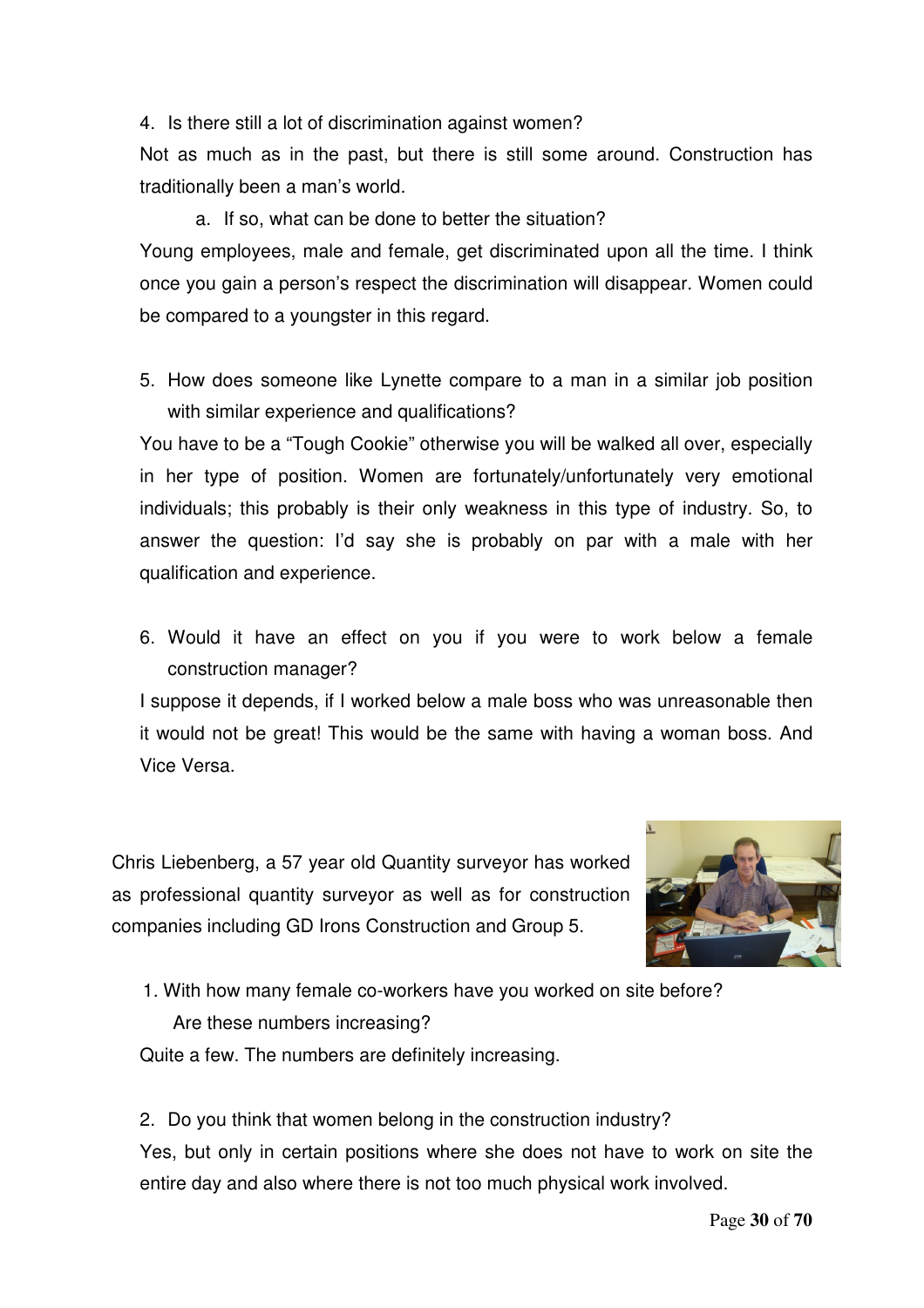3. Do female foremen need to work much harder than men to advance in their careers?

Yes. It is not traditionally a women occupation. The numbers are increasing though and therefore it is something that everyone needs to get use to and also try and accommodate these women.

4. Is there still a lot of discrimination against women? Yes.

a. If so, what can be done to better the situation? A mind shift needs to be made in the construction industry.

5. How does a woman compare to a man in a similar job position with similar experience and qualifications? (as foreman or site agent)

It is very hard for women to have the same amount of experience compared to men because women are fairly new in the industry in those positions. It will change in future as women are accommodated more. But at this stage I would say no, women can't be compared to men.

- 6. Would it have an effect on you if you were to work below a female construction manager?
- No, as long as she is competent in her position.

#### **5. SURVEY OF MEN'S VIEWS ON WOMEN IN THE INDUSTRY**

A survey was done to get an overall feeling from men working on site about their opinion and view's on whether women belong in construction. Two questions were asked:

- a.Do women belong on site as foremen or site agents?
- b.Do women belong in the industry as quantity surveyors, architects, engineers or any other construction project related occupations

A total of 45 men working on different sites all around Gauteng and in different positions from foremen to construction managers were questioned. The information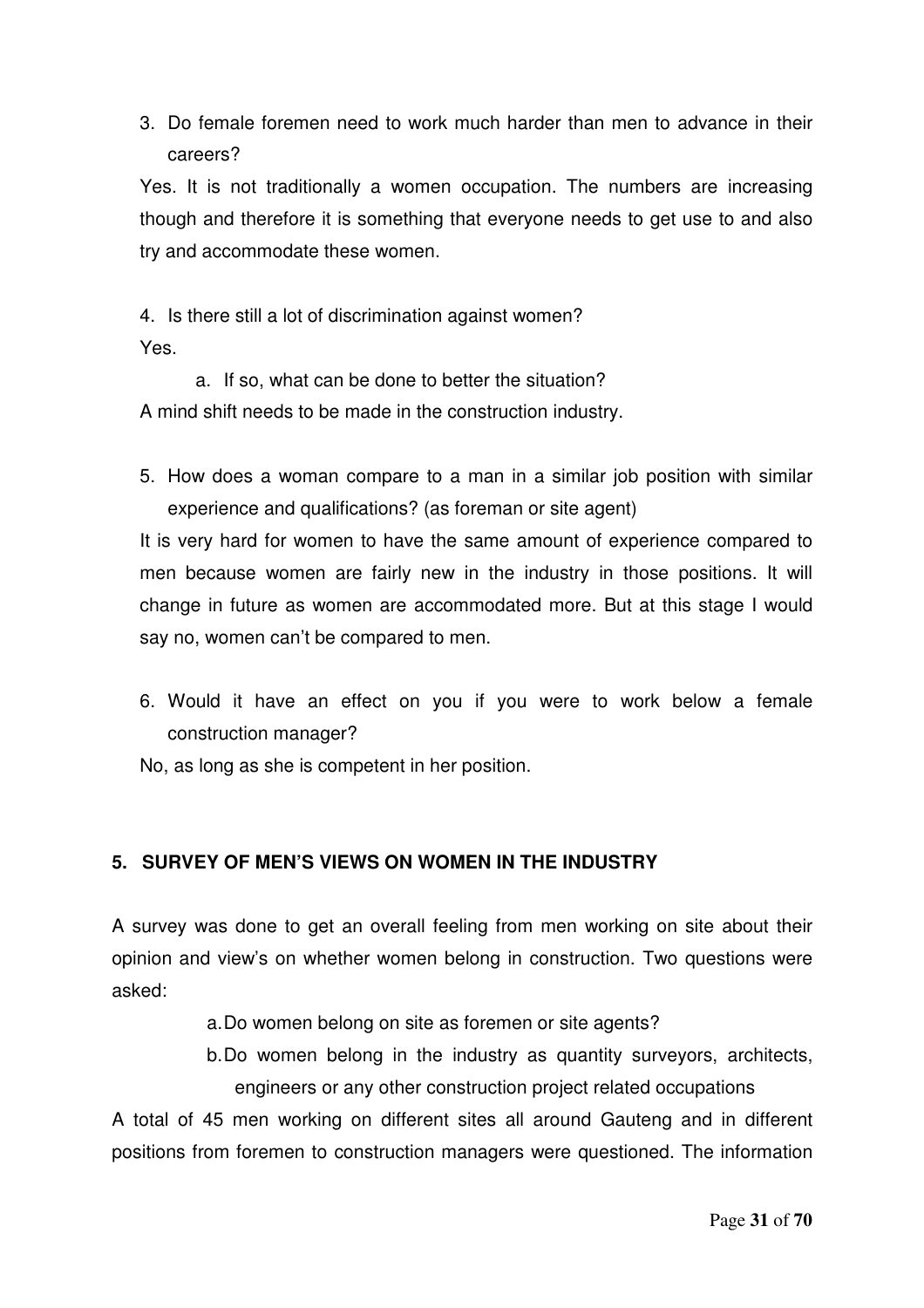varied from a wide age group and the survey ranged from age 20 to as old as 63 years which gave a very good idea of the overall feeling under men in the Industry.

| <b>NAME</b> | <b>SURNAME</b> | <b>POSITION</b>                             | DO WOMEN BELONG<br>ON SITE AS A FORMEN<br>OR SITE AGENT |                           | DO WOMEN BELONG IN<br>THE INDUSTRY AS A QS,<br><b>ARCHITECT OR ENGINEER</b> |           |
|-------------|----------------|---------------------------------------------|---------------------------------------------------------|---------------------------|-----------------------------------------------------------------------------|-----------|
|             |                |                                             | <b>YES</b>                                              | <b>NO</b>                 | <b>YES</b>                                                                  | <b>NO</b> |
| Carel       | van Eck        | Foremen                                     |                                                         | X                         | x                                                                           |           |
| Terry       | Blignaut       | Foremen                                     |                                                         | X                         | X                                                                           |           |
| Earl        | <b>Buys</b>    | Foremen                                     |                                                         | $\pmb{\mathsf{X}}$        | X                                                                           |           |
| Kobus       | Malan          | Site Agent                                  | X                                                       |                           | x                                                                           |           |
| Willie      | Voges          | <b>Site Agent</b>                           |                                                         | $\times$                  | x                                                                           |           |
| Ivan        | Fick           | Junior Foremen                              |                                                         | X                         | x                                                                           |           |
| Mervin      | Adams          | Foremen                                     |                                                         | X                         | x                                                                           |           |
| André       | Clouts         | Foremen                                     |                                                         | $\pmb{\times}$            | x                                                                           |           |
| Dan         | Lourens        | Foremen                                     |                                                         | $\pmb{\times}$            | x                                                                           |           |
| Herman      | Steyn          | Foremen                                     | $\times$                                                |                           | x                                                                           |           |
| Eddie       | Farelo         | Foremen                                     |                                                         | X                         | x                                                                           |           |
| Jacques     | du Preez       | Foremen                                     |                                                         | X                         |                                                                             | X         |
| Hannes      | Joubert        | Foremen                                     | $\pmb{\times}$                                          |                           | x                                                                           |           |
| Nico        | Erasmus        | Foremen                                     |                                                         | $\pmb{\mathsf{X}}$        | x                                                                           |           |
| Abel        | <b>Botha</b>   | Construction<br>Manager                     | X                                                       |                           | X                                                                           |           |
| Christoff   | van Huyssteen  | Junior Site Agent                           |                                                         | Χ                         | x                                                                           |           |
| Leon        | Brugman        | <b>Junior</b><br>Construction<br>Manager    |                                                         | X                         | x                                                                           |           |
| Jonas       | Mosana         | Drawing clerk                               |                                                         | $\overline{\mathsf{x}}$   | x                                                                           |           |
| Temba       | Sibanyoni      | Foremen                                     |                                                         | $\pmb{\times}$            | x                                                                           |           |
| Isaac       | Padi           | Storemen                                    |                                                         | $\pmb{\times}$            | x                                                                           |           |
| Christo     | <b>Boshoff</b> | Site Agent                                  |                                                         | $\pmb{\times}$            | x                                                                           |           |
| Martin      | Cassell        | Foremen                                     | $\pmb{\times}$                                          |                           | X                                                                           |           |
| Gregory     | Hill           | Material buyer                              |                                                         | X                         | X                                                                           |           |
| Trevor      | Hofsta         | Foremen                                     |                                                         | X                         | $\pmb{\mathsf{x}}$                                                          |           |
| Willem      | Pretorius      | Site Agent                                  |                                                         | Χ                         | X                                                                           |           |
| Charles     | <b>Beukes</b>  | Foremen                                     |                                                         | $\mathsf{X}$              | $\pmb{\mathsf{x}}$                                                          |           |
| Rudolph     | Strydom        | Junior<br>Construction<br>Manager<br>Junior |                                                         | X                         | $\pmb{\mathsf{x}}$                                                          |           |
| Craig       | McNair         | Construction<br>Manager                     |                                                         | Χ                         | X                                                                           |           |
| Piet        | Visser         | Construction<br>Manager                     |                                                         | $\boldsymbol{\mathsf{X}}$ | $\pmb{\mathsf{x}}$                                                          |           |

**Table no.5 – Survey concerning women working as foremen**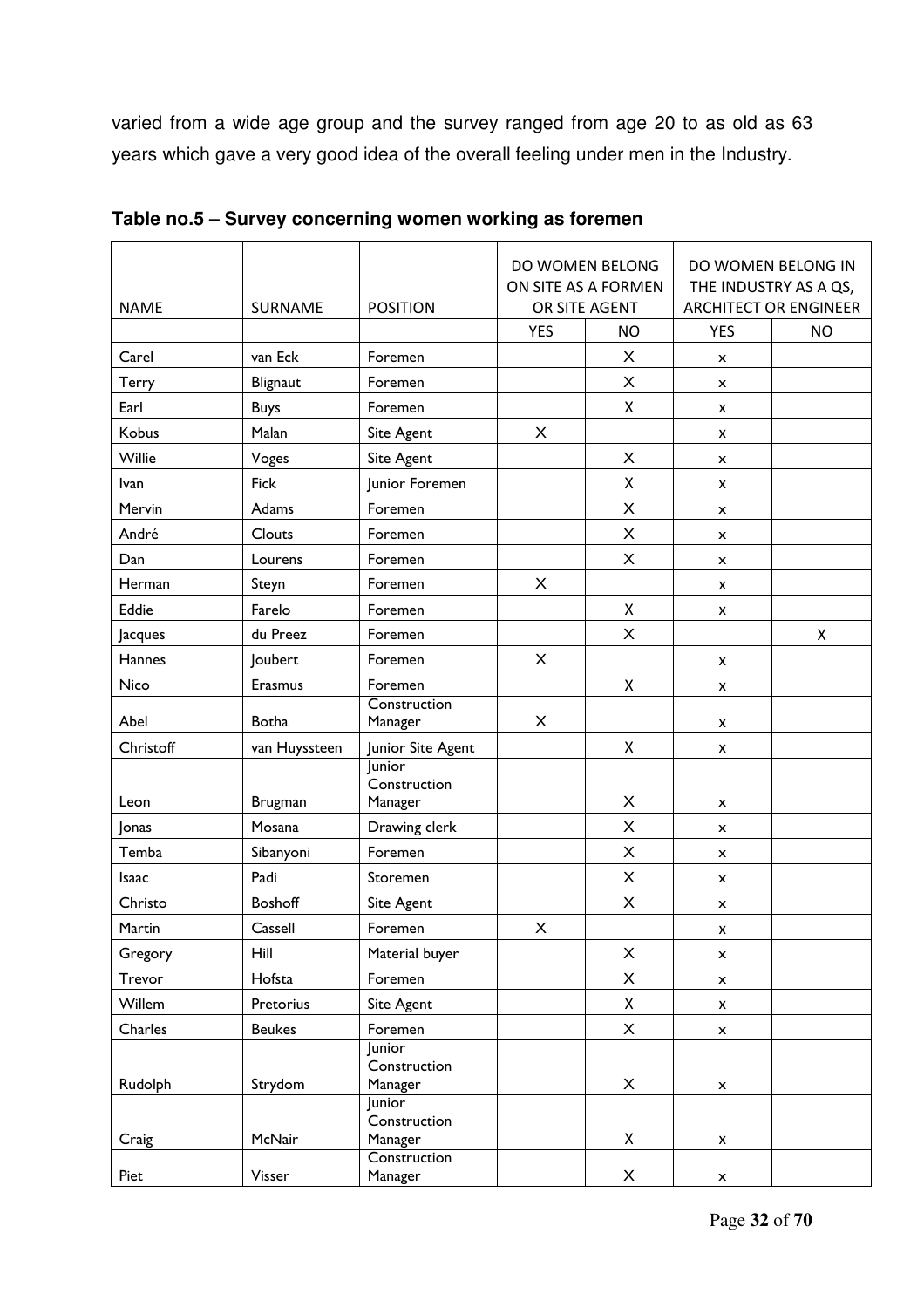| Ron                | Pretorius        | Quantity Surveyor       |          | $\mathsf{x}$              | $\mathsf{x}$              |                |
|--------------------|------------------|-------------------------|----------|---------------------------|---------------------------|----------------|
| Jan                | du Preez         | Yard Manager            |          | $\mathsf{x}$              | $\mathsf{x}$              |                |
| Russel             | Mashifana        | Foremen                 |          | $\mathsf{x}$              | x                         |                |
| Hein               | Groenewald       | Quantity Surveyor       | X        |                           | $\boldsymbol{\mathsf{x}}$ |                |
| Julio              | Silva            | Site Agent              |          | X                         | X                         |                |
| Lourens            | Erasmus          | Construction<br>Manager |          | $\mathsf{x}$              | $\boldsymbol{\mathsf{x}}$ |                |
| Roger              | Kim Fley         | Foremen                 |          | $\mathsf{x}$              | x                         |                |
| van Zyl            | Waugh            | Construction<br>Manager |          | $\mathsf{x}$              | $\boldsymbol{\mathsf{x}}$ |                |
| Harro              | <b>Backeberg</b> | Accountant              |          | $\mathsf{x}$              | x                         |                |
| Sam                | Hlungwane        | Foremen                 | $\times$ |                           | X                         |                |
| Clifford           | Adams            | Foremen                 | X        |                           | X                         |                |
| Louis              | Cloete           | Quantity Surveyor       |          | $\boldsymbol{\mathsf{x}}$ | X                         |                |
| Marcel             | du Preez         | Foremen                 | X        |                           | X                         |                |
| Jacques            | Nel              | Foremen                 |          | $\mathsf{x}$              | $\mathsf{x}$              |                |
| Pieter             | Pentz            | Site Agent              |          | $\mathsf{x}$              |                           | X              |
| Filipe             | da Silva         | Quantity Surveyor       |          | X                         | X                         |                |
| <b>TOTAL:</b>      |                  |                         | 9        | 36                        | 43                        | $\overline{2}$ |
| <b>PERCENTAGE:</b> |                  |                         | 20%      | 80%                       | 96%                       | 4%             |

From the above table, it is obvious that 80 percent of men feel that a woman should not be working on site as a foremen or site agent. 96 percent of them have no objection to a woman working on construction projects as quantity surveyors, architects or engineers. There is still a very small percentage (4 percent) that's completely against women working in the construction industry.

#### **6. CONCLUSION**

- It is evident that women still feel they are being discriminated against and that they have to work harder than men to achieve the same respect and success.
- Men on the other hand know that discrimination against women has been a problem in the past but that this image have been changed significantly.
- There will always be an obvious hierarchy in the construction industry. Ego's roam on site, older men versus younger men, experience versus new ideas, race versus race etc. It could also be that women take these power struggles personal and automatically think men are being sexist.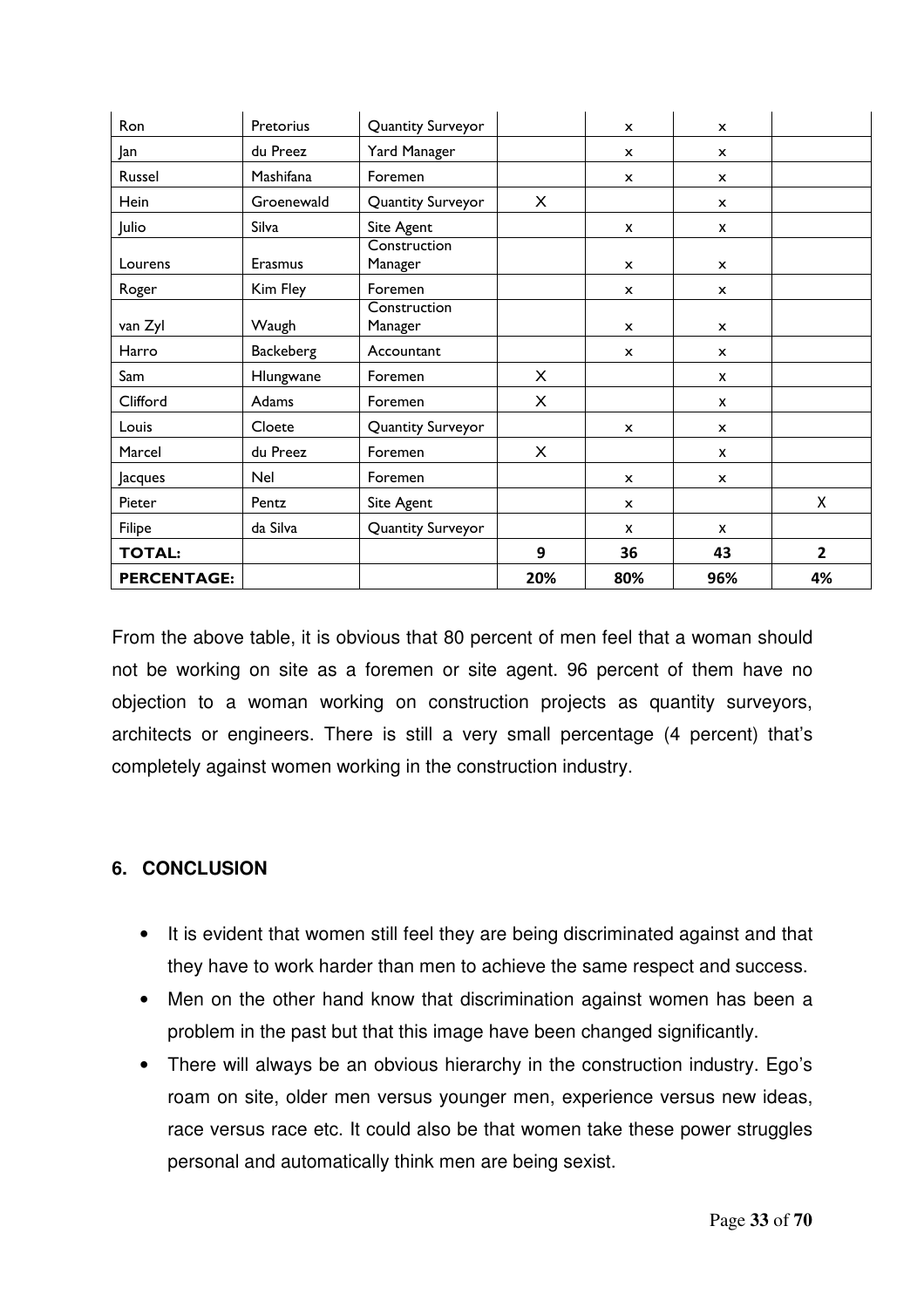- There will always be discrimination in the construction industry, whether it be against race, age or gender. The construction industry is a tough industry and if you want to be part of it, you should be prepared.
- Obviously discrimination is not approved but sometimes it is misread.
- As South-Africa and our industry develop, cases of discrimination will become less. Professionalism and the younger generation will ensure fairness but at this stage discrimination against women are stills a big problem.

#### **7. TESTING OF HYPOTHESIS**

- The initial hypothesis was correct as women are clearly still being discriminated against.
- Generally men still believe the construction industry is not an industry women belong in, sometimes with a valid reason and sometimes clearly unfair.
- The Industry is however slowly starting to show positive change.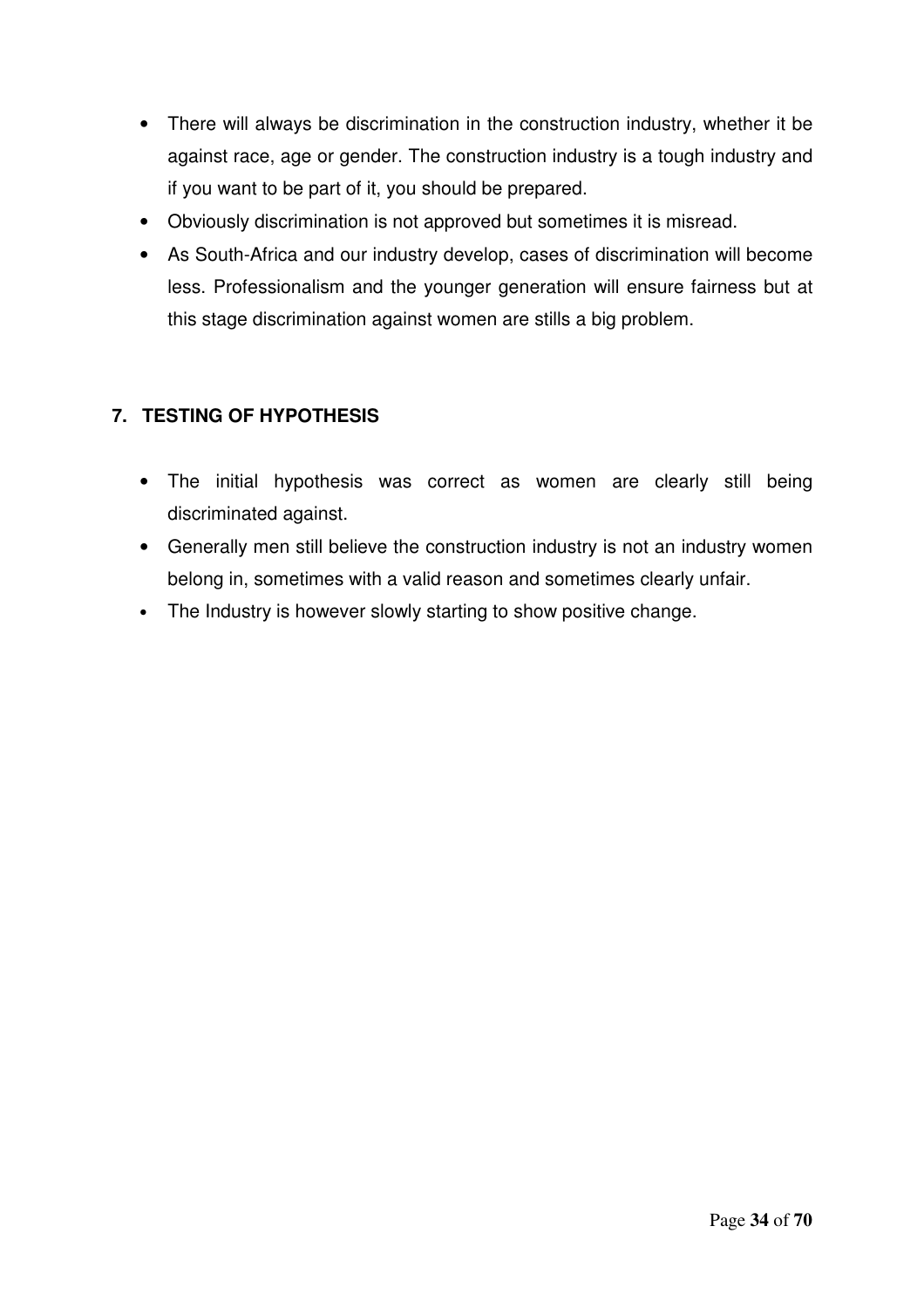## **CHAPTER 4**

## EMPLOYMENT AND GENDER POLICIES TO COMBAT DISCRIMINATION IN THE **WORKPLACE**

#### **1. INTRODUCTION**

Approximately 37 percent of architectural students are women and the percentage is increasing. This figure is however not reflected in the architectural profession; women only represent 13 percent of architects in the industry and analysis revealed that women are leaving the profession after qualifying.

A number of survey's, interviews, questionnaires etc were done to try and find out what the reasons could be. It was found that the biggest influences were that women felt they were under paid, had poor promotion prospects, were discriminated against, and being victims of sexist behaviour.

*(Manley, 2005,23)*

Female architects are not alone, women in the construction Industry have it worst. Women all over the world and in South-Africa feel discriminated against.

Will this general perception of women in construction change? What policies have been put in place to promote gender equality and are these policies being enforced by the government and the private sector and more specifically in the South-African construction industry.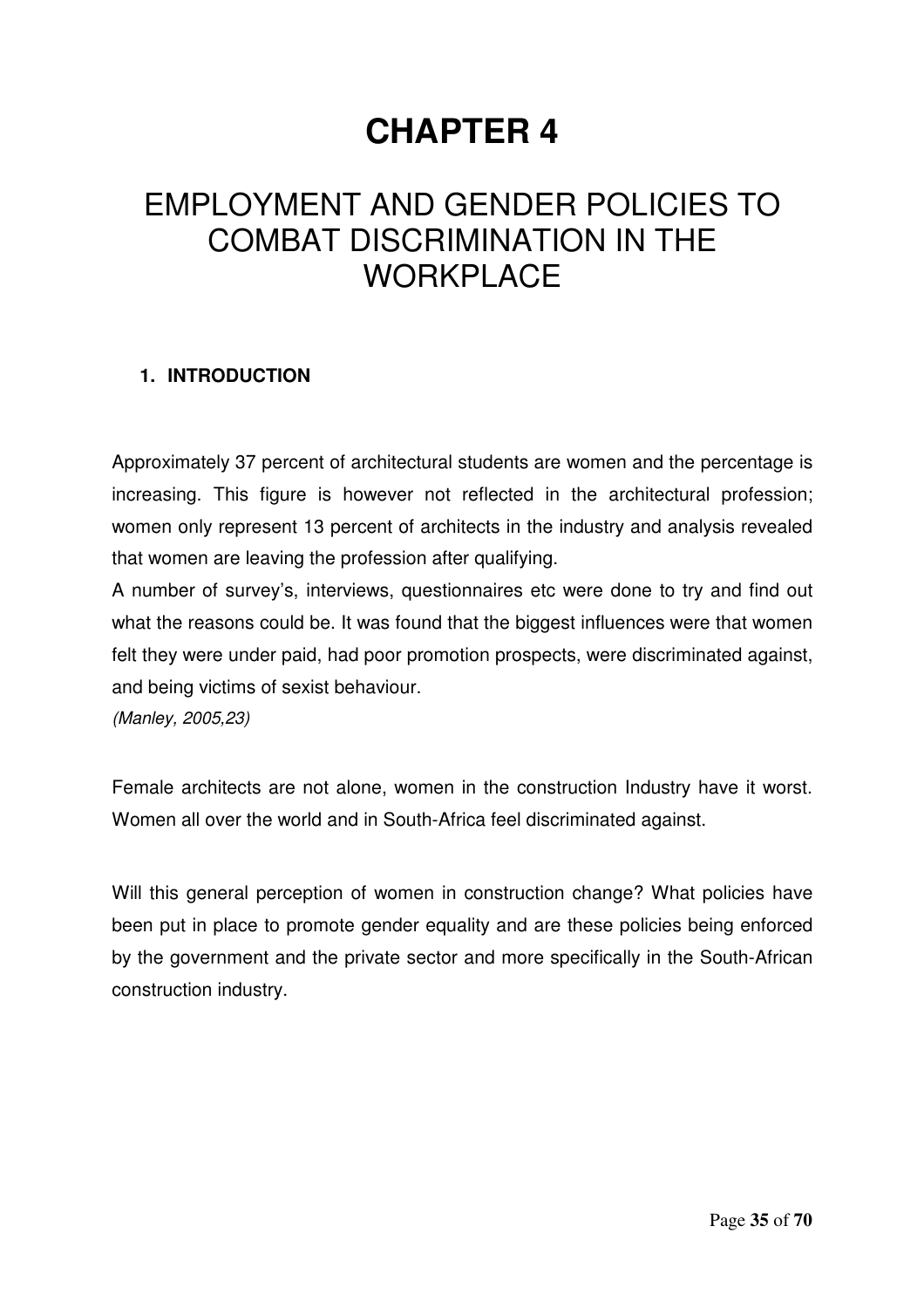#### **2. THE EMPLOYMENT EQUITY ACT**

The purpose of this Act is to achieve equity in the workplace by-

- a) promoting equal opportunity and fair treatment in employment through the elimination of unfair discrimination; and
- b) implementing affirmative action measures to redress the disadvantages in employment experienced by designated groups, in order to ensure their equitable representation in all occupational categories and levels in the workforce.

Every employer must take steps to Promote equal opportunity in the workplace by eliminating unfair discrimination in any employment policy or practice (**Employment Equity Act, 1998 Chapter II Prohibition of Unfair Discrimination; 5. Elimination of unfair discrimination)**

#### **From the Employment Equity Act, 1998 Chapter II Prohibition of Unfair Discrimination 6; Prohibition of unfair discrimination it concludes that:**

- 1) No person may unfairly discriminate, directly or indirectly, against an employee, in any employment policy or practice, on one or more grounds, including race, **gender**, sex, pregnancy, marital status, family responsibility, ethnic or social origin, colour, sexual orientation, age, disability, religion, HIV status, conscience, belief, political opinion, culture, language and birth.
- 2) It is not unfair discrimination to
	- a) take affirmative action measures consistent with the purpose of this Act; or
	- b) distinguish, exclude or prefer any person on the basis of an inherent requirement of a job.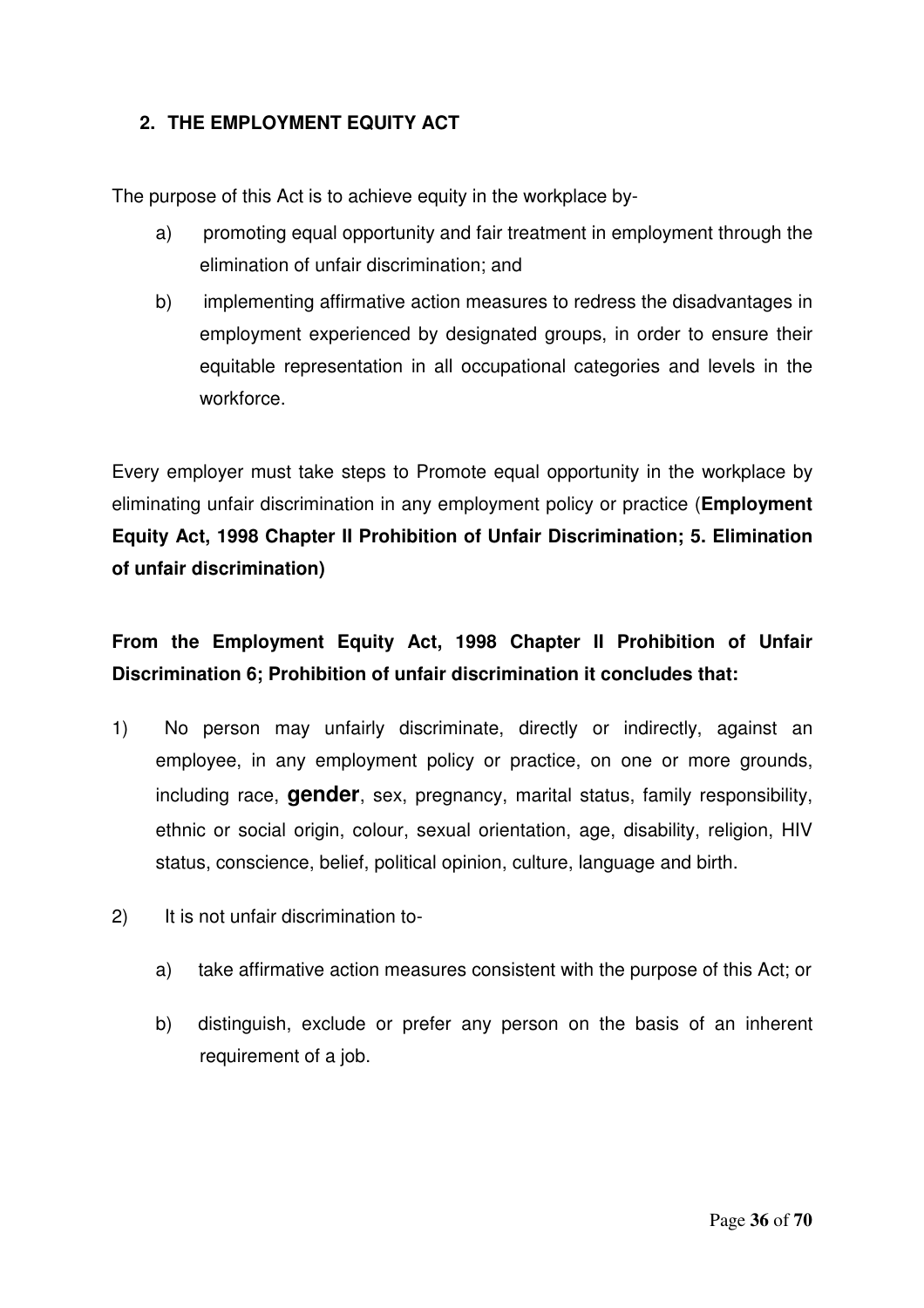3) Harassment of an employee is a form of unfair discrimination and is prohibited on any one, or a combination of grounds of unfair discrimination.

#### **3. Discrimination against women in the workforce and the workplace**

One of the basic rights women have is not to be discriminated against in the workforce and in the workplace. Unfortunately, reality does not always comply with the law and even in South-Africa and all around the world, women continue to be discriminated against in manifold ways.

- The first problem which women encounter is a lack of access to the labour market.
- The second problem is the wage gap.
- The third problem is the "glass ceiling".

The main reason for all these problems is discrimination against women. This problem will not resolve itself. The elimination of discrimination requires deliberate, focused and consistent efforts and policies by all parties concerned over a sustained period of time.

(Report Committee on Equal Opportunities for Women and Men. 2008; Čurdová,)

- **3.1.** The first problem which women encounter is a lack of access to the labour market. In general, far more women than men work in part-time jobs (not only of their own choosing) and many women are overqualified for the work they do. In addition, many women are what the International Labour Organisation (ILO) calls "discouraged" workers: workers who are not included in the unemployment statistics of their country because they do not actively seek work although they do want to work because they feel that no work is available to them or they face discrimination or structural, social or cultural barriers.
- **3.2.** The second problem is the wage gap. Women are often paid less than men for the same work or work of equal value – on average at least 15%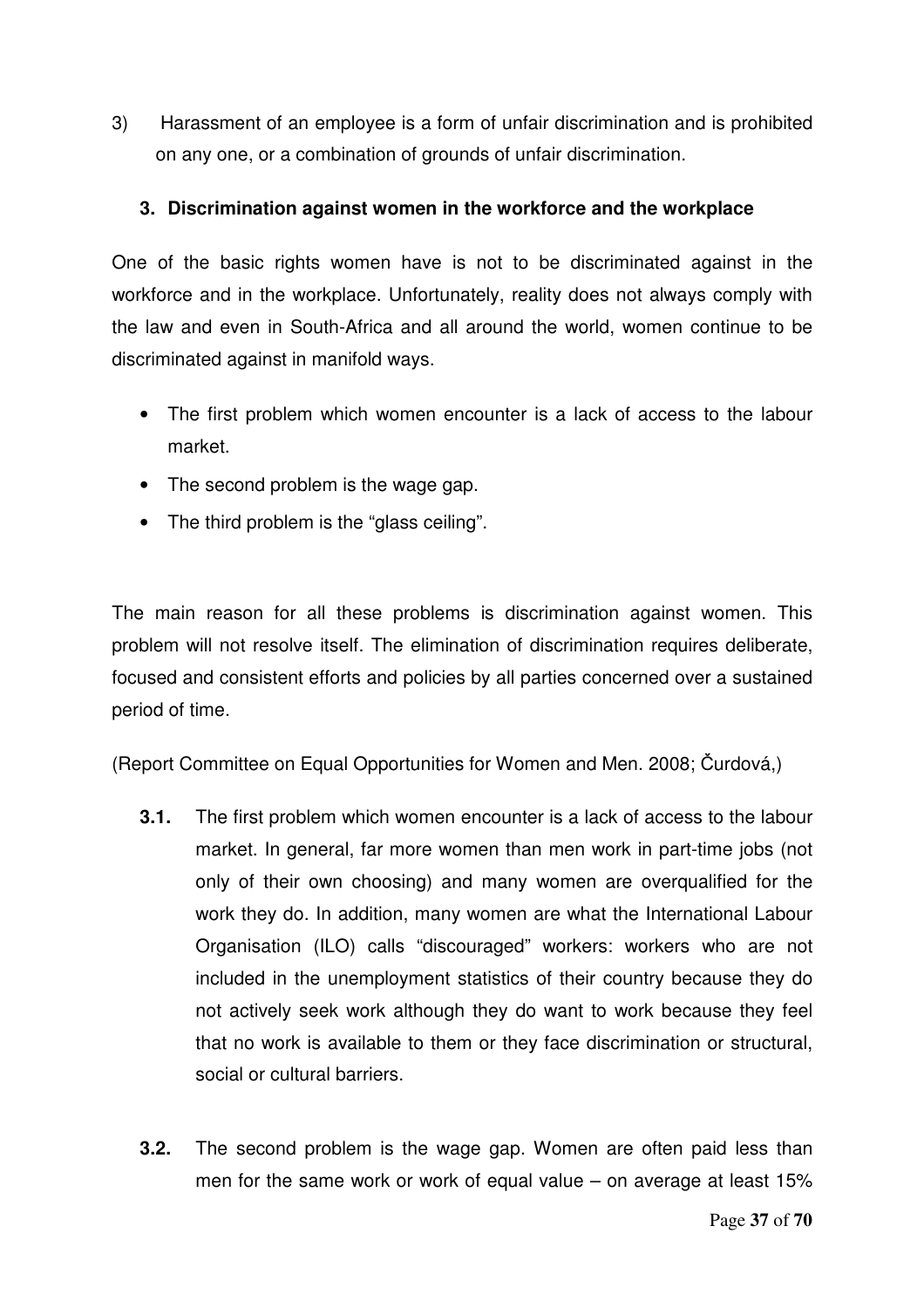less (up to 25 –30% less). High educational achievements are no safeguard. In many countries, the wage gap widens the better the woman is educated. In general, women also earn less than men in their lifetime and thus they have worse pension insurance conditions and also receive smaller pensions when they retire, although they live longer.

In South-Africa however, government encourages women management and there has been a positive increase in women's average salaries.

**3.3.** The third problem is the "glass ceiling". Women are routinely passed over when it comes to promotions. The higher the post, the less likely a woman  $-$  even one as qualified as or more qualified than her male colleague  $-$  is to get it. Women who manage to break through this so-called "glassceiling" into decision-making positions remain the exception to the rule as even in female-dominated sectors where there are more women managers, a disproportionate number of men rise to the more senior positions.

The main reason for all three problems – lack of access to the labour market, the wage gap and the "glass ceiling" – is discrimination against women. In most cases, women pay a gender penalty as actual or potential mothers. Many employers wrongly fear the cost and hassle motherhood may entail. In fact, according to recent ILO research, the additional cost of hiring a woman is less than 1% of the monthly gross earnings of women employees. But women are not only discriminated against for economic reasons – they are mainly discriminated against because of stereotyping and misguided preconceptions of women's roles and abilities, commitment and leadership style.

These stereotypes lead to women often being offered employment that is precarious, ill-paid, without any possibility of career advancement and not gratifying as not allowing for the full development of their abilities. Women are often excluded from informal networks and channels of communication (the "old boys network"). In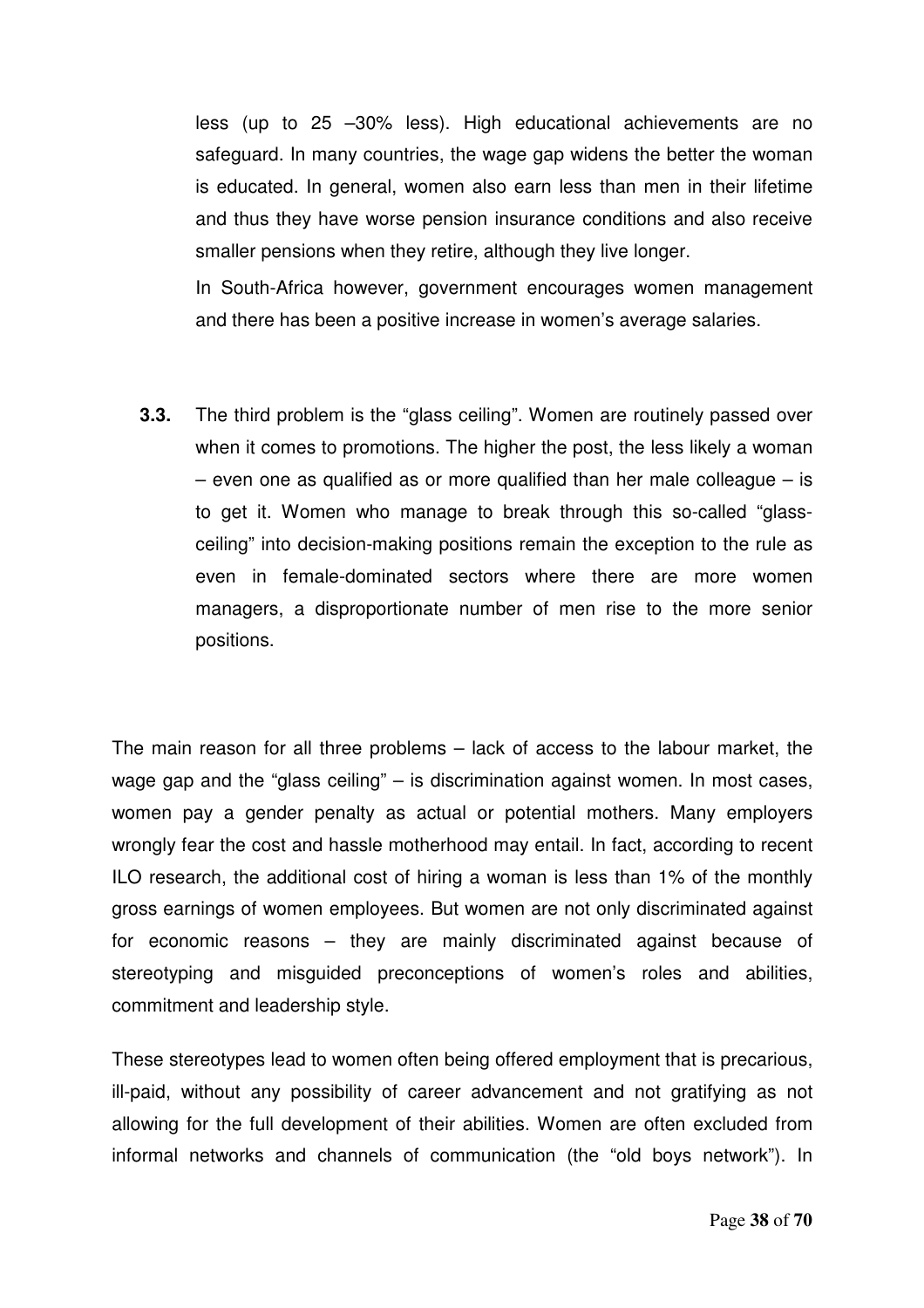addition, some of them suffer from an unfriendly corporate culture and can become victims of moral and sexual harassment, bullying and mobbing. Finally, family responsibilities (housework, childcare, looking after elderly relatives) are not equally shared between women and men, leading to additional barriers for women to enter and stay in the workforce and have a career.

In the end, women's lower labour force participation and higher unemployment contribute to the economic loss and inequality which forms the basis for a broader inequality between women and men and can translate into economic dependence and poverty (in particular in old age) for the affected women. However, it is not only women who suffer when they are discriminated against. Discrimination against women in the workforce and the workplace contributes to lower economic growth, diminishing tax income and higher outlays in unemployment and social benefits. The elimination of this discrimination is thus also a sound economic policy goal and improves social cohesion.

The special situation of handicapped women and women belonging to minorities should also be addressed as they often suffer from double discrimination.

It is necessary to point out that discrimination at work will not resolve itself; neither will the market, on its own, take care of its elimination. The elimination of discrimination requires deliberate, focused and consistent efforts and policies by all parties concerned over a sustained period of time.

#### **4. Problems of access to the labour market**

- **4.1.** The first problem which women encounter of lack of access to the labour market is shown up in two figures: the labour force participation rate and the unemployment rate. The labour force participation rate of women continues to improve though.
- **4.2.** In most European countries, women are not only less likely to participate in the labour market, they are also more likely to be unemployed. Although the situation varies from country to country and region to region, on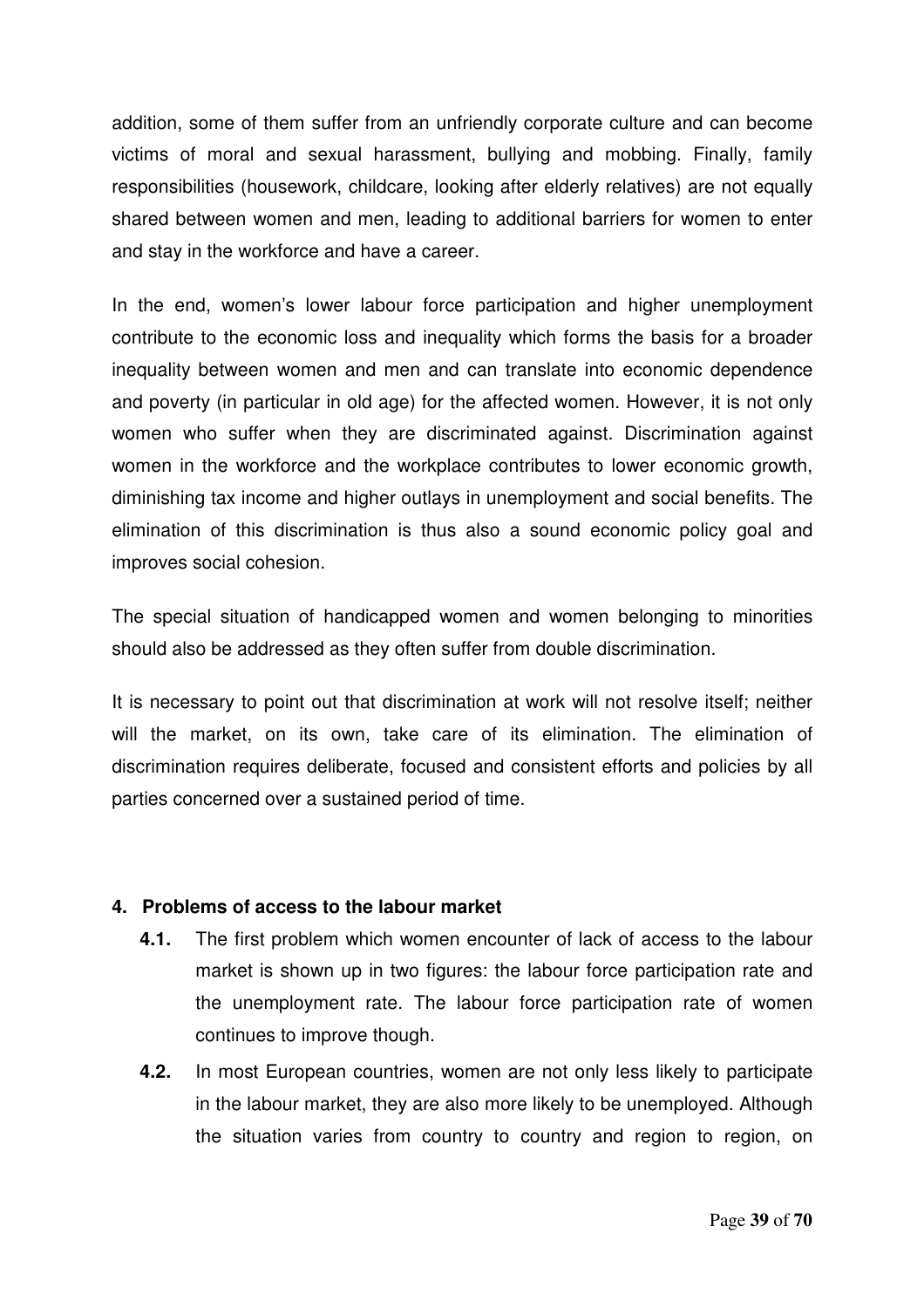average, in December 2008 9.8% of women in the 25 EU member states were registered as unemployed. (Watkins, 2009)

#### **5. The wage gap**

- **5.1.** There are several dimensions to the problem of the wage gap: First, there is the classic case of a man and a woman doing exactly the same job (whether in a factory or on the stock market floor), but the woman being paid less for it. This used to be a common problem, and many countries have outlawed this type of wage discrimination. But, even this type of classic wage discrimination persists in many countries.
- **5.2.** Women are often paid less than men for work of equal value. This type of discrimination is usually based on "horizontal occupational segregation by sex". For example, the level of education and experience required to work in a certain job might be the same, but women are paid less (e.g. chauffeurs/taxi drivers are usually paid more than cleaners or receptionists). In some countries, wage levels have gone down in certain professions when more and more women enter them. Around one-third of the female-male pay differential is due to occupational segregation by sex, and that about 10 to 30% of the gender pay gap remains "unexplained" – i.e. due to discrimination. (Watkins, 2009)
- **5.3.** Women work less during their lifetime (calculating periods of maternity leave and part-time work) – and women have less of a career, as they are often discriminated against when it comes to promotions to higher-earning posts: this is usually called "vertical occupational segregation by sex". Women's lower educational attainments and intermittent career paths are not, contrary to conventional belief, the main reason for gender differentials in pay. Other factors, such as occupational segregation, biased pay structures and job classification systems, and decentralized or weak collective bargaining, appear to be more important determinants of inequalities in pay." (International labour organization, 2009)
- **5.4.** Apart from women's lower pensions, it is important to see the tight interrelation of female length of life and feminization of poverty: since women live longer, for some period of their life, they share their pension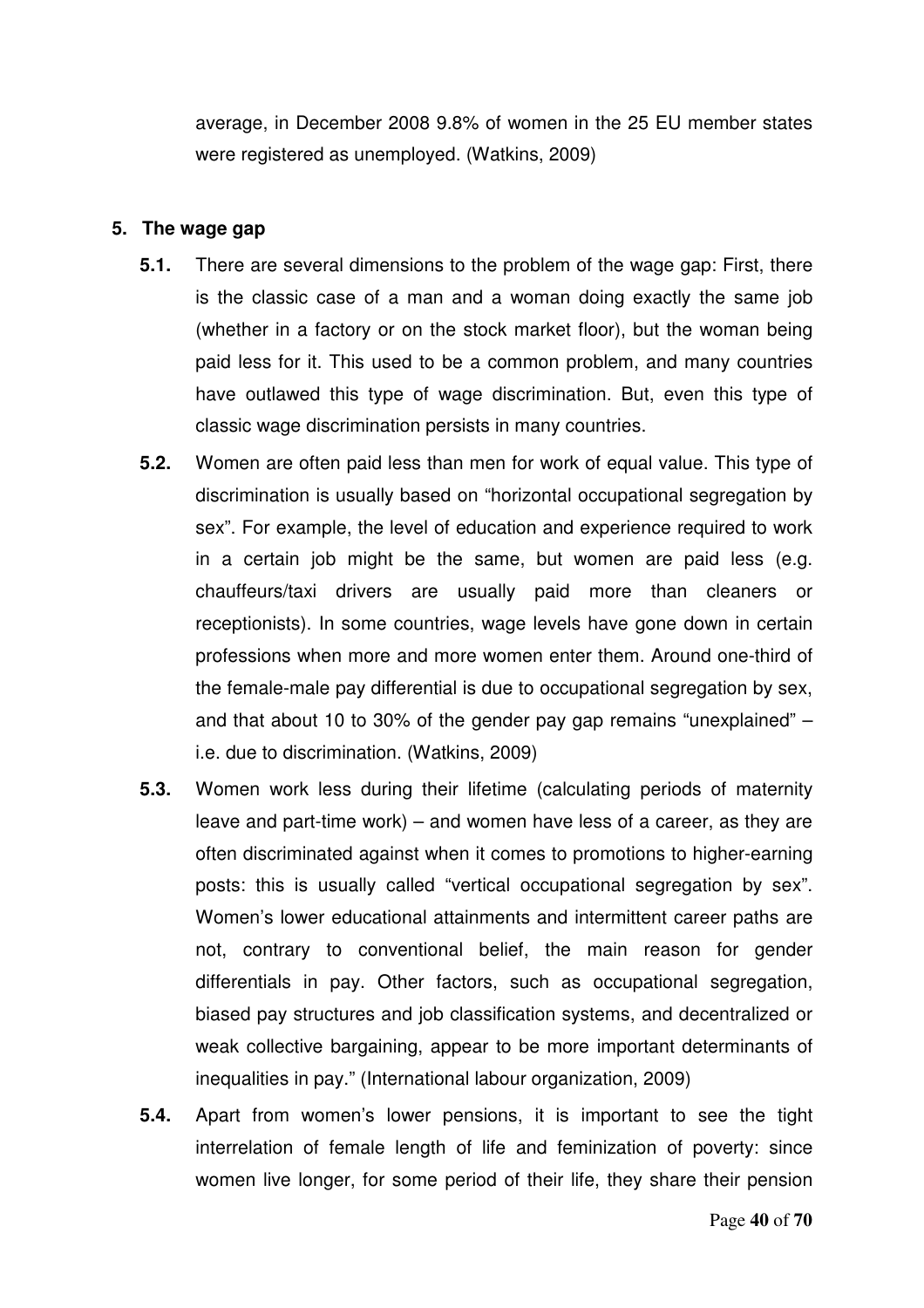with their partner; however, when he dies, they are left to live on their pension which is usually much lower than their living standards. One example connected to women's pensions is pension insurance  $-$  as women live longer and although they generally earn less, to attain a final sum similar to men they are expected to pay higher sums for their monthly pension insurance.

- **5.5.** Furthermore, economic recessions often affect women more than men as far as unemployment is concerned (many companies unfortunately still believe that it is more important to keep a male "breadwinner" in employment), and women's needs or the determination to keep on working therefore leads them to accept levels of pay not consonant with the principles of equality and fairness or dissuades them from reporting cases of discrimination for fear of losing their jobs.
- **5.6.** There are a number of barriers to women's career development here are a few examples:
	- 5.6.1. lack of management or line experience;
	- 5.6.2. lack of mentoring and role models for women at the highest levels;
	- 5.6.3. exclusion from informal networks and channels of communication (the "old boys network" is apparently still going strong in many countries);
	- 5.6.4. stereotyping and preconceptions of women's roles and abilities, commitment and leadership style;
	- 5.6.5. sexual and moral harassment, bullying and mobbing;
	- 5.6.6. unfriendly corporate culture.
- **5.7.** Many companies and administrations apply affirmative-action programmes to fight against the inherent prejudice against women in high posts: the under-represented sex (usually women) are to be hired/ promoted in the case of equal merit of the male and female candidates. However, the men at the top taking these decisions have become very adept at arguing that the male candidate has more merit than the female candidate to circumvent such rules. What is worse, in some countries, men are openly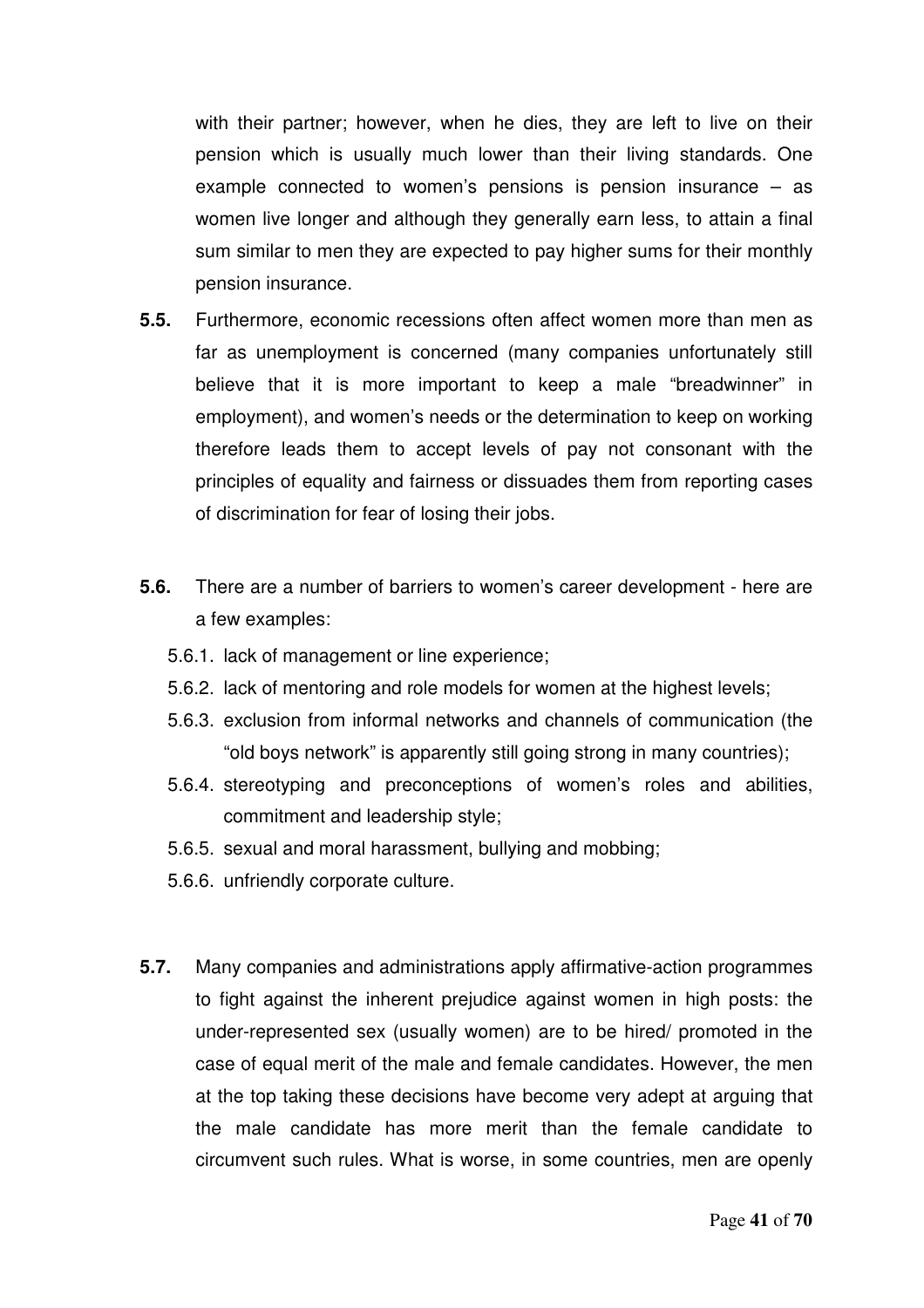opposing affirmative-action programmes on the grounds of discrimination against men. As a result, some companies/ administrations no longer apply these rules.

#### **6. Conclusions and recommendations**

- **6.1.** Firstly, it is stressed that one of the basic rights women have is not to be discriminated against in the workforce and in the workplace.
- **6.2.** Unfortunately, reality does not always comply with the law as we have seen, women continue to be discriminated against in many ways: they have less access to the labour market than men, they earn less than men (even in the same job), and they continually bump their heads against the "glass ceiling" in the promotion race. When women try to defend their meagre successes, such as affirmative-action programmes – according to which preference is given to the candidate of the underrepresented sex in cases of equal merit – men cry foul. The most important task ahead of us is to make it clear that women have the right not to be discriminated against.

#### **7. Gender equality - the forgotten component in employment equity initiatives**

The increased participation of women in the labour market and economy in general is essential in developing a strong and broad skills base for the economy. The challenge is to ensure this leads to women's economic empowerment and does not further exacerbate inequalities between women and men. Ensuring gender equality is a social and constitutional imperative for individuals and business entities alike. The purpose of a gender policy and code of practice is to:

- Advance the goals of equality, development and peace for all women.
- Acknowledge the voices of all women everywhere, taking note of the diversity of women and their roles and circumstances.
- Recognise that the status of women has advanced in some important respects in the past decade but that progress has been uneven, inequalities between women and men have persisted and major obstacles remain.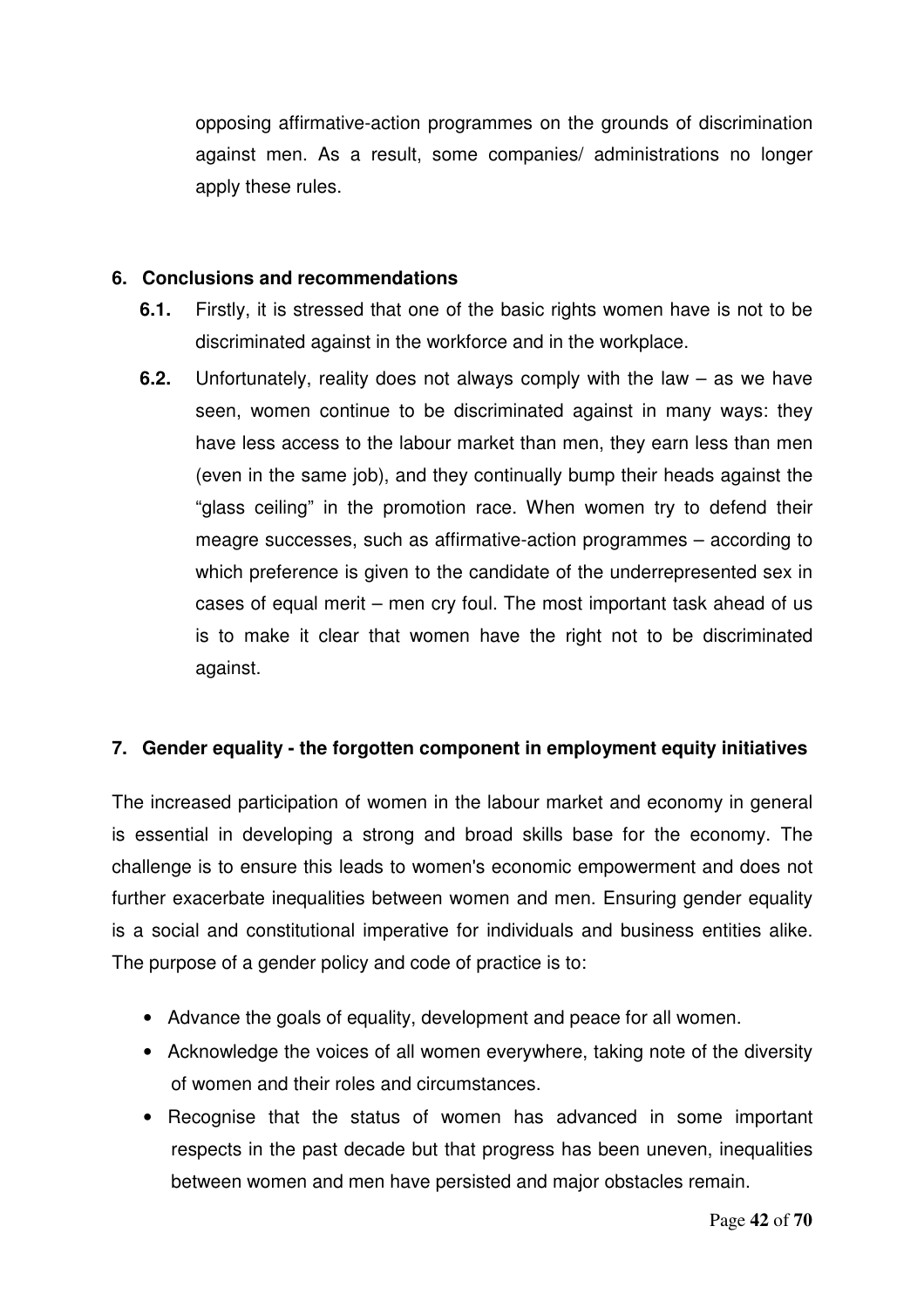• Reaffirm our commitment to the equal rights and inherent human dignity of women and men and other purposes and principles enshrined in the Bill of Rights, employment laws and international conventions and recommendations;

The legal case for implementing gender equality policies and practices is clear by reference to numerous Acts, Codes of Good Practice and ILO Conventions and Recommendations. (Watkins, 2009)

#### **7.1. Discrimination**

A gender sensitive approach to workforce management is not a goal in itself, but a means to achieve equal rights between women and men, and to promote women's rights in particular through appropriate workplace interventions. (Watkins, 2009)

In doing so, it lists prohibited grounds of discrimination (race, **gender**, sex, pregnancy, marital status, ethnic or social origin, colour, sexual orientation, age, disability, religion, conscience, belief, culture, language, and birth). Differentiation based on any of these listed grounds by individuals or the State will be presumed to be unfair.

The Constitutional Court has held that differentiation on grounds analogous to those listed in s 9(3) will also constitute discrimination. The Promotion of equality and prevention of unfair discrimination Act, 4 of 2000 has reinforced this Constitutional Court principle by providing that prohibited grounds of discrimination includes any grounds where discrimination based on that other ground:

- Causes or perpetuates systemic disadvantage;
- Undermines human dignity
- Adversely affects the equal enjoyment of a person's rights and freedoms in a serious manner that is comparable to the listed grounds of discrimination. [Definitions: "prohibited grounds", Promotion of Equality and Prevention of Unfair Discrimination Act]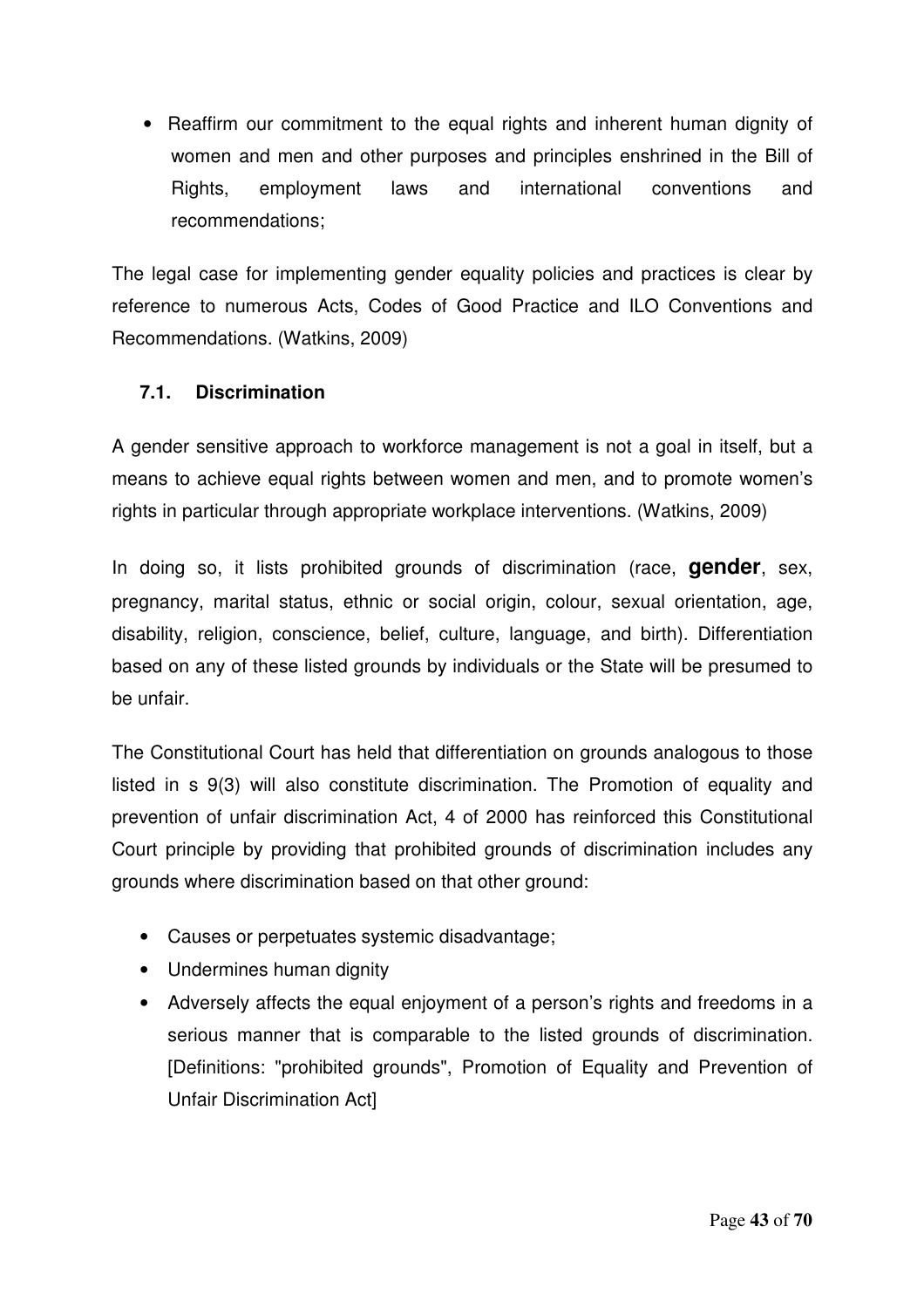Analogous (or comparable) grounds of differentiation, which may give rise to a claim of discrimination, could include physical characteristics such as weight, height, or even "looks".

#### **7.2. Types of Discrimination**

Discrimination is differentiation based on illegitimate grounds. Not all types of discrimination are necessarily unfair. The Constitution, as well as, for example, the Employment Equity Act provides for legitimate grounds for differentiation, namely, to promote the achievement of equality, legislative and other measures designed to protect or advance persons, or categories of persons, disadvantaged by unfair discrimination may be taken [s 9(2), The Constitution].

Section 15 of The Employment Equity Act exhorts employers in general and compels designated employers in particular to adopt affirmative action measures, which must include:

- Measures to identify and eliminate employment barriers, including unfair discrimination, which adversely affect people from designated groups (which includes women)
- Measures designed to further diversity in the workplace based on equal dignity and respect of all people
- Discrimination based on an inherent requirement of the job does not constitute unfair discrimination.

At the outset it is important to realise that employee behaviours are equally important in ensuring a fair and equitable workplace. No matter how fair an organisation's policies may be, if individual managers do not apply them consistently and fairly, the organization will not be equally accessible to everyone.

Attitudes are one factor in shaping behaviour, and the attitudes and behaviours of individual employees help form the organizational climate as a positive or negative experience for designated group members.

That fact that an employer has identified and removed employment barriers to the selection, promotion and, development of employees from designated groups may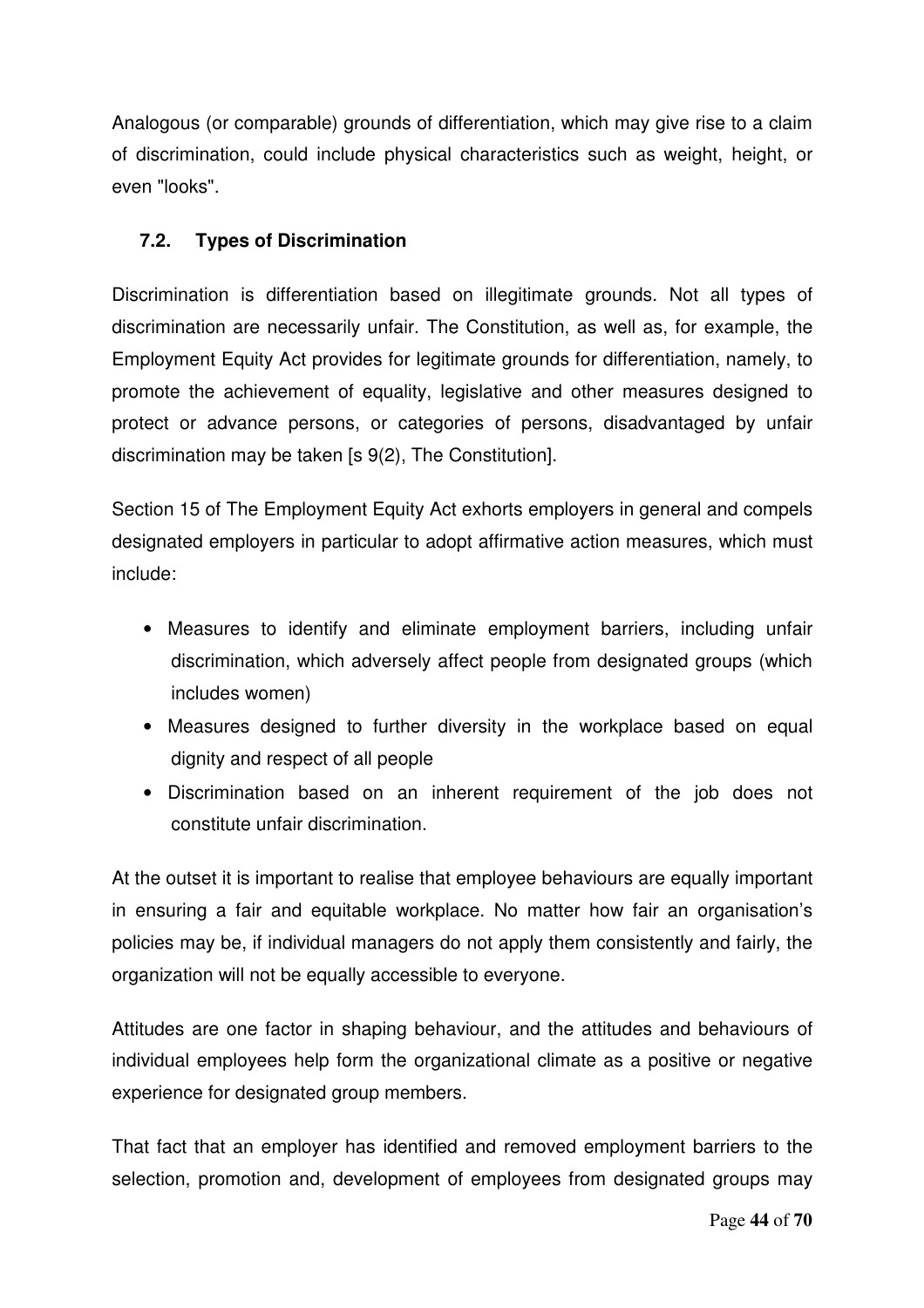not be sufficient to prevent unfair discrimination claims. The discriminatory behaviour of individual managers, unless addressed by the employer through its grievance and disciplinary procedures, may still give rise to discrimination claims by employees.

#### **7.3. Discrimination may take many forms**

Discrimination is to make a choice, a distinction, or some of differentiation. We all make choices every day. Discrimination becomes illegal when choices, based on prohibited grounds, limit possibilities of some groups or some individuals.

- **INTENTIONAL DISCRIMINATION** is open or conscious behaviour, which is intended to be, or to result in, unfair or inequitable treatment based on the prohibited grounds. It may include harassment. Some examples are:
	- a. Intimidation, name-calling, slurs, jokes, threats, graffiti, social exclusion, physical assault, refusing service, repeated "teasing", materials that degrade, humiliate, or exclude.
	- b. Unequal or differential treatment is treating individuals differently on the basis of the prohibited grounds. For example:
	- c. Asking women (but not men) about family status and childcare arrangements; requiring only people with physical disabilities to have employment medicals; automatically requiring language proficiency tests for members of designated groups.
	- d. Systemic discrimination, on the basis of the prohibited grounds, is built into the policies and practices of an organization so that it is perpetuated automatically. It is consciously or unconsciously carried out and it unintentionally or intentionally excludes individuals or groups of individuals. Examples are:
	- e. Inflated educational requirements (credentialism) for positions; tests which do not measure real job skills but have the effect of screening out women and members of other disadvantaged groups; lack of appropriate transportation; physical barriers; excessively lengthy experience requirements; etc.
- Direct discrimination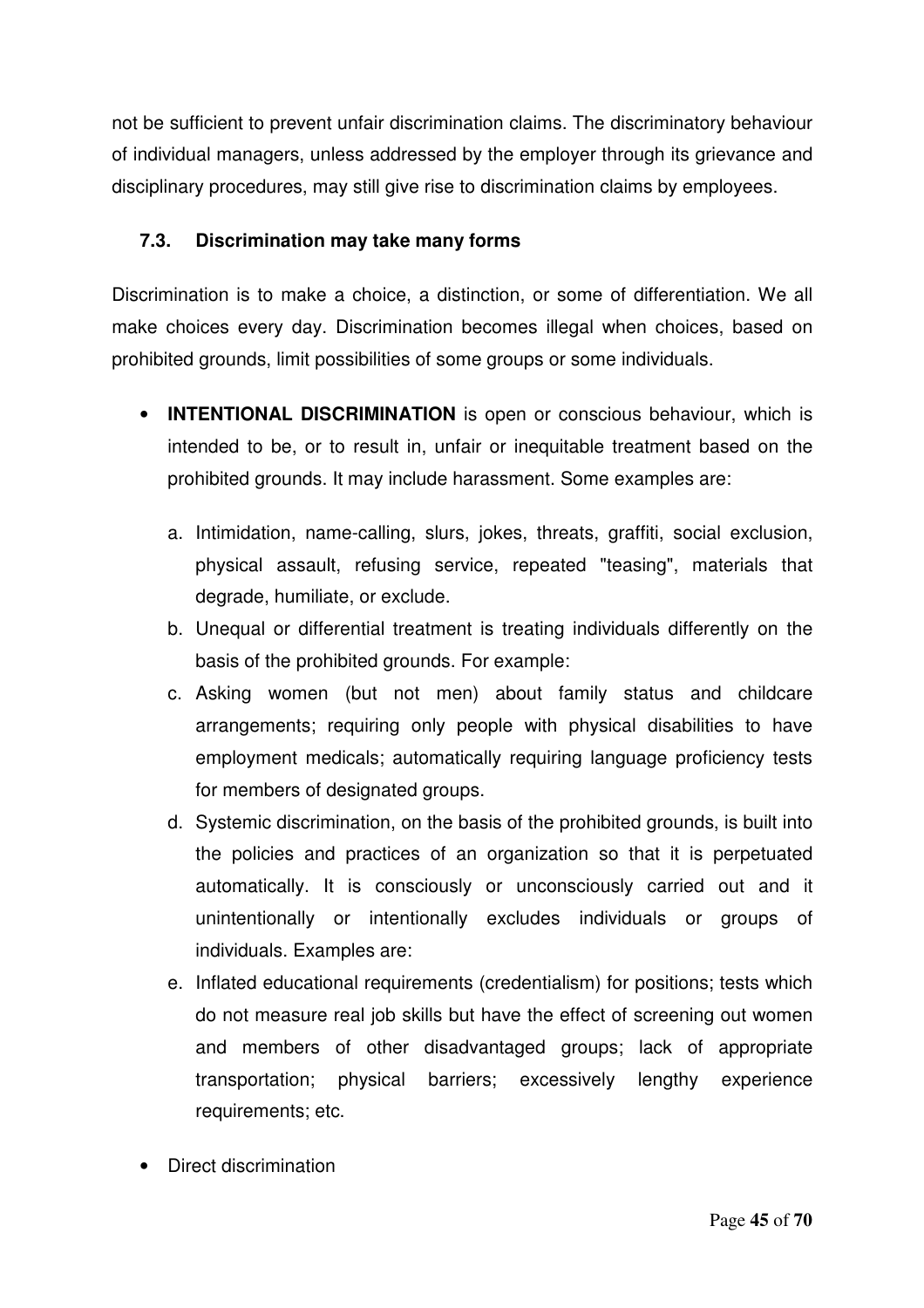Direct discrimination refers to situations or treatment that is obviously unfair or unequal. For example, if an employer won't hire someone just because they are a woman.

#### • Indirect discrimination

Indirect discrimination refers to differentiation on grounds, which on the face of it, may be innocent, yet the impact of such differentiation is discriminatory. This may occur where the effect of certain requirements, conditions or practices imposed by an employer has an adverse impact disproportionately on one group or other.

For example, an employer who says that they need a person over 6 feet tall to do a job is likely to end up discriminating against women and some ethnic groups. This is because women and people from some ethnic groups are less likely to be this height than men or people from other ethnic groups. If it is possible to show that the job does not need someone 6 feet tall, or that it could easily be adapted to suit people who aren't that tall, then they could claim indirect sex discrimination or indirect race discrimination.

With Indirect Discrimination an employer can argue that there may be discrimination, but that it is actually required for the job. This does not happen very often, but circumstances where it might occur are, for example, actors who are needed to play certain characters for authenticity. The same can be true for restaurants, for example an Indian restaurant will want Indian staff rather than white staff. Or where race or gender is a genuine occupational qualification for the job, for example, employing women in an all female hostel.

• **SYSTEMIC BARRIERS** include policies and practices, which intentionally or unintentionally exclude, limit and discriminate against individuals and groups. Attitudinal barriers create an environment where people may act out their prejudices, assumptions and biases. These types of barriers may be addressed through education, training, organizational change and organizational development programs.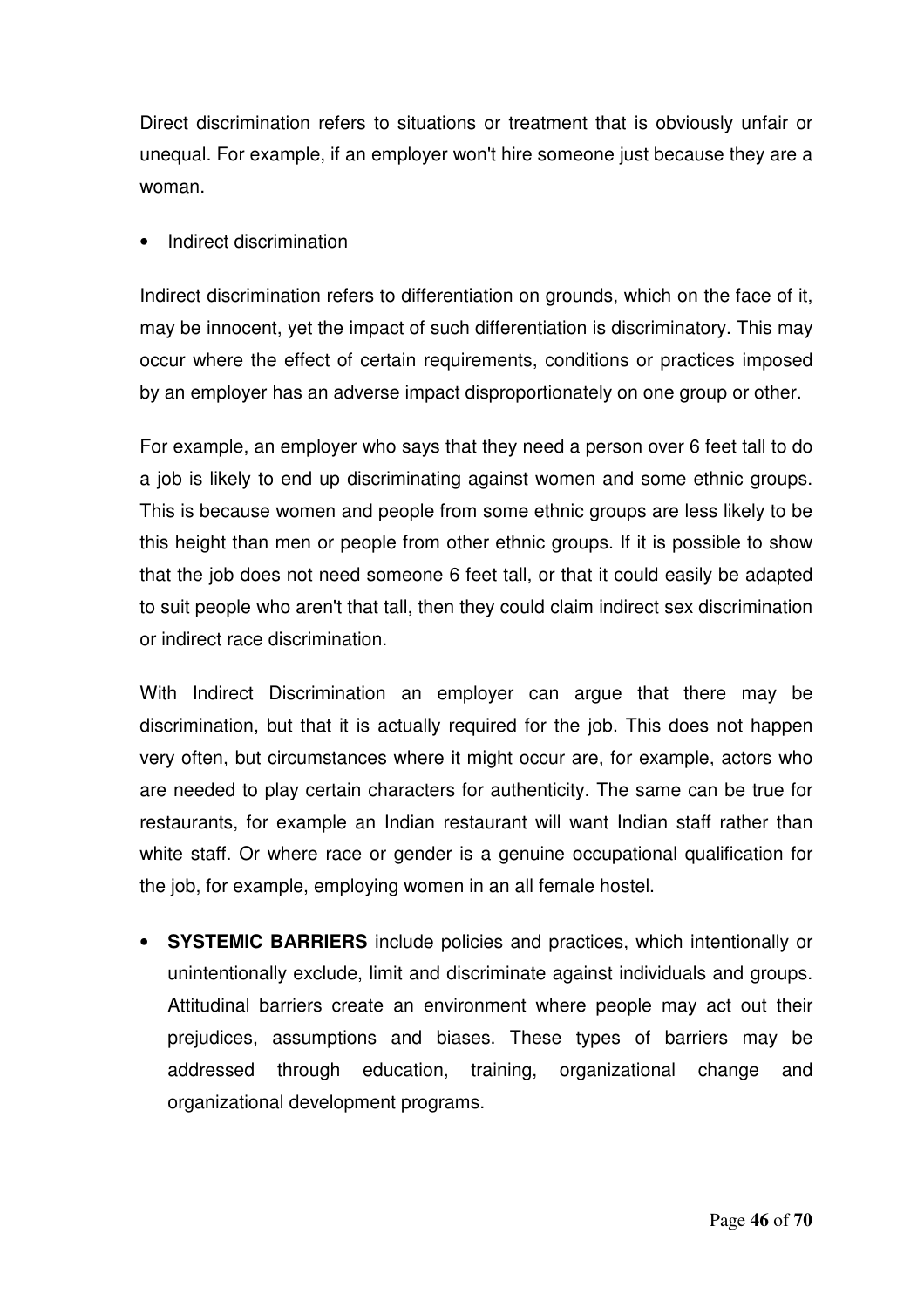Systemic discrimination is much subtler. It is sometimes difficult to detect because, unlike intentional discrimination, systemic discrimination is often unintentional. Even a policy or practice that was never designed to exclude the designated groups may result in systemic barriers. Employment policies and practices, which appear neutral and are applied equally may have a disparate effect on different groups. Understanding the concept of systemic discrimination, as well as other types of employment discrimination, is key in assessing the impact of systemic discrimination on your organization's employment systems.

Consider the following examples:

- a. Your workplace does not have ramp entrances or washrooms that are accessible to wheelchair users. Qualified candidates in wheelchairs are therefore excluded from working for your company even though no one set up a policy to deliberately exclude them.
- b. Your company has weight and height requirements (in terms of physical strength) that were instituted years ago but are no longer job related. These excessive requirements eliminate the majority of women who do not meet the height or weight requirements.

#### **7.4. Policy formulation**

The first step towards developing a company gender awareness policy would be to:

- a. Firstly, to fully comprehend the broader implications of what constitutes gender equality; and
- b. Secondly, to conduct an employment systems review of policies, procedures and practices.

#### **7.5. Conclusion: a 'primer' of gender terminology**

Discussions on gender equality have given rise to a number of specific concepts which need to be understood to ensure that there is a common understanding on gender issues. These are some of the common concepts that are employed.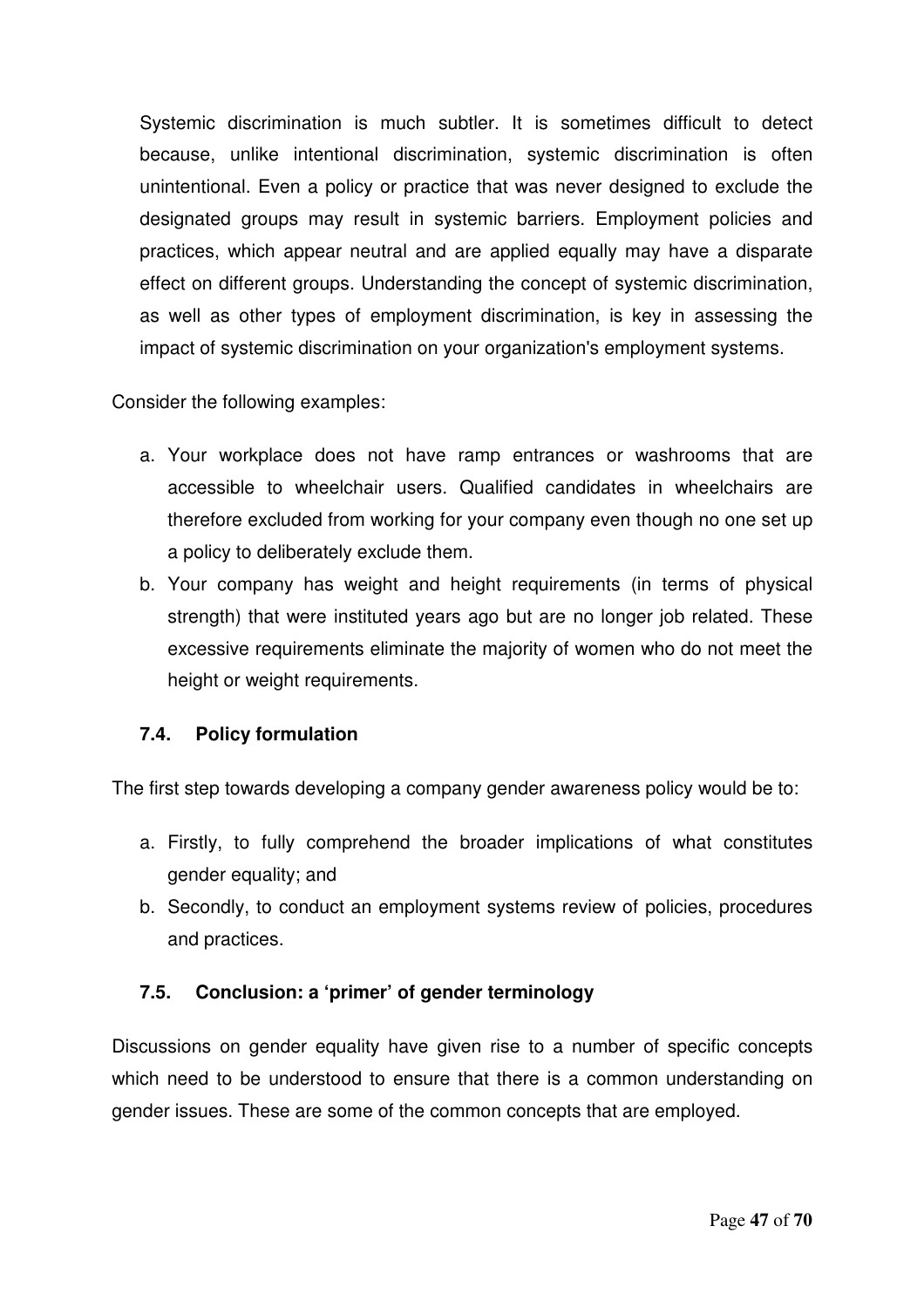**GENDER ANALYSIS:** Refers to the systematic process of identifying the differences in, and examining the related needs of, the roles, status, positions and privileges of women and men.

**GENDER AND DEVELOPMENT (GAD)**: Refers to a planning process, which is based on an analysis of the different situations and needs of women and men. In empowering women to their position relative to men in a way that will benefit and transform society, the GAD approach seeks to base interventions on an analysis of women's and men's roles and needs - including a focus on women to address inequity.

**GENDER AWARENESS:** Refers to a state of knowledge of the differences in roles and relations of women and men, and how this results in differences in power relations, status, privileges and needs.

**GENDER EQUALITY:** Gender equality or equality between women and men means the equal employment by men and women of socially valued goods, opportunities, resources and rewards. Because what is valued differs among societies, a crucial aspect of equality is the empowerment of women to influence what is valued and share in decision making about societal priorities.

Gender equality entails that the underlying causes of discrimination are systematically identified and removed in order to give men and women equal opportunities. The concept of gender equality recognises women's subordinate position within social relations and aims at the restructuring of society so as to eradicate male domination. Therefore, equality is understood to include both formal equality and substantive equality, not merely simple equality to men.

**GENDER ISSUES:** Are revealed when the relationships between men and women, their roles, privileges, status and positions, are identified and analysed. Gender issues arise where inequalities and inequities are shown to exist between people purely on the basis of their being female or male. The fact that gender and gender differences are socially constructed is itself a primary issue to deal with.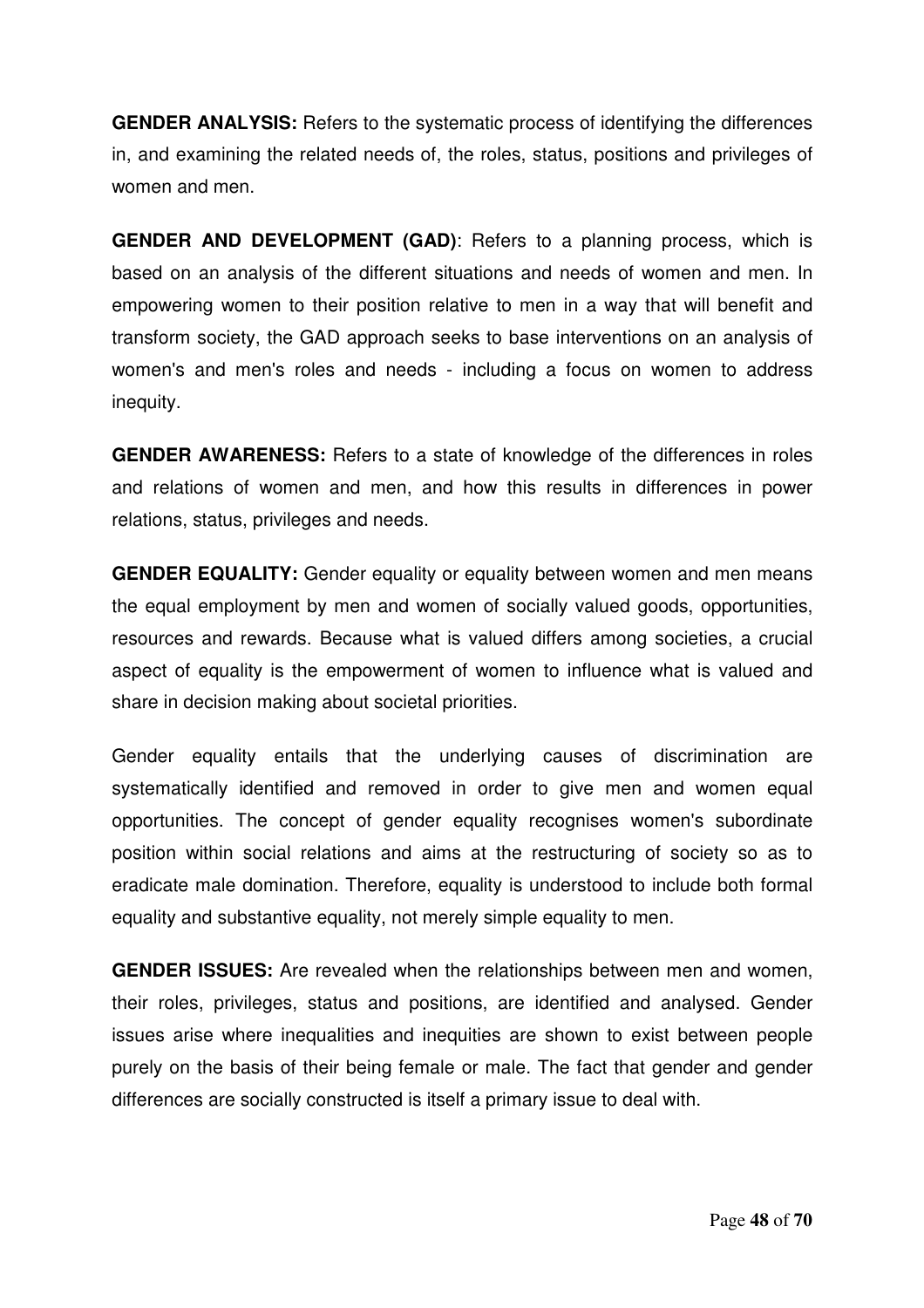**GENDER MAINSTREAMING:** Involves the incorporation of gender considerations into all policies, programmes and practices so that at every stage, an analysis is made of the effects for women and men. There is no area of work, which is genderneutral.

**GENDER PAY GAP:** Closing the gender pay gap is an investment in a productive factor. Not only does it address a major source of inequality between women and men, but also it improves motivation for women workers, which can lead to increase labour productivity. It also helps desegregate the labour market and change traditional roles. The reasons for gender pay gaps can be occupational and sectorial segregation (women and men doing different jobs in different sectors), education, age or factors such as discrimination, glass ceilings, or other.

**GENDER PERSPECTIVE:** Refers to an approach in which the ultimate goal is to create equity and equality between women and men. Such an approach has a set of tools for and guidelines on how to identify the impact of the relations and roles of women and men on development.

**GENDER PROFILING:** Includes the practice of ascribing criteria or characteristics (usually discriminatory) to a person solely based on his or her membership of a particular class or category of people. Other forms of profiling (stereotyping) are equally discriminatory (all black people are naturally prone to criminal activity, all people over 65 years of age are mentally and physically incapable).

**GENDER RESPONSIVE:** Refers to a planning process in which programmes and policy actions are developed to deal with and counteract problems, which arise if the needs arising out are socially constructed differences between women and men are not adequately met.

**GENDER SENSITIVE:** Refers to the state of knowledge of the socially constructed differences between women and men, including their different needs, and use of such knowledge to identify and understand the problems arising from these differences and to act purposefully to address them.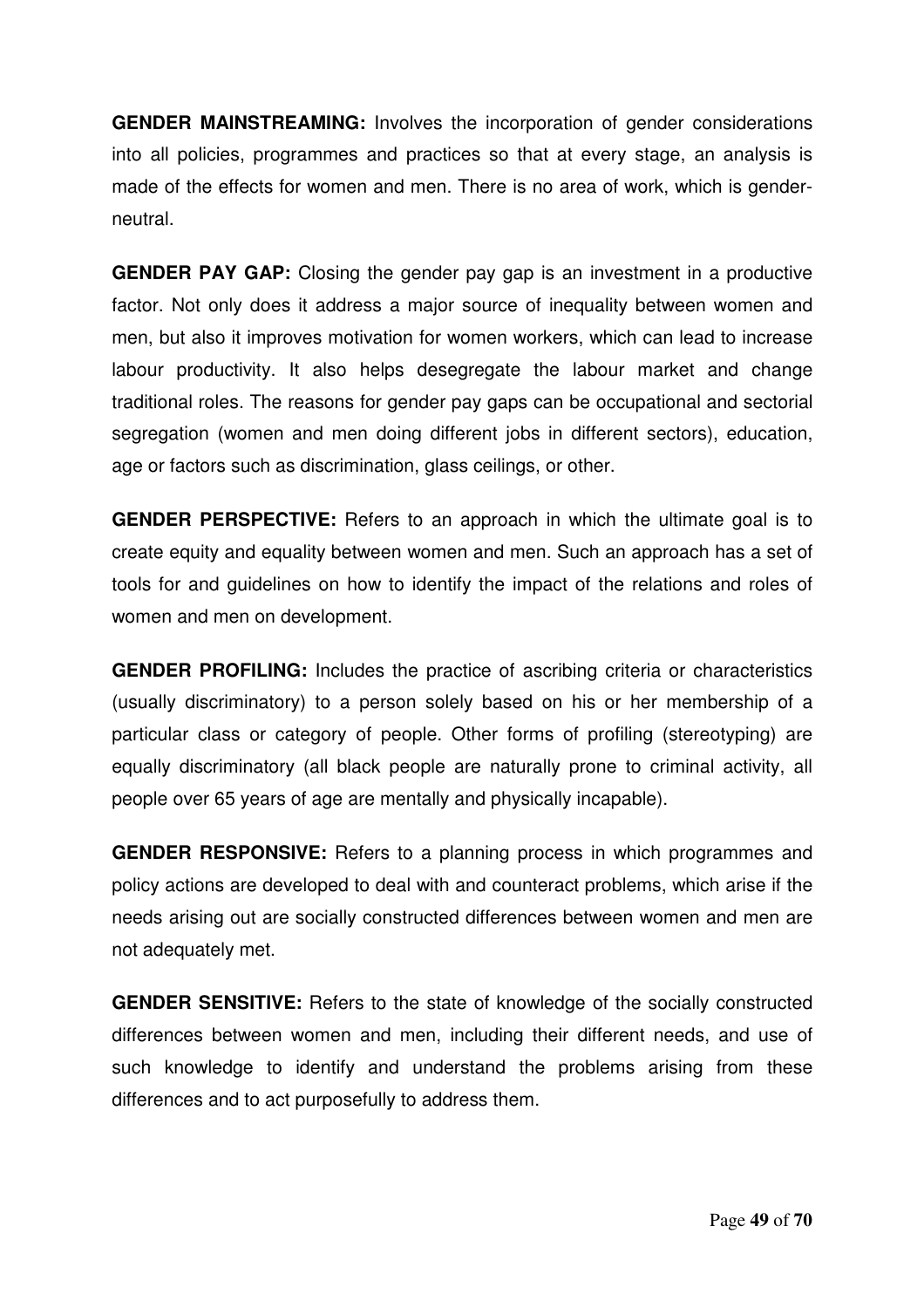**GENDER-SENSITIVE INDICATORS:** Refers to those pointers that help point out the extent and manner in which development programmes have met their (gender) objectives and achieved results that advance gender equity

**TRANSGENDER:** Transgender is a term used to describe anyone who lives or wishes to live as a member of the opposite gender to his or her birth gender. It may also encompass, under a broad definition, anyone who presents or behaves ambiguously in relation to commonly accepted male/female gender expectations.

#### **7.6. South African Human Rights Commission**

**South African Human Rights Commission** [SAHRC] means the South African Human Rights Commission referred to in Chapter 9 of the Constitution.

The South African Human Rights Commission must:

>> Promote respect for human rights and a culture of human rights

>> Promote the protection, development and attainment of human rights

>> Monitor and assess the observance of human rights in the Republic.

#### **7.7. Commission for Gender Equality**

**Commission for Gender Equality** [CGE] means the Commission for Gender Equality referred to in Chapter 9 of the Constitution.

The Commission for Gender Equality must promote respect for gender equality and the protection, development and attainment of gender equality.

The Commission for the Promotion and Protection of the Rights of Cultural, Religious and Linguistic Communities established in terms of Chapter 9 of the Constitution.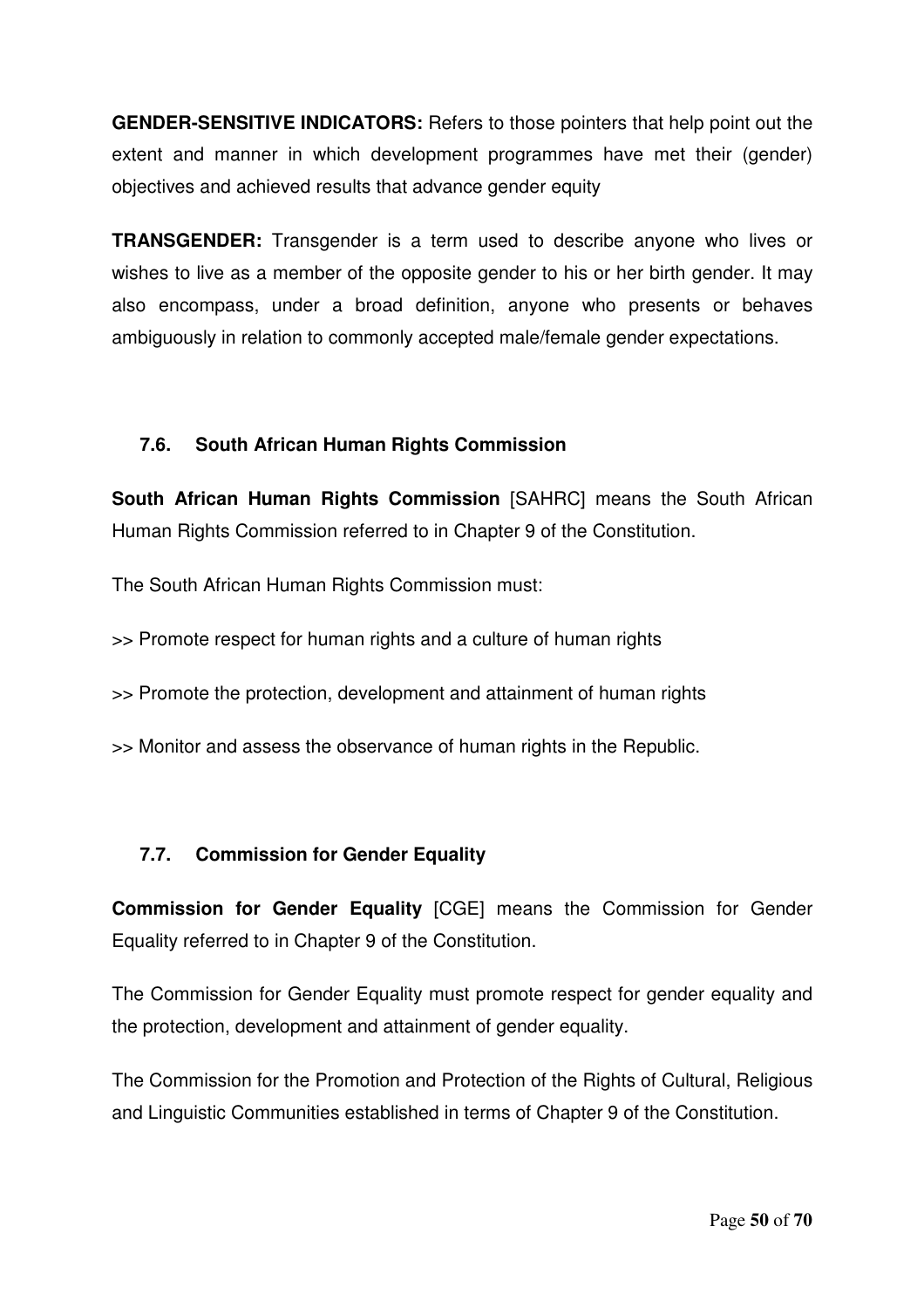The primary objects of the **Commission for the Promotion and Protection of the Rights of Cultural, Religious and Linguistic Communities** are to:

- a. Promote respect for the rights of cultural, religious and linguistic communities
- b. Promote and develop peace, friendship, humanity, tolerance and national unity among cultural, religious and linguistic communities, on the basis of equality, non-discrimination and free association
- c. Recommend the establishment or recognition, in accordance with national legislation, of a cultural or other council or councils for a community or communities in South Africa.

To assist in addressing questions of gender equality it is essential that we have a common and agreed understanding of gender related concepts. The following represents some of the key concepts in the context of addressing gender equality.

#### **8. THE GENDER EQUITY INDEX**

According to Social Watch (2008):

More than half the women in the world live in countries that have made no progress in gender equity in recent years. This is the main conclusion of the Social Watch 2008 Gender Equity Index (GEI)

(Gender equity has many dimensions and it is not easy to measure, due to the lack of accurate, gender discriminated social indicators in many countries. In order to contribute to the understanding of gender-based inequities and to monitor the status and its evolution, Social Watch has developed the Gender Equity Index (GEI). This index is based on internationally available comparable data and it makes it possible to position and classify countries according to a selection of indicators relevant to gender inequity in three different dimensions: education, participation in the economy and empowerment.) which, for the first time, shows recent evolution and trends in bridging the gap between men and women in education, the economy and empowerment.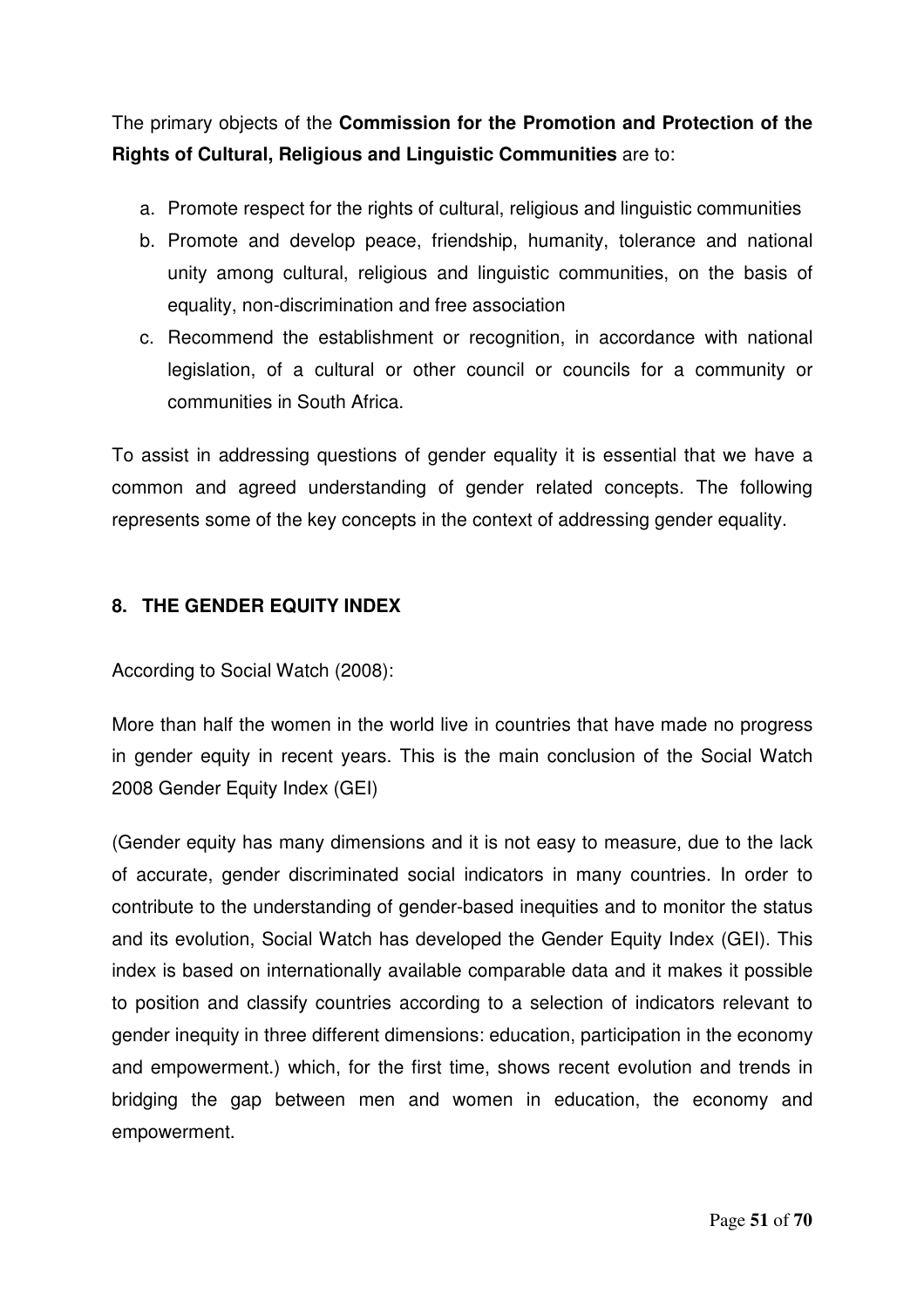The GEI 2008 illustrates that the greater equity levels to be found in education are not paralleled by acceptable levels in the economic field nor in the empowerment of women. Political empowerment is the area where most progress has been made in recent years as a result of active policies, yet economic equity shows disparate results, with as many countries regressing as those where there is progress. In education equity is comparatively closer, but the trend for many countries is to regress.

Difficulties in reaching equity cannot be justified by a lack of resources: the GEI mapping and that of each of its components show that – regardless of income levels – each country can reduce gender disparity through adequate policies.

More than half the women in the world live in countries that have made no progress in gender equity in recent years. This is the main conclusion of the Social Watch 2008 Gender Equity Index (GEI) which, for the first time, shows recent evolution and trends in bridging the gap between men and women in education, the economy and empowerment.

The GEI 2008 illustrates that the greater equity levels to be found in education are not paralleled by acceptable levels in the economic field nor in the empowerment of women. Political empowerment is the area where most progress has been made in recent years as a result of active policies, yet economic equity shows disparate results, with as many countries regressing as those where there is progress. In education equity is comparatively closer, but the trend for many countries is to regress.

Difficulties in reaching equity cannot be justified by a lack of resources: the GEI mapping and that of each of its components show that – regardless of income levels – each country can reduce gender disparity through adequate policies.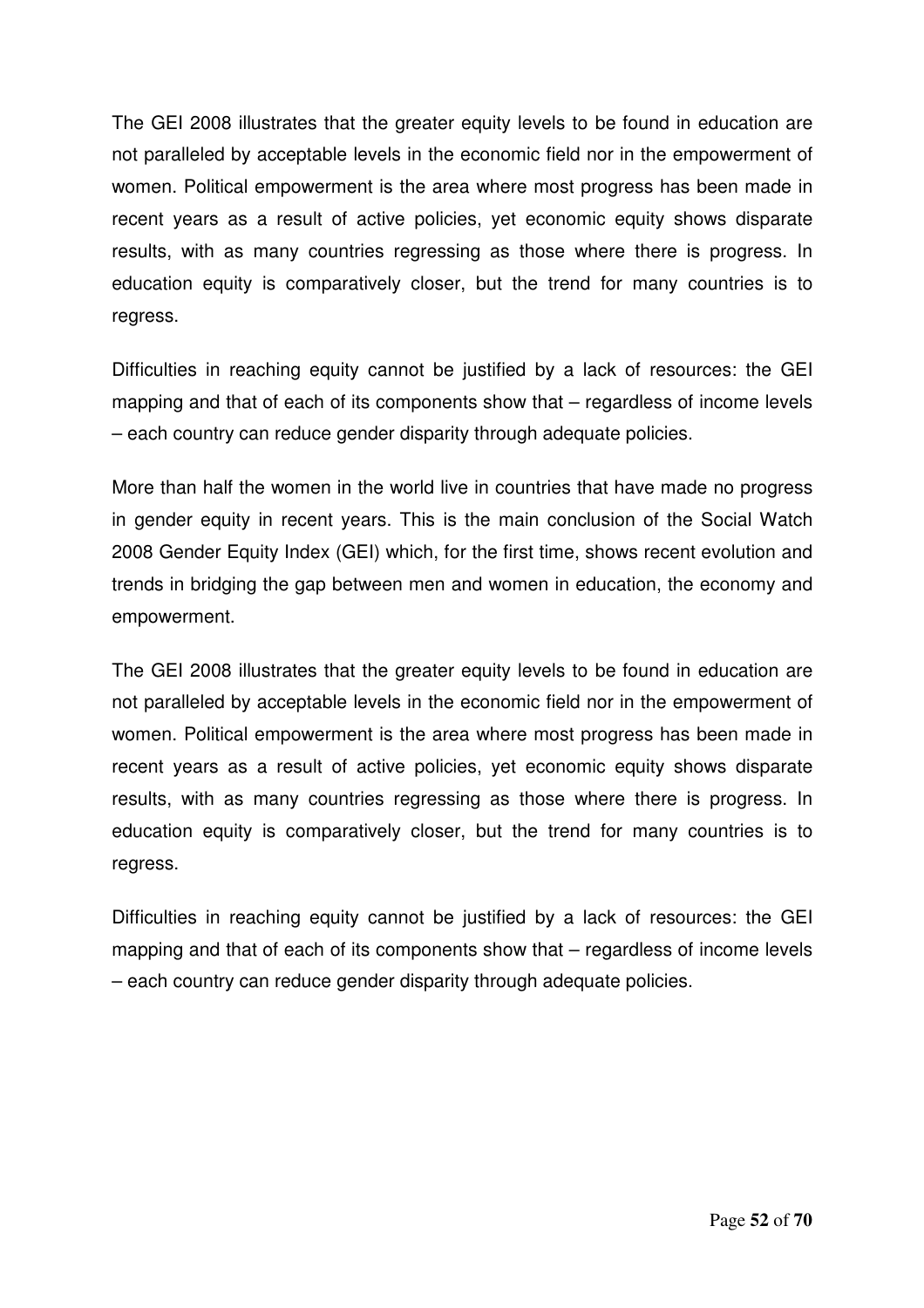#### **Fig no.4**



#### **The Gender Equity Index by other regions besides South-Africa**

#### **9. CONCLUSION**

- It is evident that the topic of gender discrimination and inequalities is a much discussed topic.
- South-African government have been very pro-active in implementing policies that promotes gender equality.
- The image of women in the workforce have also greatly improved. Top management of top companies are now being occupied by females.
- Programmes set in place also promotes women to demand fair treatment, and governments policies are clear about where they stand on discrimination.
- Obviously the situation won't change overnight and enforcing these policies is a difficult task. But we are heading in the right direction. The foundation have been laid and we need to build on this.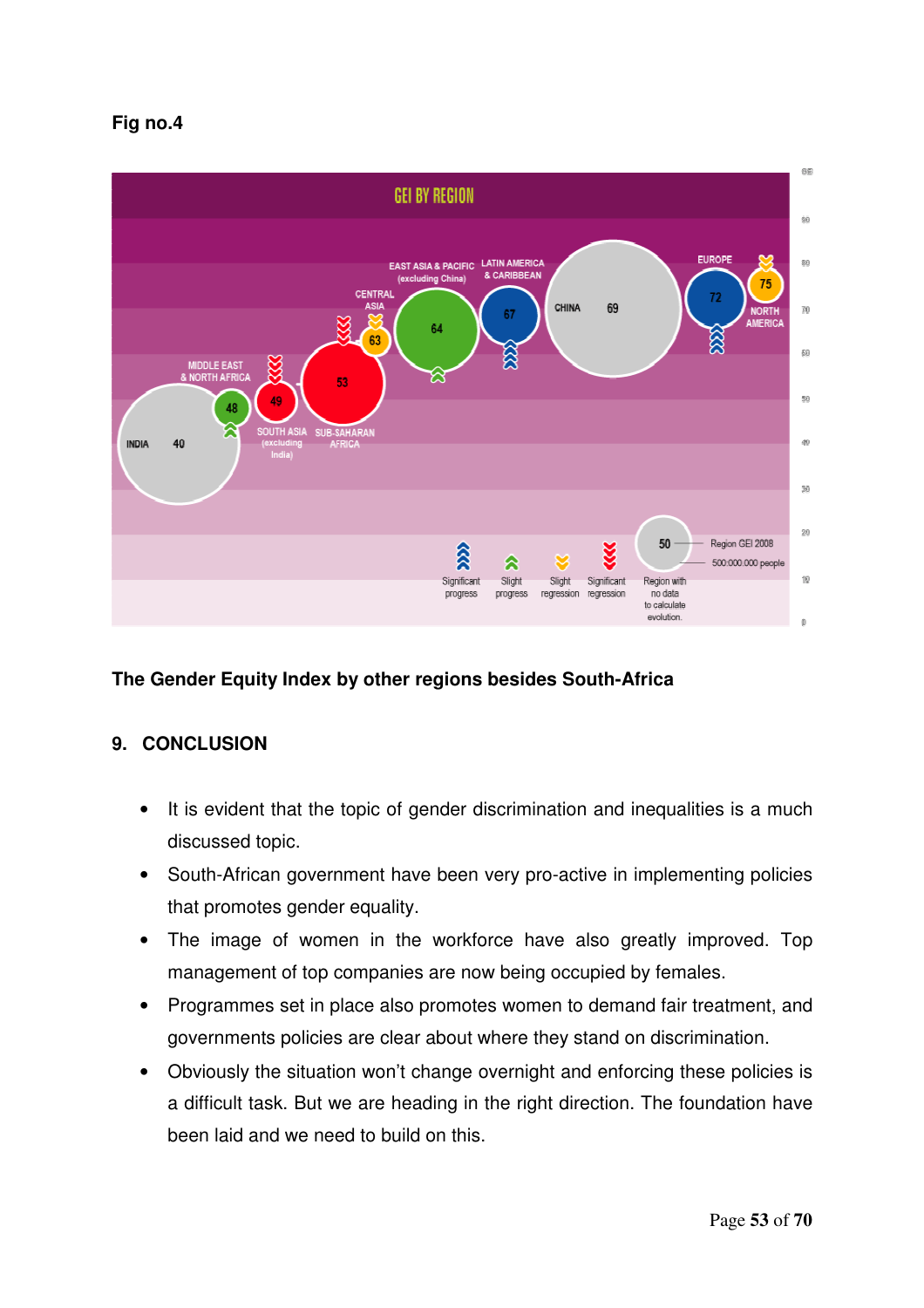#### **10. TESTING OF HYPOTHESIS**

- Great policies and acts have been set in place by the government.
- To an extent, these policies are being enforced, especially in the public sector.
- In the private sector and more specifically in the construction industry, these policies are not fully enforced and we still have a long way to go before gender equality is a common practise in the construction industry.
- The hypothesis was correct in the sense that there are many acts on gender equality but these acts are not all enforced in the workplace.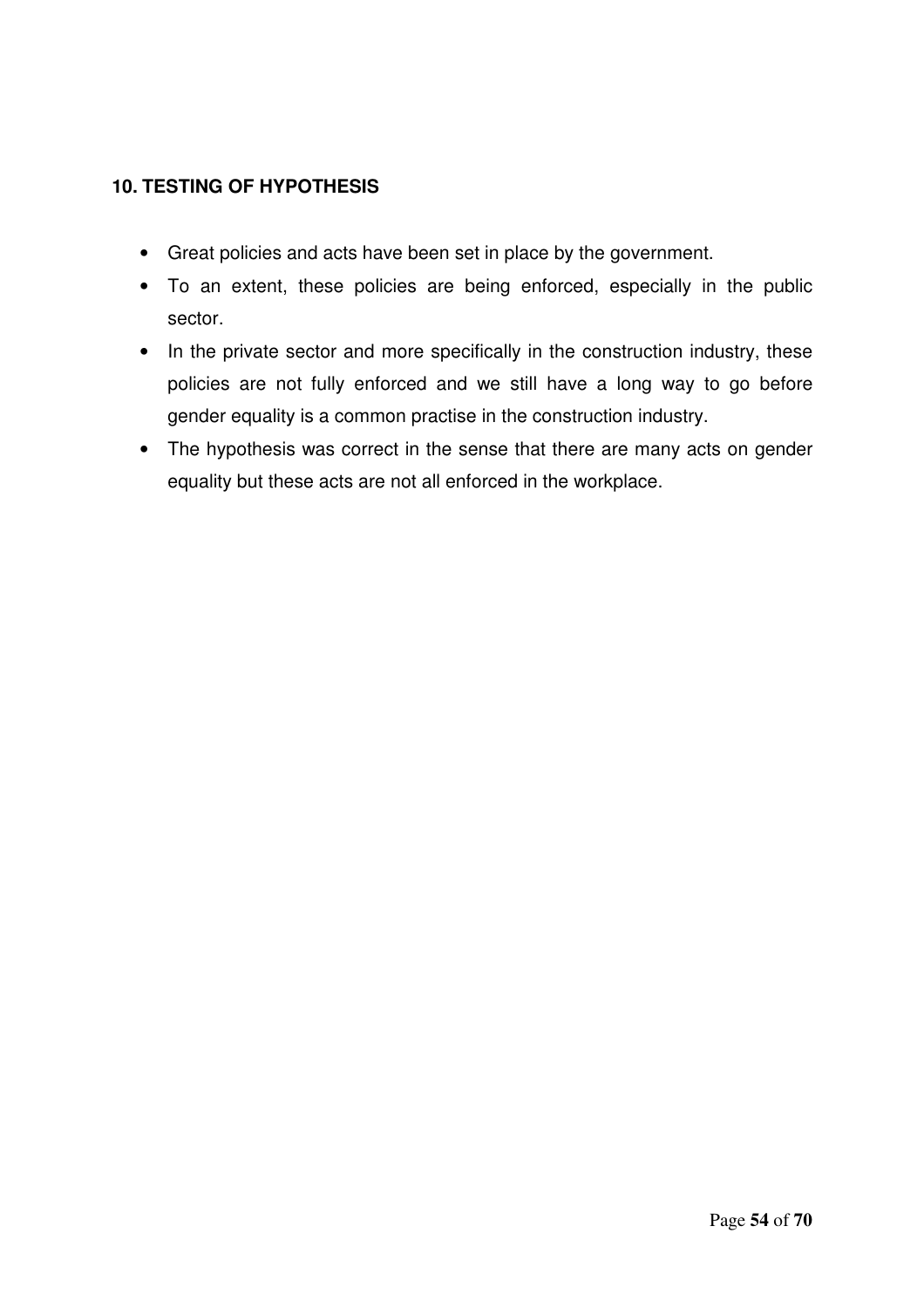## CHAPTER 5

## ARE WOMEN CAPABLE OF BECOMING DIRECTORS OF CONSTRUCTION COMPANIES? WHAT ARE THE PHYSICAL AND MENTAL OBSTACLES THEY FACE?

#### **5.1. INTRODUCTION**

The glass ceiling is certainly not as impervious as it once was, when women were not allowed to enter certain professions or sectors. However, those who have made it to the top are still in the minority and have still had to overcome formidable obstacles.

As Sandra Burmeister (2009), chief executive of recruitment firm Landelahni Business Leaders, points out, not that much time has elapsed since the generation that saw the first woman doctor. Hence women should recognise the large strides that have been taken, while acknowledging that they still have a way to go.

Unfortunately, it is often other women who are the obstacles. Senior women do not go out of their way to increase the number of women in management ranks, according to Ilse Pienaar (2009), associate publisher of Top Women in Business and Government.

However, she does believe that today's workplace is easier for women than it was 10 years ago.

Burmeister cites women's career choices and family commitments as major defining factors when it comes to earning power. While men often earn more than women, she says it's usually not about getting different pay for the same work.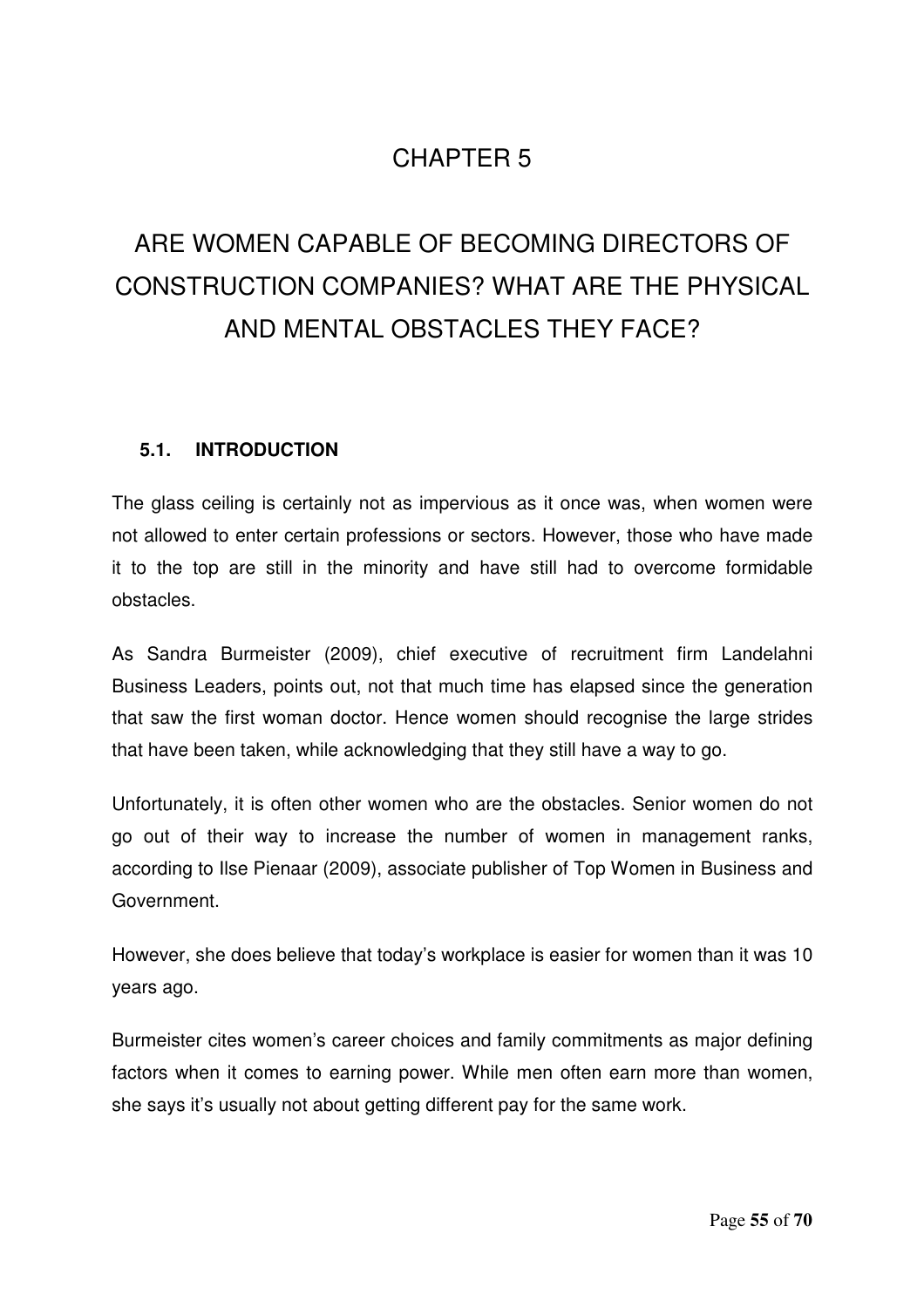Burmeister says research undertaken by Landelahni has shown that there is a gender pay gap of just under 25% in South Africa. However, she says female engineers earn the same as male engineers — and the same applies to chief executives.

The pay differential comes in because "women tend to go into 'softer' professions" as a result of a cultural hangover.

According to Burmeister (2009), there are areas of the economy where women are more successful, such as human resources and recruitment, which are womendominated sectors. Women tend to work off their intuition more than men, which gives them the edge when dealing with people.

But while the human resources departments of companies may be managed by women, the executive level is still mostly male, she argues.

Another issue that hampers women's rise to the top is basic biology. Generally male and female graduates earn the same, but in their mid-to-late 20s women tend to earn less than men, says Burmeister, citing two reasons:

- This is the age at which women usually begin having babies. They stop working or work fewer hours, and some take on lower-paying work which allows them greater flexibility; and
- The men are becoming fathers. Hence they are more focused on being the sole breadwinners and furthering their careers to ensure that they can support their growing families.

Tracey Czakan (2009), group marketing director at Kelly, says that when women have family commitments they are forced to make difficult choices about their careers. If they are offered a promotion, they have to decide whether they can afford to put in extra time at the office to get up to speed with the new position.

And even once they are settled in the new job, they have to decide if they can deal with the loss of flexibility that often comes with a promotion.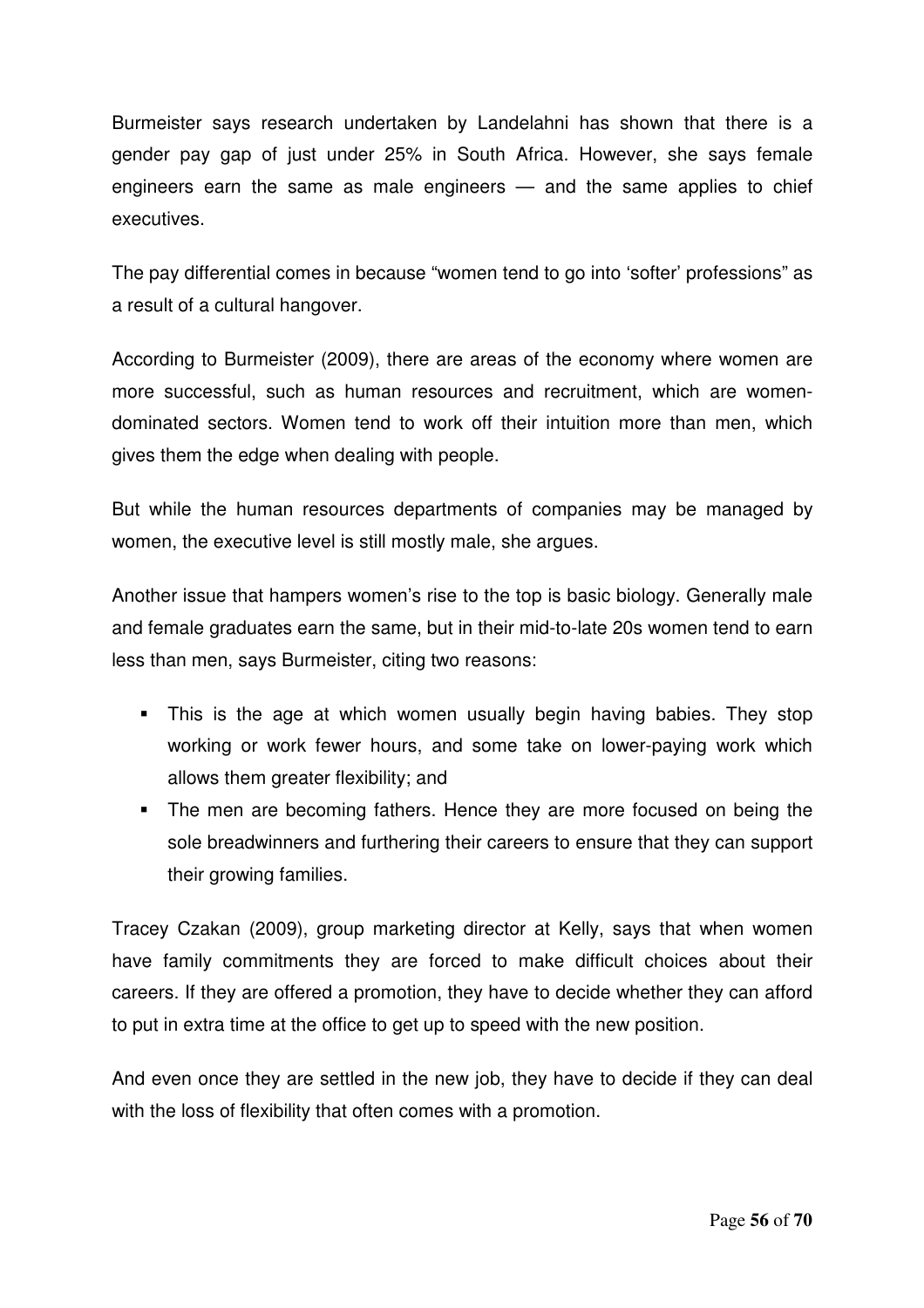In most households where both partners work, the woman still does most of the housework and child-related duties. But most men probably do more than their fathers did.

#### **5.2. THE PHYSICAL AND MENTAL OBSTACLES WOMEN FACE**

The South African Construction industry seems to be a male dominated business, from the lowest level to the top. Females are mostly found in the more administrative and financial managing side of construction filling roles like quantity surveyors, financial controllers, administration etc. and very few are found on the physical construction sites themselves.

First the obvious aspect that comes to mind must be explored. This would be the physical characteristics of being a male or a female. The physical differences between male and female can't be ignored, with some exceptions to the rule, like there will always be, but in the majority of the population males have a stronger and more physically capable bodily make up. Many groups especially the feminist movement will want to fight this statement, but the statement of men being physically more adept than woman is not a discriminating one, but just one of fact and a trait that is part of life and being. It doesn't mean men or women are better or worse, it is just the way we are made up, each with its own benefits and drawbacks.

So what has all this got to do with construction?

Construction like all other businesses have more than one side to them. There is the physical side, the people on the ground working with their hands physically doing some form of manual labour. There is the lower management, where some physical work is involved and includes some administration and management tasks. Middle and upper management have some but very few physical labour tasks and more management and administration roles. Top management usually have a mainly administrative role.

Dependant on the business the labour could be either male or female. Textile industries usually have a larger female base of labour vs. the construction industry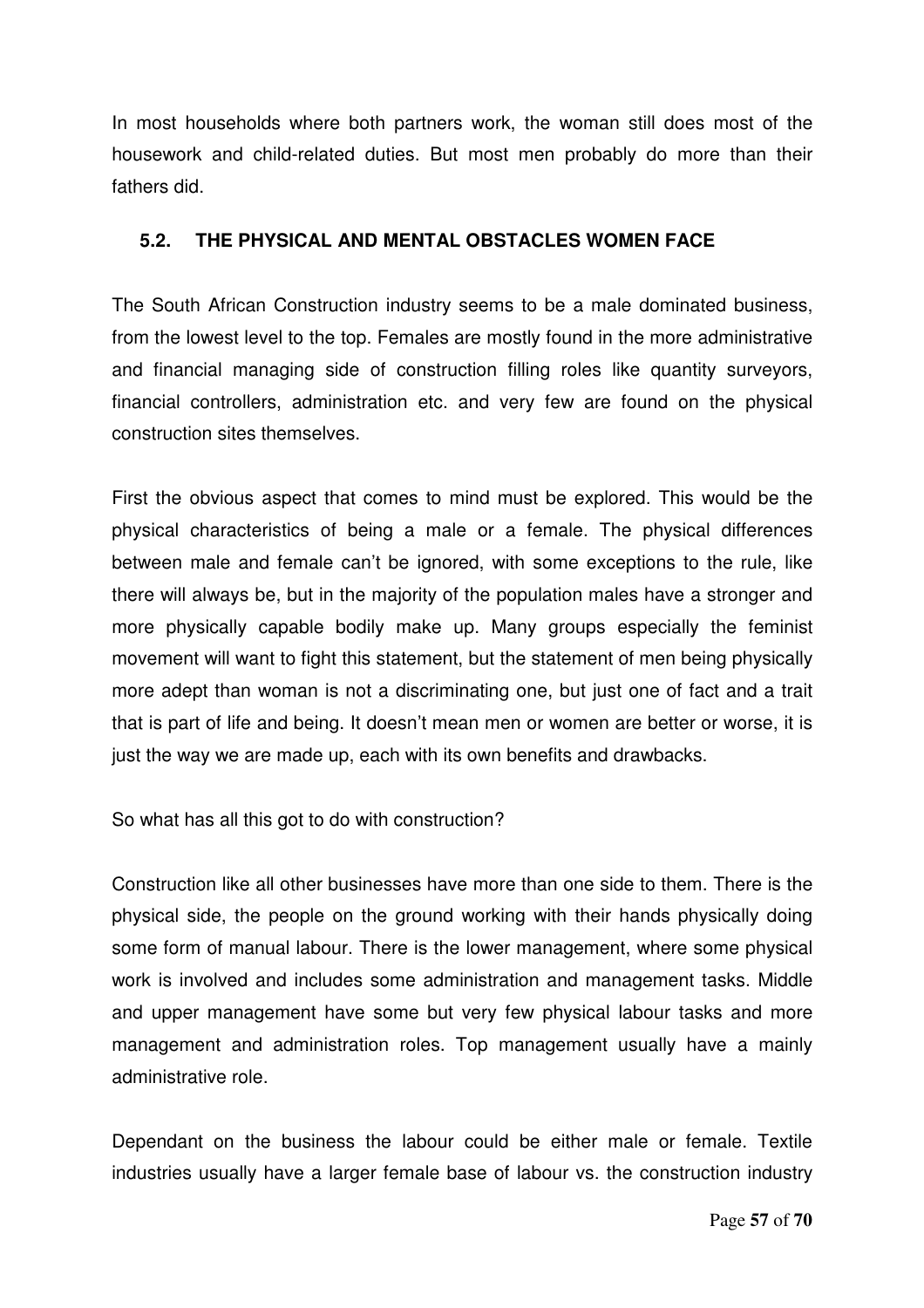with a mostly male-based labour force. This brings into consideration aspects of direct male and female physical characteristics.

Are males physically more able to do certain work in the construction industry than females? The answer here is a definite yes. As the majority of construction labour intensive tasks require physical strength and endurance, a male labour force dominates this side of construction, with few tasks done by females.

As we move up the management levels where the physical aspects of the work get less and more administrative and management tasks become more of the responsibility of the persons, we still tend to find very few females. Why is that? If physicality was the differentiating factor on the labour level and it has a very small to no impact on the management level, why do we still find very few females in these roles? The reasons here could sprout from a couple of causes.

Is the perception in the public eye and in that of most households that the construction industry is physical on all levels. Do woman get distracted by the thought or idea that physicality is part of construction and you have to be strong and tough to achieve? This might be a good argument.

Is it a fact that a lot of the management worked their way up the ranks of the industry, starting out as a labourer, artisan or low-level management, where physical work and activity was required? Is it because they have that physical experience and knowledge base that makes them more of a qualified manager. This is a compelling argument, but still lacks a convincer.

To explore this further it first needs to be explored as an aspect of not necessarily man vs. woman, but we need to look at it from a different angle, an angle of what psychologists call masculine energy and feminine energy. So lets step away from the norm for a bit and explore.

What is this masculine and feminine energy? When referred to masculine or feminine it doesn't mean it in the physical sense of being a man or a woman but more in the characteristics of a type of energy expressed by a person. There is no better or worse, there are just characteristics that serve different functions. It is not gender based; it is more of a way of being.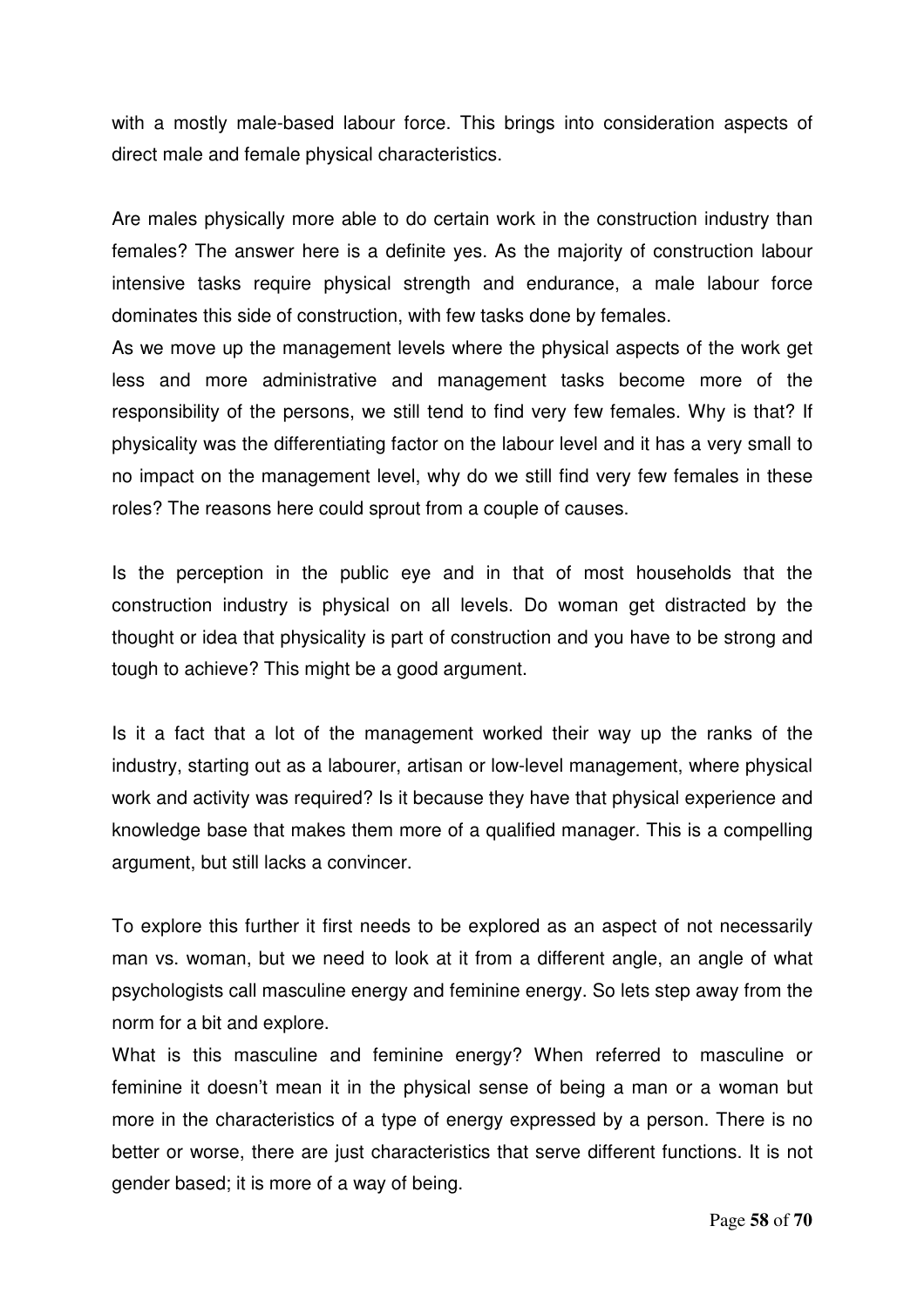Let's start by exploring feminine energy:

This is when a person expresses an open, free flowing, full of life energy, an energy that's free and sometimes a little more expressive and wild. Its essence is primarily moved by emotion. It is an energy that lives on sensations. It usually wants to create, take things and increase them, make them bigger. It tends to be stimulated by praise and wants to hang on to things.

#### Masculine energy:

Here the person expresses a rigid and centred energy. It's a directed energy that is focussed at a single task at hand. It recognizes problems and strives to fix them. It responds to challenge and wants to make big things smaller. It looks for barriers and strives to break through.

So these characteristics are not necessarily a man or a woman, but just ways of living and are in fact found in both men and women, but there is usually a dominant force of either one of them.

We all need both sides to function and live and survive in the world. We need to use both sides to communicate and relate to one another in business, social and in our relationships.

Let's look at these aspects, how do they apply to the construction field? Is it possible that the construction industry is itself more of a masculine energy driven field? If we look at the characteristics of the masculine energy this seems to be the case and it tends to be the energy behind business in general.

This though does not mean that business can't be done by females. If we look at successful woman in business they use more of a masculine energy to achieve but also have their feminine side where they can be more creative. This comes out in the creative side of the construction field where we find a lot of woman as architects and interior designers. The business side requires more of directed focussed energy, breaking through and achieving, where the creative side requires more free flowing expressive energy that wants to expand and generate more.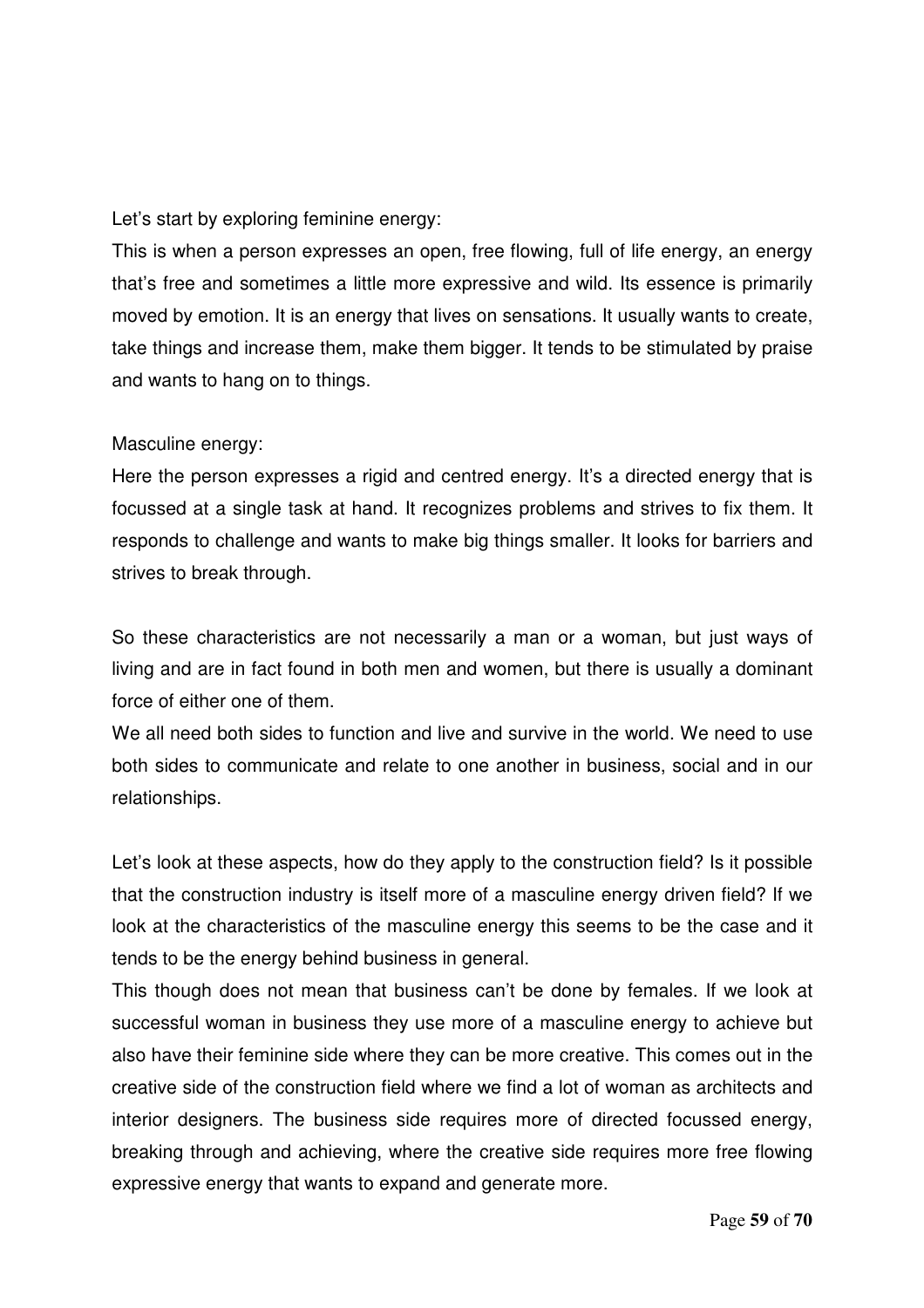There are more than just the obvious gender based perceptions but many aspects to why we find men and woman in certain fields. At certain levels it does go down to physical ability but it stops when going up the so-called corporate ladder. A woman can be successful in any business, and although there might be physical aspects that could hamper her from achieving in an area, the management and administrative side of construction projects could be an area where more women can find themselves to be successful.

#### **5.3. WOMEN FIGHTING FOR THEIR RIGHTS**

Contrary to many assertions, the majority of black women have never been spectators in the struggle for their emancipation, as well as freedom in South Africa. Our proud and rich history about women's resistance may be well documented.

However, we cannot suddenly become tired, or shy away from talking about the sacrifices that women freedom fighters made for this freedom that we enjoy. Many of our women, who never even made head-line news, risked their lives so that one day all of us could live in a free, non-racial, non-sexist and democratic South Africa.

Fifty years may be a very long time ago; but more than 20 000 courageous South African Women marched to the Union Buildings in protest against apartheid and pass laws.

The story has been told over and over again, but footprints left during that march, led in the forefront by stalwarts Lillian Ngoyi, Nyembe , Rahima Mossa, Albertinah Sisulu and many others including our own, Mme Ruth Segomotsi Mmpati, will not be allowed to disappear.

Mme Mompati, also a veteran of the ANC Women's League, is currently the Mayor of Naledi Local Municipality in Vryburg. In recognition of her role and contribution to the struggle, her birth place is today called, Dr Ruth Segomotsi Mompati districts.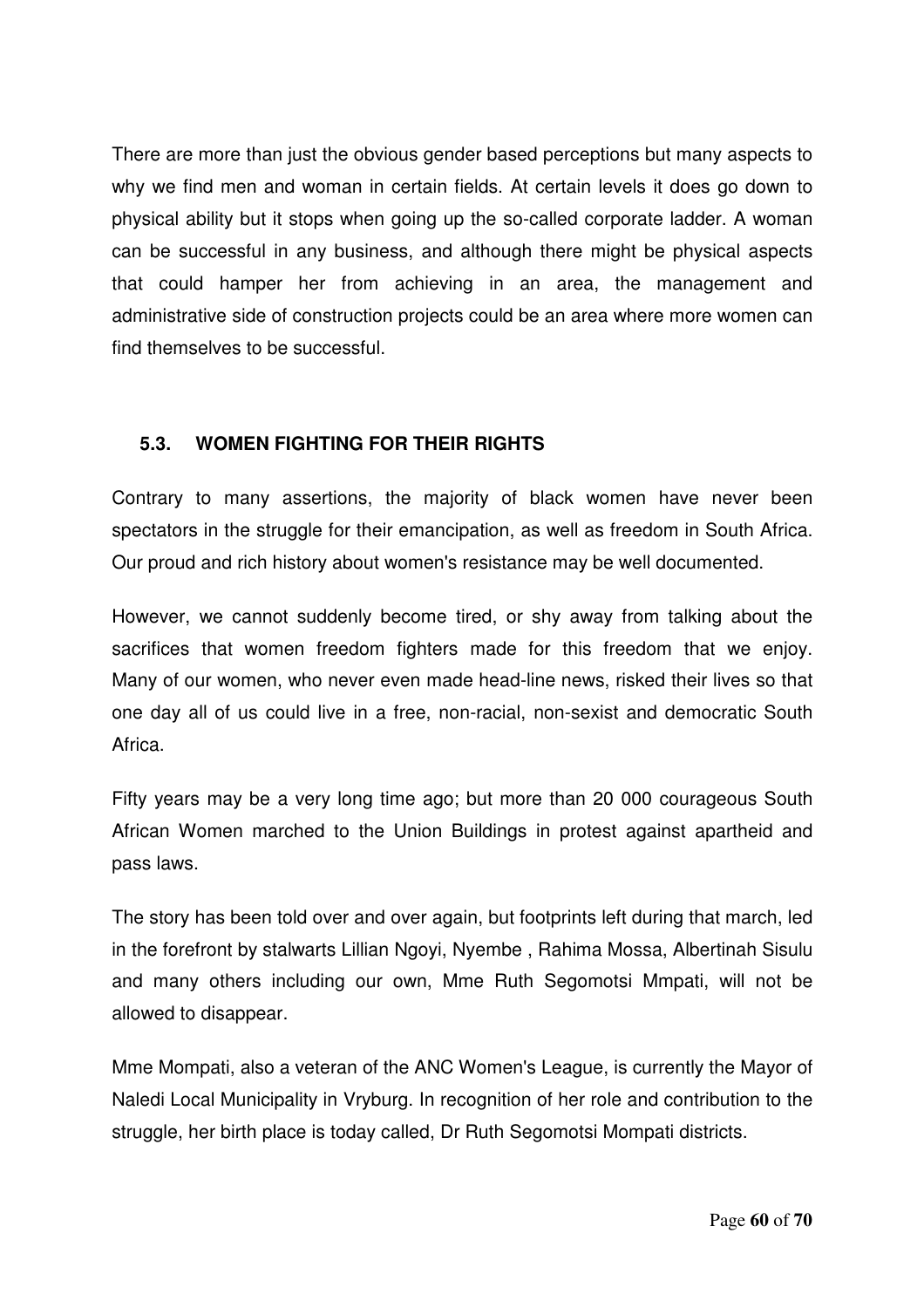In articulating the plight of women, former ANC president, Oliver R Tambo., said: "One of the fundamental tasks that the process of national liberation confronts is the liberation of the women of our country from their triple oppression on the grounds of sex, class and colour." (Mfoloe, August 2009)

That is why in our freedom, we must look at how we can speed up the implementation of programmes that will improve the lives of thousands of women who live in abject poverty. Women empowerment and gender parity is not only about numbers.

It has to be about opening space up. The space for women to influence meaningful change and make a difference in society. It is also not about empowering elite women to occupy senior positions in society and government. It is about changing the lives of millions of ordinary women in urban as well as in rural settlements.

Women are complaining that they are not awarded big tenders. There are issues about some black women used as fronts by established companies to get business.

Matshube Mfoloe (August 2009), for North West Public Works Department, said:

"Included in my brief is to reclaim back our mandate as Public Works. We are moving and this will create a platform for women in construction to showcase their skills in building and maintaining our quality infrastructure."

Gender equality is more than a goal in itself. It is a precondition for meeting the challenge of reducing poverty, promoting sustainable development and building good governance. In fact more countries have understood that women's equality and empowerment is a prerequisite for development.

Empowerment and affirmation of women has emerged as a defining feature of our democracy as evidenced also by the visible number of women entrusted with positions of leadership in the public sector. This has also been translated to the empowerment of women projects and some women will share their strategies, their strife and toil on ensuring that their voices are heard and efforts recognised.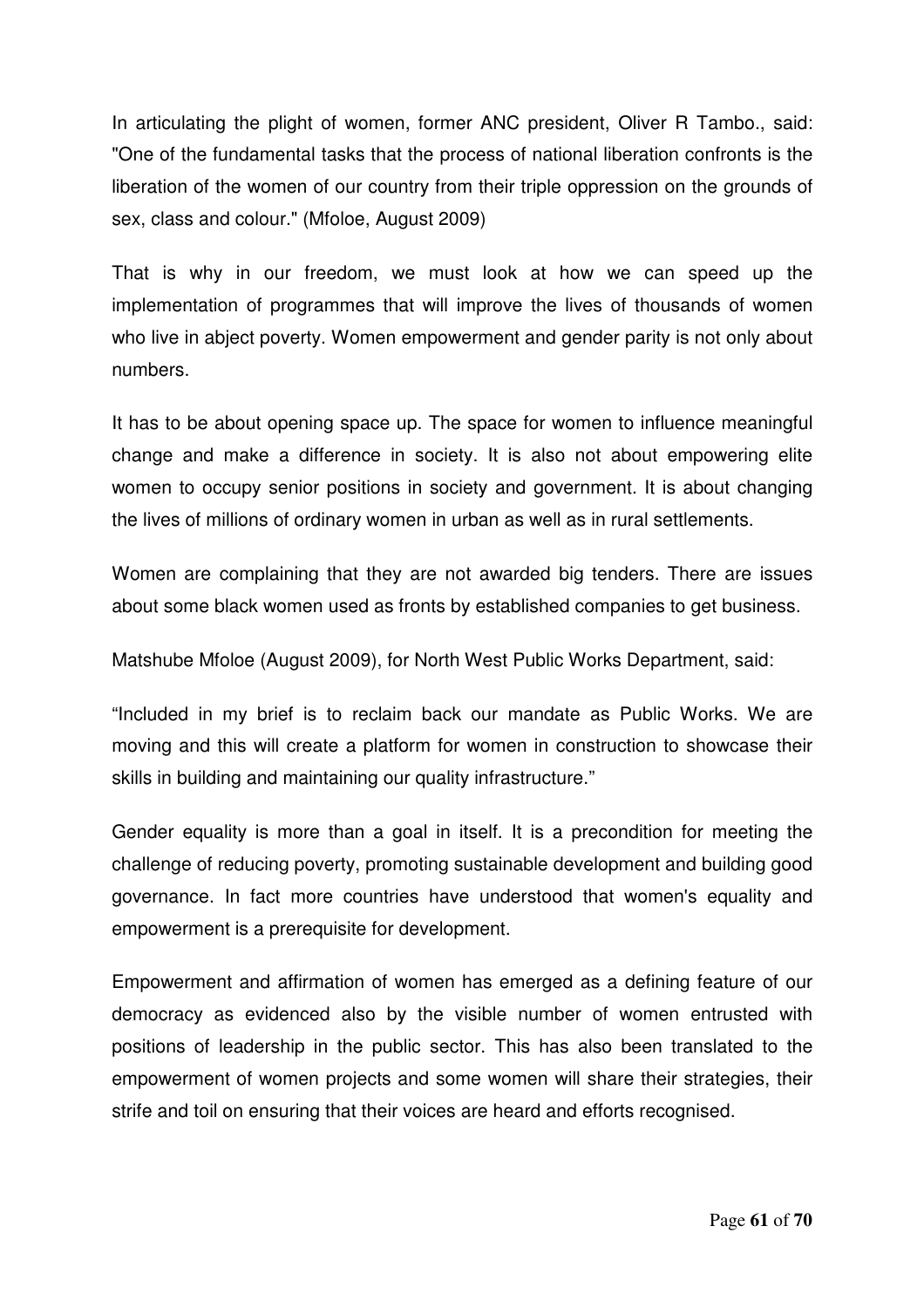#### **5.4. CONCLUSION**

- Women face many obstacles when fighting to reach top positions in many industries and specifically in the construction industry in South-Africa.
- Women making it to the top in the construction industry are still very much in the minority and whilst in top positions is still being doubted for their capability of being competent in those positions.
- Women's career choices are influenced by family commitments, working hours and physical skills involved.
- Most women prefer to choose a profession that is a little "softer" and has more flexible working hours.
- The male and female body and mind differs in a physical, emotional and mental way, which makes each unique and each one more capable of performing certain tasks.
- Construction as a labour intense position requires a lot of physical strength and physical body work.
- When moving up in the construction corporate ladder, physically intense work become less and the work become more administrative which makes women more capable candidates than doing physical work.

#### **5.5. TESTING OF HYPOTHESIS**

- The original hypothesis expected that women are capable to start and successfully manage a construction company. Saying that, a woman in charge of her own construction company will have great difficulty to for full a tradition roll of mother and wife.
- Women should create their own opportunities but I think there is a limit to their responsibilities and a choice should be made early in a woman's life if she will be family or career orientated.
- Physically there will be a lot of obstacles of which some will definitely hamper women's chances of a successful career in the construction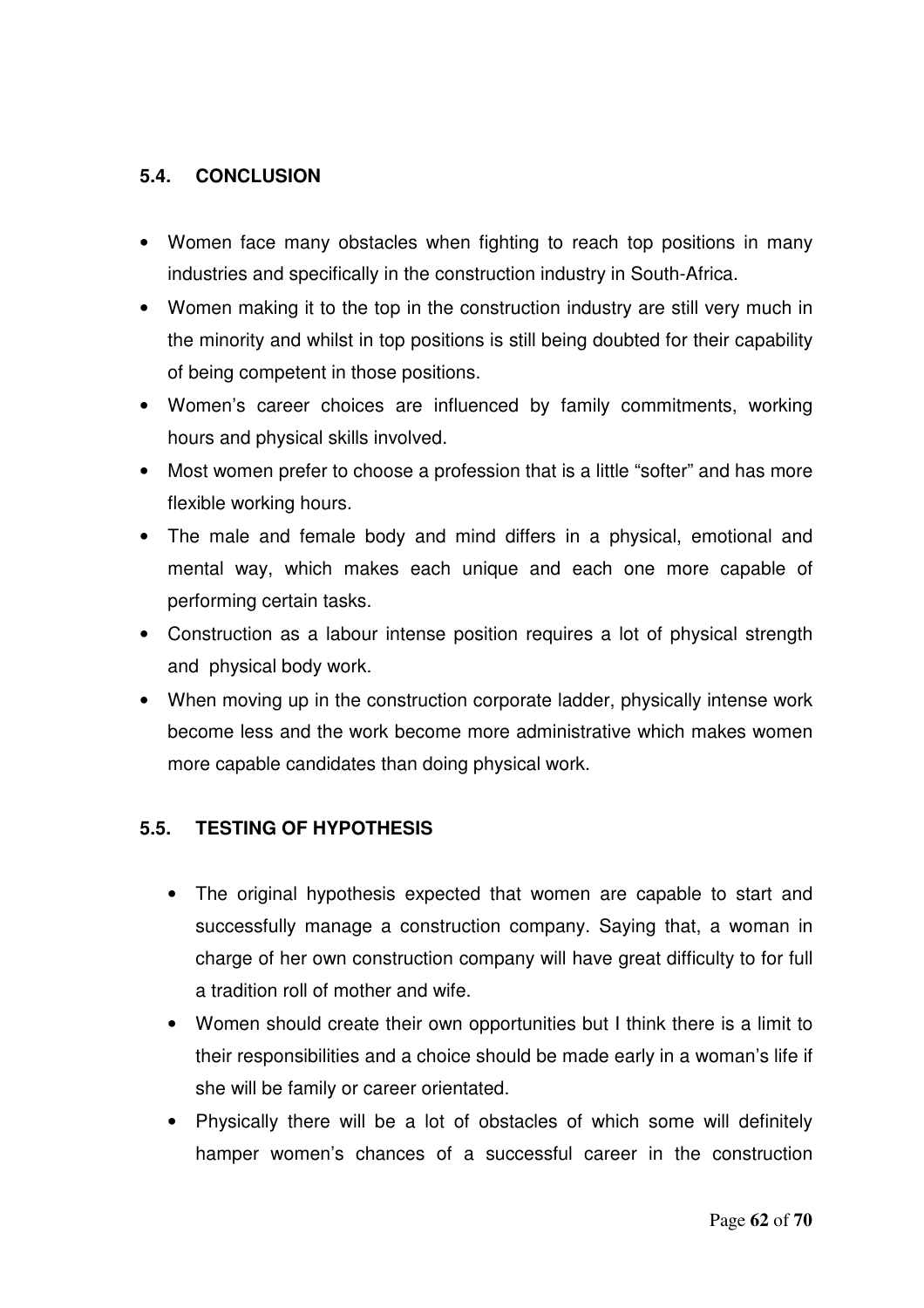industry. Mentally the construction industry in South-Africa is still very conservative and a big mind shift needs to be made.

- The hypothesis was correct in saying that women are capable to start and successfully manage a construction company.
- A woman in charge of her own construction company will have great difficulty to for full a tradition roll of mother and wife.
- Women should create their own opportunities but there is a limit to their responsibilities and a choice should be made early in a woman's life if she will be family or career orientated.
- Physically there are a lot of obstacles of which I think some will definitely hamper women's chances of a successful career in the construction industry.
- Mentally the construction industry in South-Africa is still very conservative and a big mind shift needs to be made.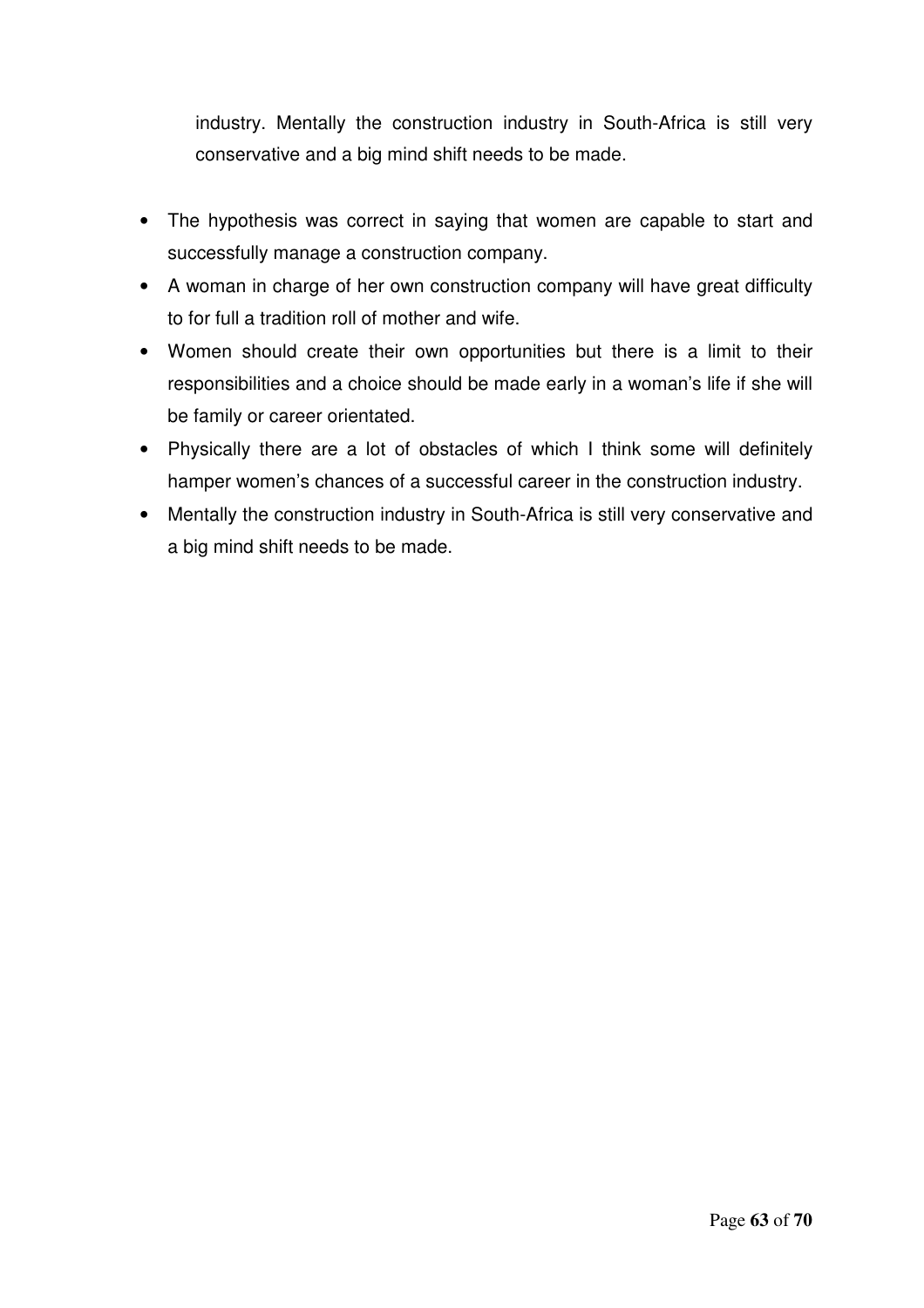## CHAPTER 6

## SUMMARY AND CONCLUSION

#### **6.1. BACKGROUND AND STATING THE MAIN PURPOSE OF THIS TREATISE**

Discrimination against woman in the South African Construction Industry was the topic raised by this thesis. Are women still being discriminated against, why are they being discriminated against and are women capable of delivering in the same quality work as their male colleagues? What are the public and private sectors doing to ensure fair working environments for all employees?

#### **6.2. SUMMARY**

It was found that the South African Construction Industry is still extremely male dominant with women only contributing to ten percent of the total the workforce. However it was found that the numbers are increasing, especially in the last ten years. I do however believe that the ratio will always favour men.

The current working environment in the South African Construction Industry does not always favour women. Women still feel they are being discriminated against, they believe they have to work harder than their male counterparts to achieve the same acknowledgement. Most men still feel that woman do not belong in the construction industry, especially on site. They however feel that they do not discriminate against women and that they are being treated equal to men.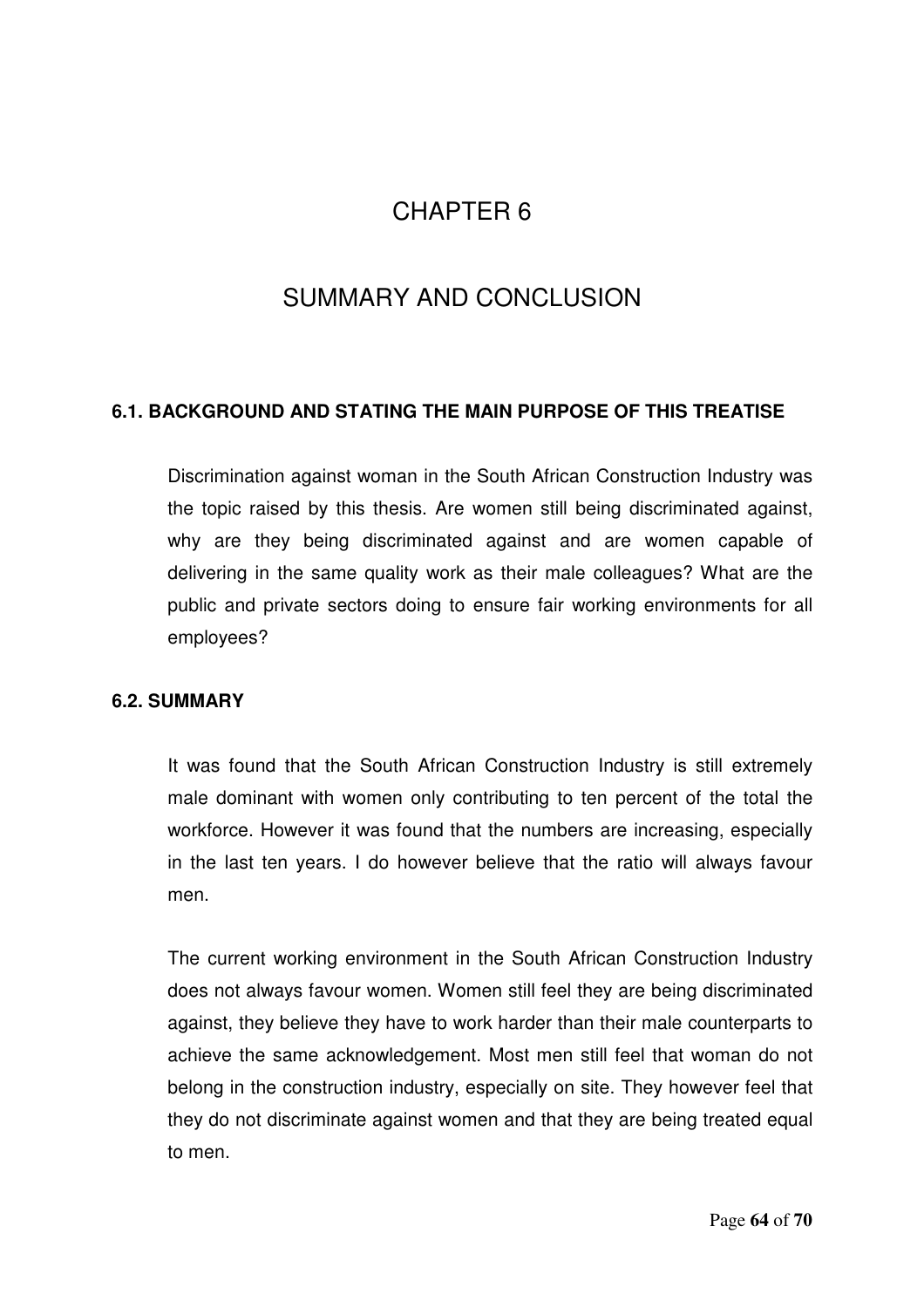There are several policies and employment acts set in place by government that promotes gender equality. Public sector has set tough goals and policies to promote women empowerment. The policies are in place and government are adamant in creating fair working environments but unfortunately this is still very difficult to enforce in the private sector.

In the construction industry physicality will obviously play a huge roll in the ratio of women in the workforce. But what about top level management? At this level there is almost no physical element but rather mental obstacles. Women are just as capable of delivering the same quality work than men on management level but they are still eluded of promotions and fail to reach top management positions. The general perception around the construction industry is that it is still an industry for males only and there are a lot of obstacles facing women.

#### **6.3 CONCLUSION**

There is a definite difference in representation when comparing the number of females against male workers in the construction industry all over the world and also in South-Africa. The numbers are not really increasing drastically. Especially for women working on site but there is an increase in number of women working on construction projects. It is obvious and without any further research that the construction industry is a male dominant industry.

It is inevitable that women representation in the construction industry will increase. But the construction industry will never be female dominant and remain strongly male dominant due to the nature of the industry. This will never change, nowhere in the world.

Throughout the research, it is evident that women still feel discriminated against. Especially those working on site, whether it be as a foremen or site agent or even those in a more financial based position as a quantity surveyor working on site. Women feel they have to work much harder than the men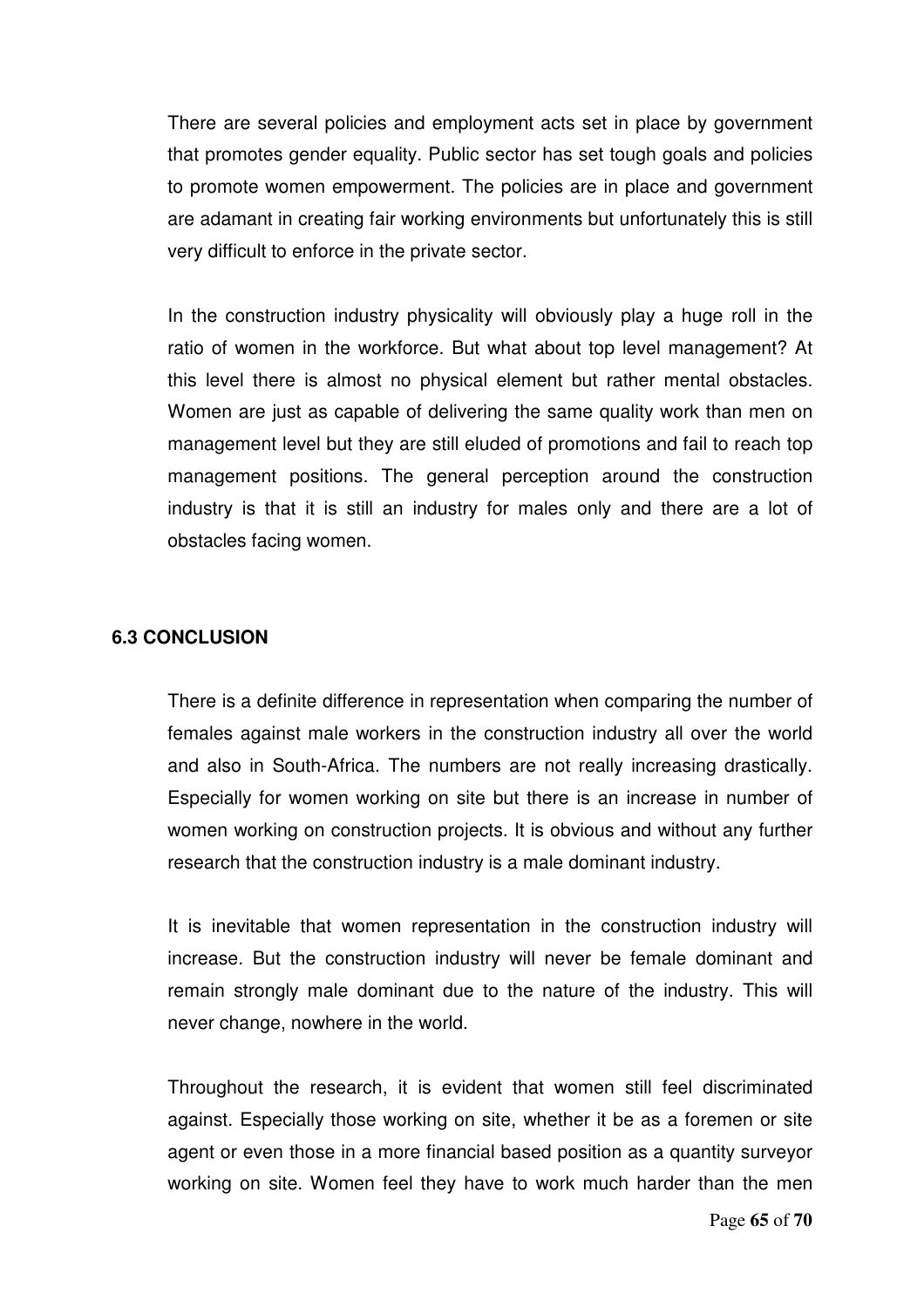working with them, to prove they are capable of working in a male dominant industry. Women feel that men do not respect them, that men look down on them and that men do not believe they should be working on site. Women also feel that they can be successful at work and at home without having to work a lot of over-time or at least that is what they call the time they drink beer after work. Women believe it is about the quality of work they deliver instead of the amount hours spent on site. Men disagree with this statement. Men do not always realise that even if women can be competent in the construction industry, they will still always have a responsibility towards their husbands and children and I believe men should realise this and don't be so hard on women.

There will always be an obvious hierarchy in the construction industry. Ego's roam on site, older men versus younger men, experience versus new ideas, race versus race etc. It could also be that women take these power struggles personal and automatically think men are being sexist.

There will always be discrimination in the construction industry, whether it be against race, age or gender. The construction industry is a tough industry and if you want to be part of it, you should be prepared. Obviously I do not approve discrimination but I think sometimes it is misread.

South-African government have been very pro-active in implementing policies that promotes gender equality. South-Africa has some strong entities in the construction and government industries managed by women and many of these women encourages other women to achieve and strive for high positions and to prevent discrimination in any industry in South-Africa.

The image of women in the workforce have also greatly improved. Top management of top companies are now being occupied by females. Programmes set in place also promotes women to demand fair treatment, and governments policies are clear about where they stand on discrimination.

Women face many obstacles when fighting to reach top positions in many industries and specifically in the construction industry in South-Africa. The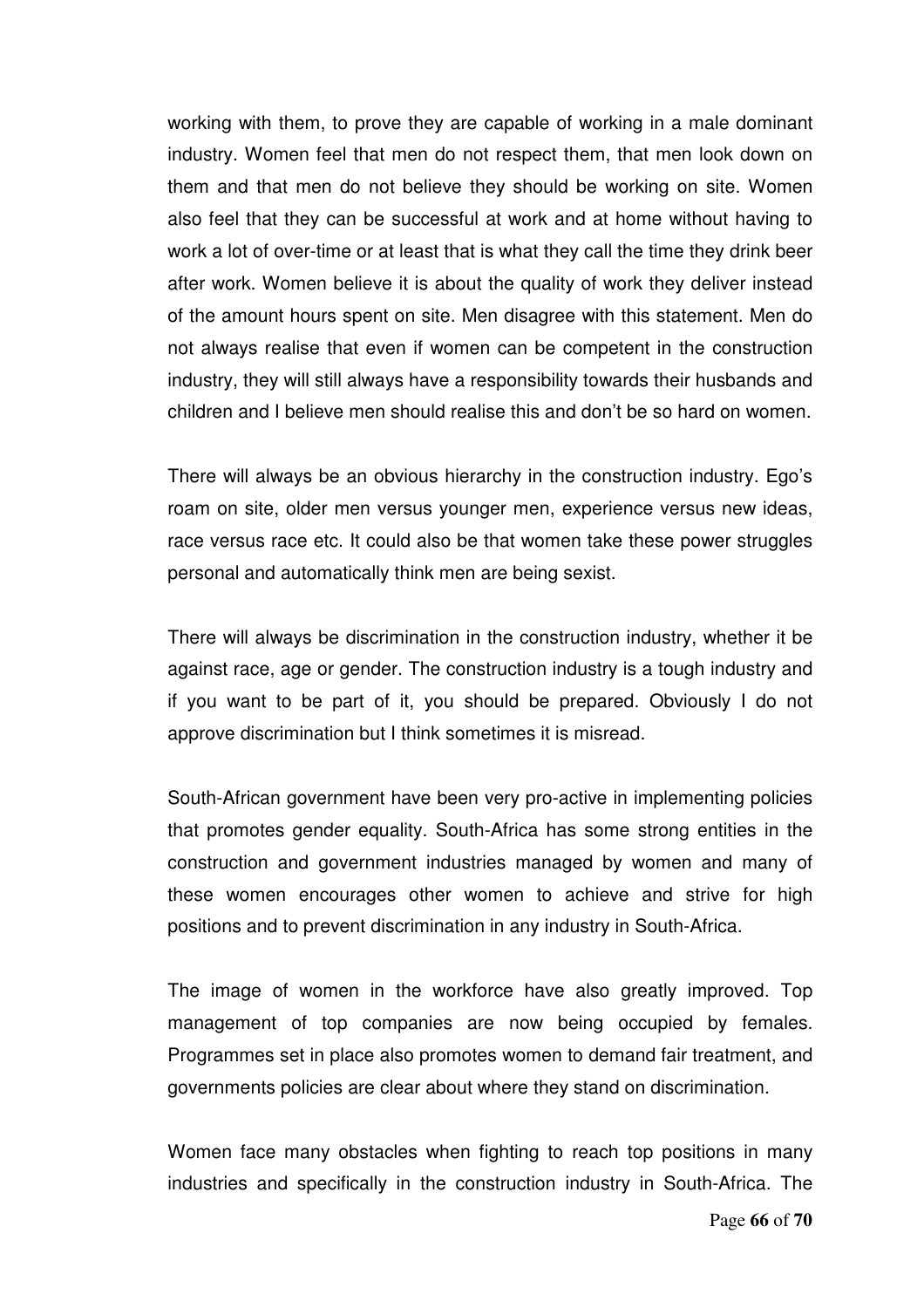male and female body and mind differs in a physical, emotional and mental way, which makes each unique and each one more capable of performing certain tasks. When moving up in the construction corporate ladder, physically intense work become less and the work become more administrative which makes women more capable candidates than doing physical work.

To increase the percentage of women in the construction industry we need to start at base level. We need to teach scholars that there are many different careers in the construction industry and change the perception that everyone in the industry are physical "builders". We need do promote these professions and women working in the industry need to support initiatives that promote encouragement of women professions on all levels of industry. Campaigns at school and university level will defiantly improve the percentage of woman entering the industry. Woman need to know that there are a place for them, that they are needed and welcomed in the industry,only then will we see any real change in the ratios.

Men need to acknowledge that women can bring something to the table. Women are just as capable as men and where they do fall short the can make up in other areas. Women need to realize that they are not always being discriminated against, that their male colleague is probably better than her and that is why he got the raise. There is an underlining hierarchy on any construction site and women and men fall victim to them equally.

Private sector need to adopt the same strict policies laid out by the public sector. Only when private companies in the construction industry enforce and actively promote gender equality will their truly be a fair working environment for women in the industry. Private sector also need to adopt to woman's rights and understand that women need special arrangements in order to balance their personal and career lives. Women need to be rewarded and acknowledged more often, this will not only encourage women in the industry but also young women considering a career in the South African construction industry.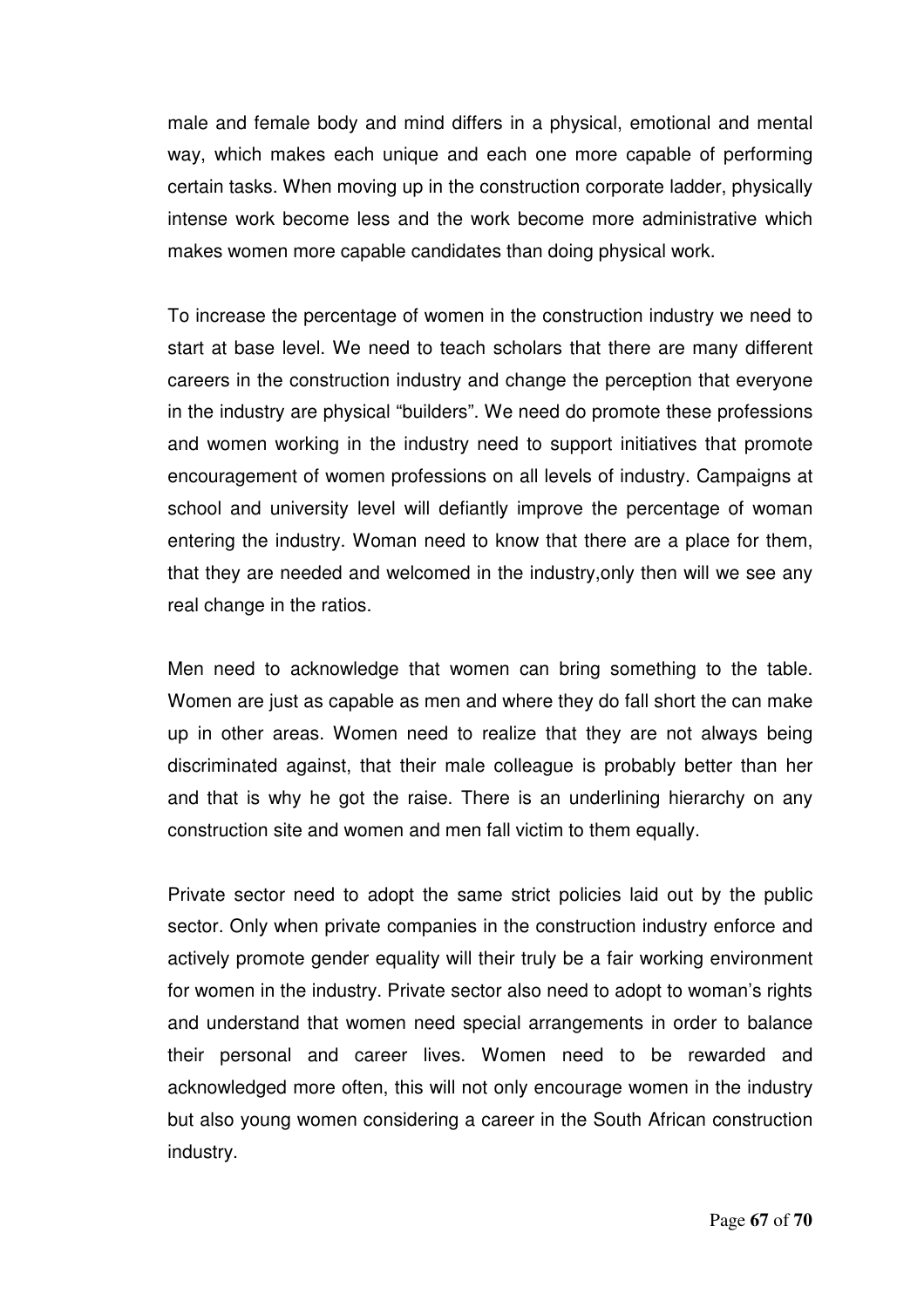The construction industry is a physically challenging profession. But at higherlevel management and administrative levels there are almost no physical obstacles. However reaching that level might require physical experience, this may count against women but if more time is spent on practical training at university level this problem will be solved. With some professions within the construction industry the mere theoretical training will be sufficient in providing adequate background for them to advance to higher management positions.

The problem of discrimination will be improved or resolved if women are confident and competent in their specific positions in the construction industry and men start respecting women who are competent.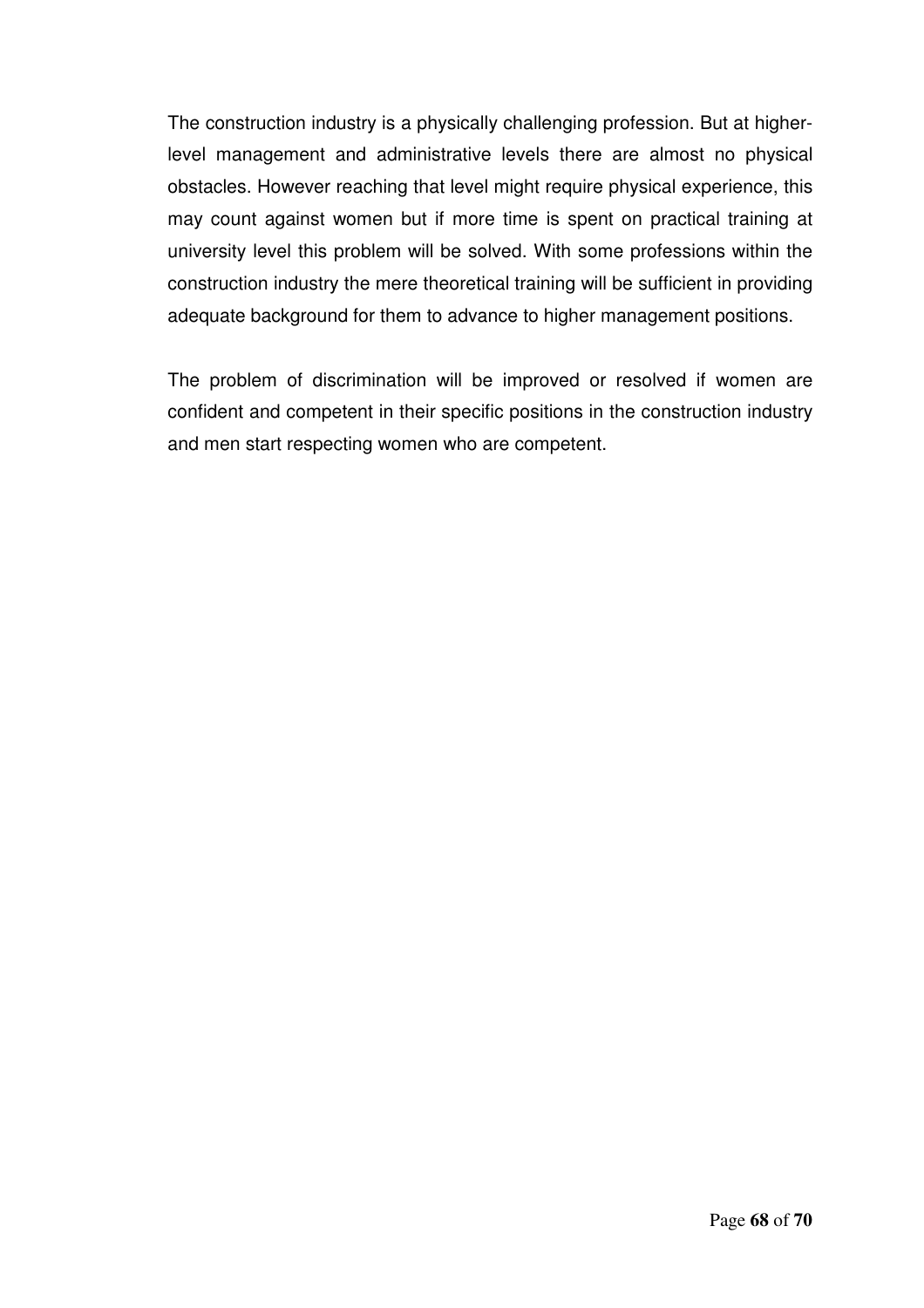## **BIBLIOGRAPHY**

Commission on Gender Equality Act 39 of 1996.

Harris, M. 2009. Women's success in the workplace.

Manley, S. 2005. Faculty of the Built Environment. University of the West of England. Diversity or the lack of it in the architectural profession.

Statistics South-Africa. P5002. Construction Industry. 2007

Taylor & Francis. 2005. Construction management and economics. Routledge. 1035- 1043.

Watkins, G. 2008. Gender equality - the forgotten component in employment equity initiatives (part 1). Work info on gender policy and guidelines.

Watkins, G. 2008. Best Practice Guidelines for Creating a Culture of Gender Equality in the Private Sector.

#### Internet:

www.businesswomen.co.za Access: 25 March

www.cbn.co.za Access: 10 February

www.cidb.co.za Access: 25 March

www.engineeringnews.co.za Access: 25 March

www.housing.gpg.gov.za/womenempowerment Access: 15 April